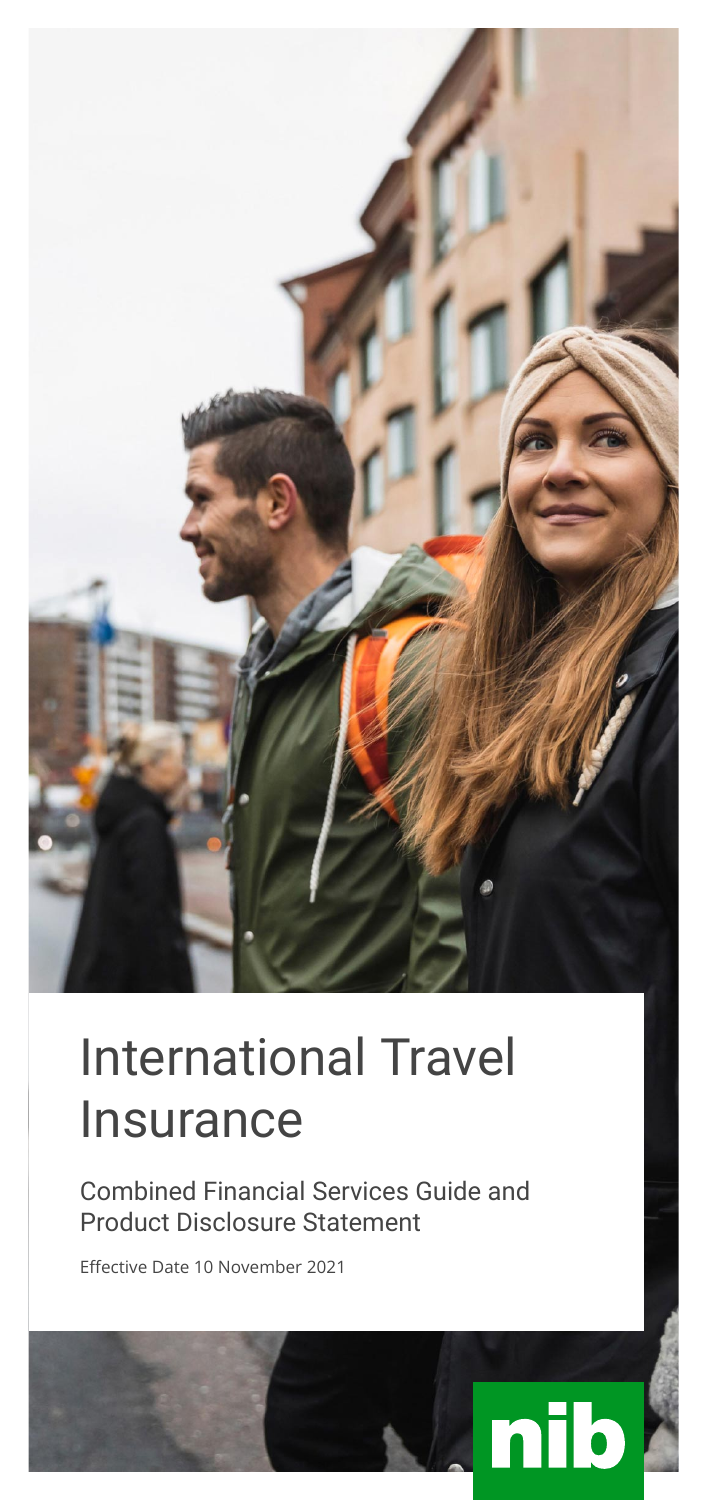# **Contents**

| About this document                      | 3  |
|------------------------------------------|----|
| <b>Product Disclosure Statement</b>      | 4  |
| Important information                    | 4  |
| Plans                                    | 15 |
| Comprehensive Plan                       | 15 |
| <b>Essentials Plan</b>                   | 18 |
| Annual Multi Trip Plan                   | 20 |
| Definitions                              | 23 |
| <b>Existing medical conditions</b>       | 27 |
| Changes in your health before travelling | 32 |
| Pregnancy                                | 33 |
| Cancellation and additional expenses     | 33 |
| Medical expenses                         | 37 |
| Medical evacuation and repatriation      | 40 |
| Extra travel cover                       | 41 |
| Rental vehicle expenses                  | 44 |
| Luggage                                  | 45 |
| Personal accident                        | 49 |
| Personal liability                       | 51 |
| Coronavirus travel costs                 | 52 |
| Snow sports cover (optional cover)       | 54 |
| General exclusions                       | 55 |
| Claims                                   | 59 |
| <b>Financial Services Guide</b>          | 63 |
| About the Insurer                        | 63 |
| About nib Travel Insurance Distribution  | 63 |
| About how we are paid                    | 63 |
| Feedback, complaints and disputes        | 64 |
| Your privacy                             | 65 |
| Professional indemnity insurance         | 65 |
| Date prepared                            | 65 |
| Contacts                                 | 66 |
|                                          |    |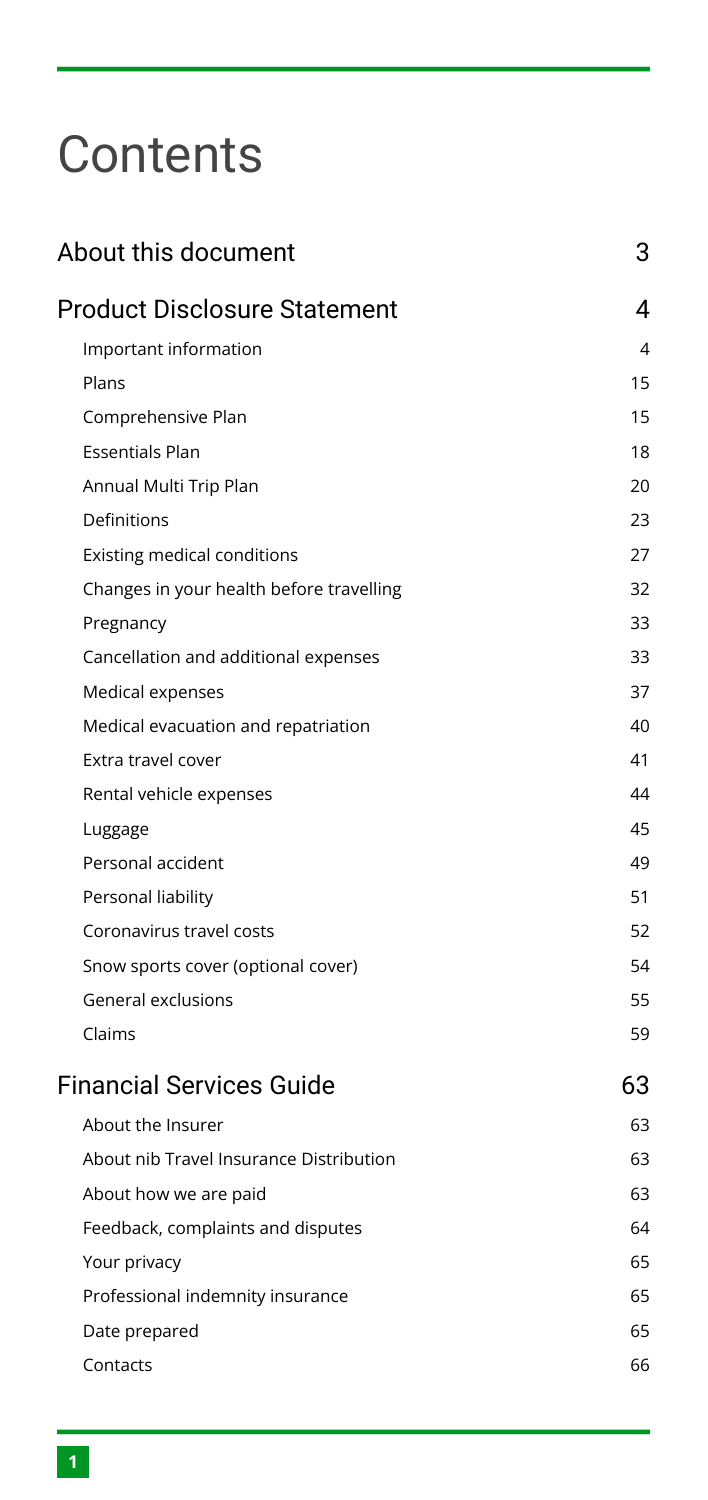Date of Preparation: 4 November 2021 Date effective: 10 November 2021 Version: NP\_INT\_04\_10NOV2021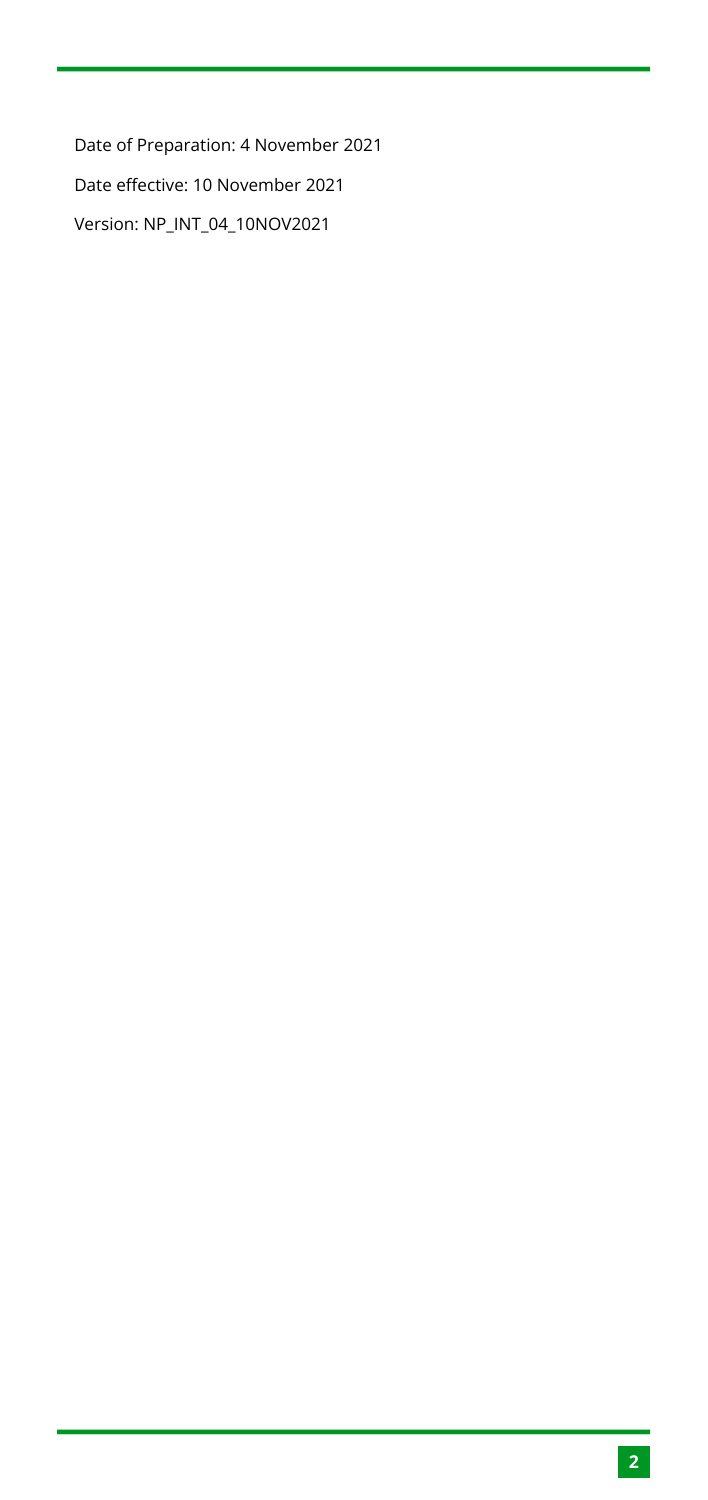# <span id="page-3-0"></span>About this document

There are two parts to this document. The first part is your Product Disclosure Statement (PDS) which provides the important information about this policy, including the detailed terms, conditions and exclusions, and how to contact us. This is a consumer insurance contract under the Insurance Contracts Act 1984 (Cth). Pacific International Insurance Pty Ltd ABN 83 169 311 193, AFSL No 523921 (the insurer) are responsible for the PDS section in this document.

The second part of this document is the Financial Services Guide (FSG) which provides information about who we are, who we do business with to provide you with insurance, how we and our business partners are paid, how to make a complaint and other details to help you decide whether to use any of the services offered by us. nib Travel Services (Australia) Pty Limited, ABN 81 115 932 173, AFSL No 308461 (nib), are responsible for the FSG section in this document.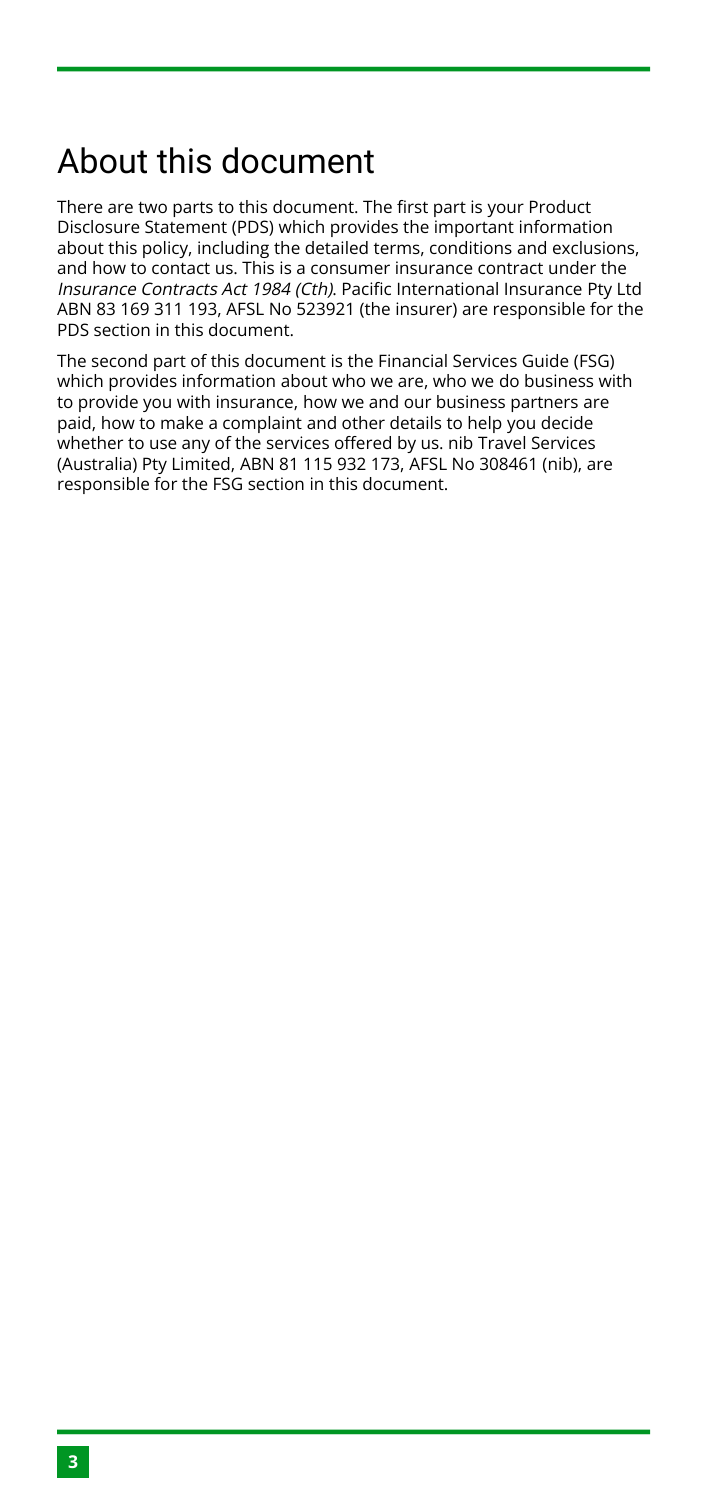# <span id="page-4-1"></span><span id="page-4-0"></span>Important information

In this PDS **we** explain important information about this policy including how **we'll** protect **your** privacy and how to make a complaint or access **our** dispute resolution service.

# About the insurer

This insurance is underwritten by Pacific International Insurance Pty Ltd ABN 83 169 311 193, AFSL No 523921.

# About nib Travel Insurance Distribution

This policy is distributed and issued by nib Travel Insurance Distribution Pty Limited, ABN 40 129 262 175, AR 336467 (nib Travel Insurance Distribution), who are an authorised representative of nib Travel Services (Australia) Pty Limited, ABN 81 115 932 173, AFSL No 308461 (nib). For information on how these insurance providers work together and the services they provide, please refer to the FSG at the back of this combined document.

# nib International Assistance

nib International Assistance provides emergency assistance for people who are covered under nib travel insurance policies worldwide. **Our** experienced specialists can be contacted by telephone 24 hours a day, 7 days a week to help **you** in the event of an emergency and to liaise on **your** behalf with **our** in-house medical team.

nib International Assistance will also work closely with the claims department, which will assess **your** entitlement to financial assistance.

**Our** team is connected with a global network that provides:

- **Medical care:**
- $\blacksquare$  Medical transfer to a hospital or repatriation to Australia where necessary;
- Guidance and support even if **your** loss may not be covered by the policy;
- Access to general policy and coverage advice, and
- **Access to translation services.**

#### How to contact nib International Assistance

Please contact the nib International Assistance team using the contact details below:

| i Phone | +61 3 8523 2800                |
|---------|--------------------------------|
|         | Within Australia: 1300 555 019 |
| Fax     | (03) 8523 2815                 |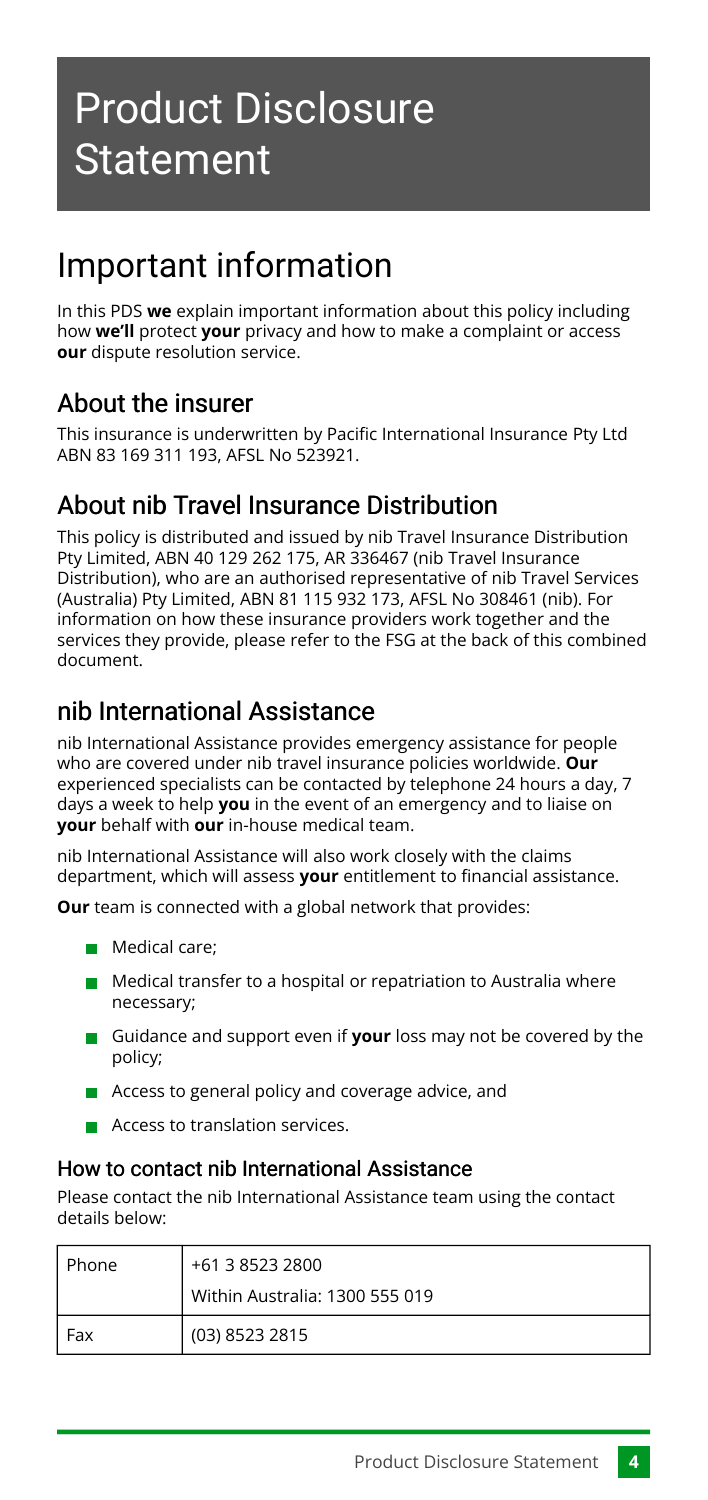# The cost of this policy

The total premium is the amount **we** charge **you** for this policy. It includes the amount **we** have calculated for the risk, commission and taxes and government charges applicable. The premium will be shown on the Certificate of Insurance.

When calculating the premium **we** take a number of factors into account. These factors and the degree to which they affect the premium will depend on the information **you** give **us** and the level and type of cover **you** choose.

The main factors that impact **your** premium include:

- the length of **your trip**;
- **your** destination;
- $\blacksquare$  the travel plan chosen;
- **your** age;
- additional premium payable for any available options **you** choose:
	- ◆ cancellation limit
	- **snow sports** cover option
	- **rental vehicle** insurance excess
	- ◆ specified items
	- ◆ variable excess
	- **specified medical conditions**

For example, premiums may be higher if **you** are in a higher risk age group, for longer **trips**, destinations that are high risk or have higher medical costs, plans with greater coverage, and when **you** choose to purchase additional cover.

This policy is only valid after **you** pay the premium and **our representative** issues a Certificate of Insurance to **you**.

### <span id="page-5-1"></span>Additional options to purchase

**We** offer the following options for **you** to purchase. These options can be added with payment of an additional premium, depending on the travel plan **you** select, and will be shown on **your** Certificate of Insurance when added to **your** policy.

#### <span id="page-5-2"></span>Cancellation option

For all plans, the policy limit for [Cancellation or holiday deferment costs](#page-35-0) must be chosen at the time of purchase; the limit will then appear on the Certificate of Insurance.

Depending on the travel plan **you** choose, **you** can vary the maximum **trip** limit. **You** will be advised of any change in premium. **Your** policy limit for [Cancellation or holiday deferment costs](#page-35-0) and any additional premium will be shown on **your** Certificate of Insurance.

#### <span id="page-5-0"></span>Snow sports cover option

This option is available with the Comprehensive and Annual Multi Trip Plans with payment of an additional premium. When chosen, this option is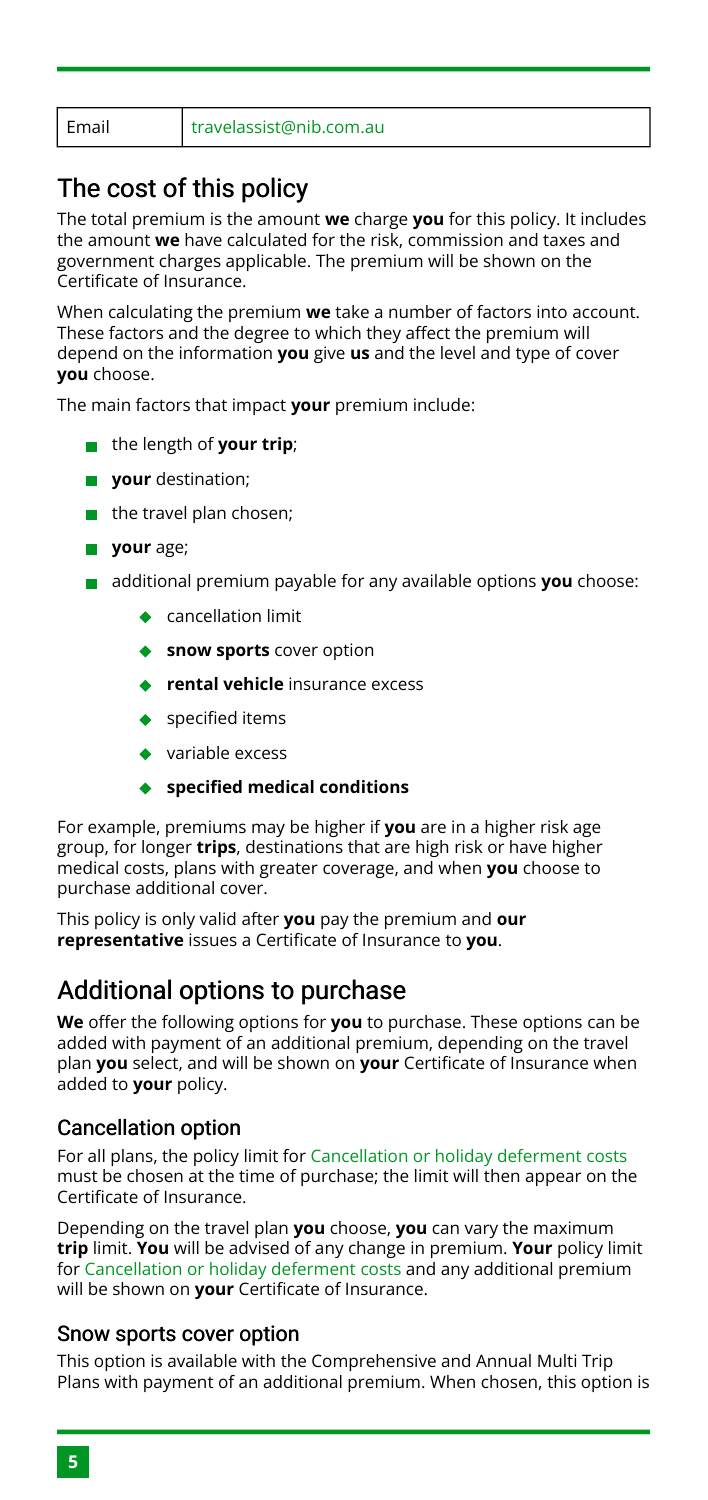shown on **your** Certificate of Insurance. Applicable limits are applied per adult and are not increased for accompanying **children**.

If **you'll** be taking part in **snow sports** on **your trip**, **you** must select the **[Snow sports](#page-5-0)** cover option to have cover under all benefit sections of **your** policy for any claim **arising** from participation in **snow sports**. In addition, **you** will receive the following benefits:

| <b>Benefit</b>                                         | Applicable limits per adult                            |
|--------------------------------------------------------|--------------------------------------------------------|
| Any claim arising from<br>participation in snow sports | Up to the applicable limit of the<br>relevant section. |
| Ski lift passes                                        | \$300                                                  |
| Ski run closure                                        | \$100 per day up to a maximum<br>of \$500              |
| Hire replacement snow equipment                        | \$300                                                  |

Refer to the section **[Snow sports](#page-54-0)** cover for further cover details with this option.

#### <span id="page-6-0"></span>Additional rental vehicle insurance excess option

This option is available with the Comprehensive and Annual Multi Trip Plans with payment of an additional premium. When chosen, this option is shown on **your** Certificate of Insurance.

If **you** are hiring a **rental vehicle**, **you** may have to pay an insurance excess for an accident or theft. **We** have included cover for **rental vehicle** insurance excess; however, **you** may wish to increase this cover for an additional amount.

| Maximum<br>additional policy<br>limit | <b>Additional units of cover</b>                                                  |
|---------------------------------------|-----------------------------------------------------------------------------------|
| \$5000                                | Additional premium charged for each \$1,000<br>unit of additional limit selected. |

This insurance does not provide cover for **your** liability arising out of **your** use of a **rental vehicle**. Please ensure **you** have liability insurance adequate for the country(ies) where **you** will be using the **rental vehicle**.

#### <span id="page-6-1"></span>Specified items option

This option is available on the Comprehensive, Annual Multi Trip and Essentials Plans. Specified items are shown on **your** Certificate of Insurance.

**You** can cover items worth more than the luggage item limit shown for **your** plan by specifying the item(s) and paying an additional amount. Items separately insured under this Specified items option are covered up to the amount specified, even if this amount exceeds the total [Luggage](#page-45-1) [and personal effects](#page-45-1) limit set out in the Schedule of benefits for **your** plan.

- Maximum individual specified item limit: \$4,000
- Maximum total for all specified items: \$10,000

**You** must insure the total value per item. Please ensure **you** have proof of value of any item **you** specify. This will be required should **you** make a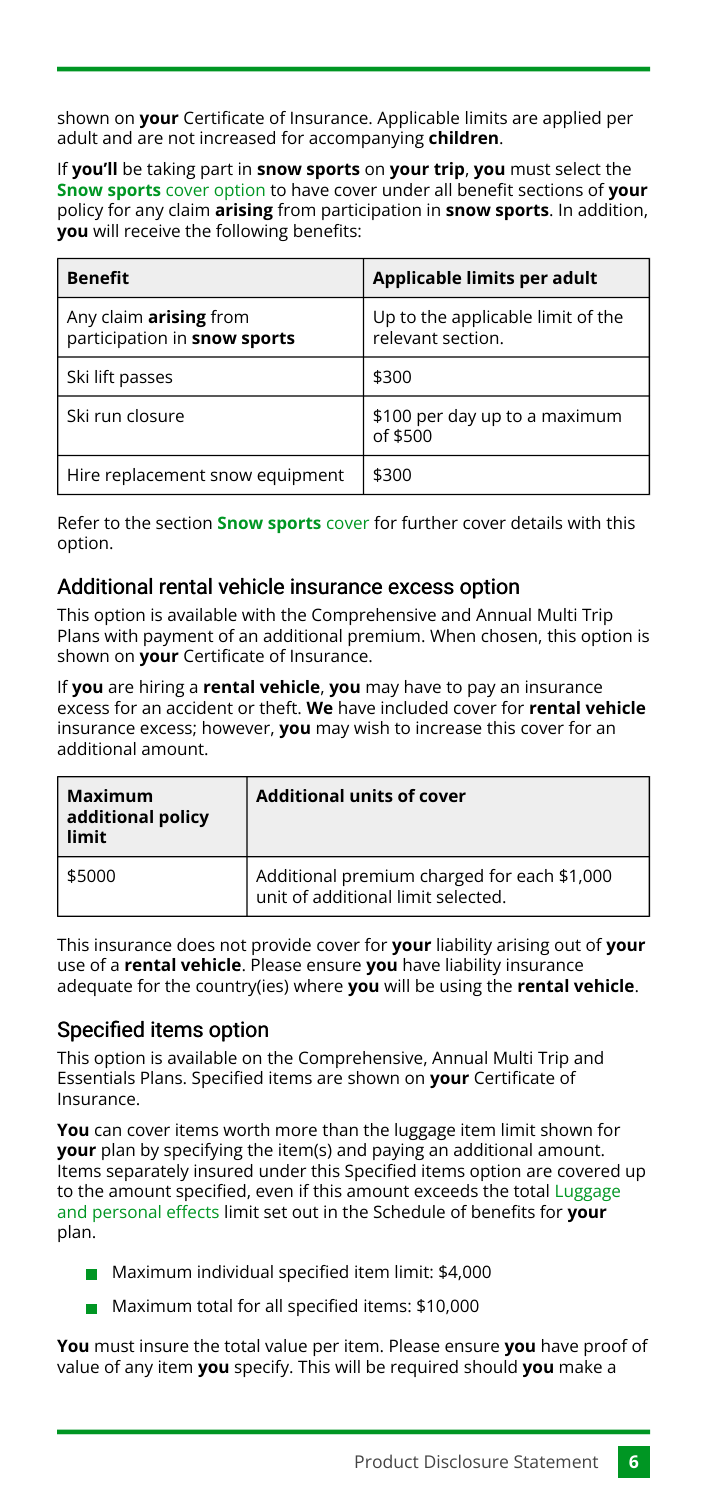claim. Depreciation does not apply to specified items in the event of a claim. Cover for specified items is subject to the terms and conditions as detailed under the section [Luggage and personal effects](#page-45-1).

#### <span id="page-7-1"></span>Variable excess option

When **you** apply for insurance, **we** will let **you** know the applicable premium **you** have to pay. The premium and any excess applicable to **your** selected plan will be shown on **your** Certificate of Insurance.

Where a plan allows **you** to vary the excess, **your** premium will be adjusted accordingly; the lower the excess **you** select, the higher **your** premium will be.

Refer to the section [Excesses](#page-12-0) for more information on how excesses work.

#### <span id="page-7-2"></span>Specified medical conditions option

(Not available on the Essentials Plan.)

If **you** seek cover for events that **arise** from **your existing medical condition(s)** - other than those listed in [Automatically covered conditions](#page-28-0) for which **you** meet the eligibility criteria - please refer to the section **[Existing medical conditions](#page-27-0) for** the application, medical screening and cover details.

If **we** agree to offer **you** cover for **your existing medical condition(s)**, **we** will advise **you** in writing of any additional terms and conditions of that cover, including any additional excess and premium that will be payable. If **you** purchase this cover, it will be shown on **your** Certificate of Insurance.

Refer to the section [Excesses](#page-12-0) for more information on how excesses work.

# <span id="page-7-0"></span>Your Duty to Us

Under the Insurance Contracts Act 1984 (Cth), **you** have a duty to take reasonable care not to make a misrepresentation to **us** when answering questions that **we** will ask **you** and providing **us** with information. Before **you** enter into, vary or extend an insurance contract, **we** will ask **you** questions that are relevant to **our** decision to insure **you** and on what terms

**You** must take reasonable care not to make a misrepresentation to **us** when answering those questions. For example, it is important that **you** answer these questions fully and accurately, to the best of **your** knowledge.

If **you** do not take reasonable care not to make a misrepresentation to **us**, **we** may cancel **your** contract, or deny or reduce the amount **we** will pay **you** for a claim, in accordance with **our** rights at law.

If **you** make a misrepresentation to **us** which is fraudulent, **we** can:

- treat **your** contract as if it never existed (i.e. avoid the contract), unless **we** would have entered into the contract for the same premium and on the same terms anyway; or 1.
- if **we** are not entitled to avoid the contract or **we** decide not to avoid the contract, **we** can reduce the amount that **we** pay **you** for a claim so that **we** are put in the position **we** would have been in if **you** had not breached **your** duty to **us**, in accordance with **our** rights at law.  $\mathcal{L}$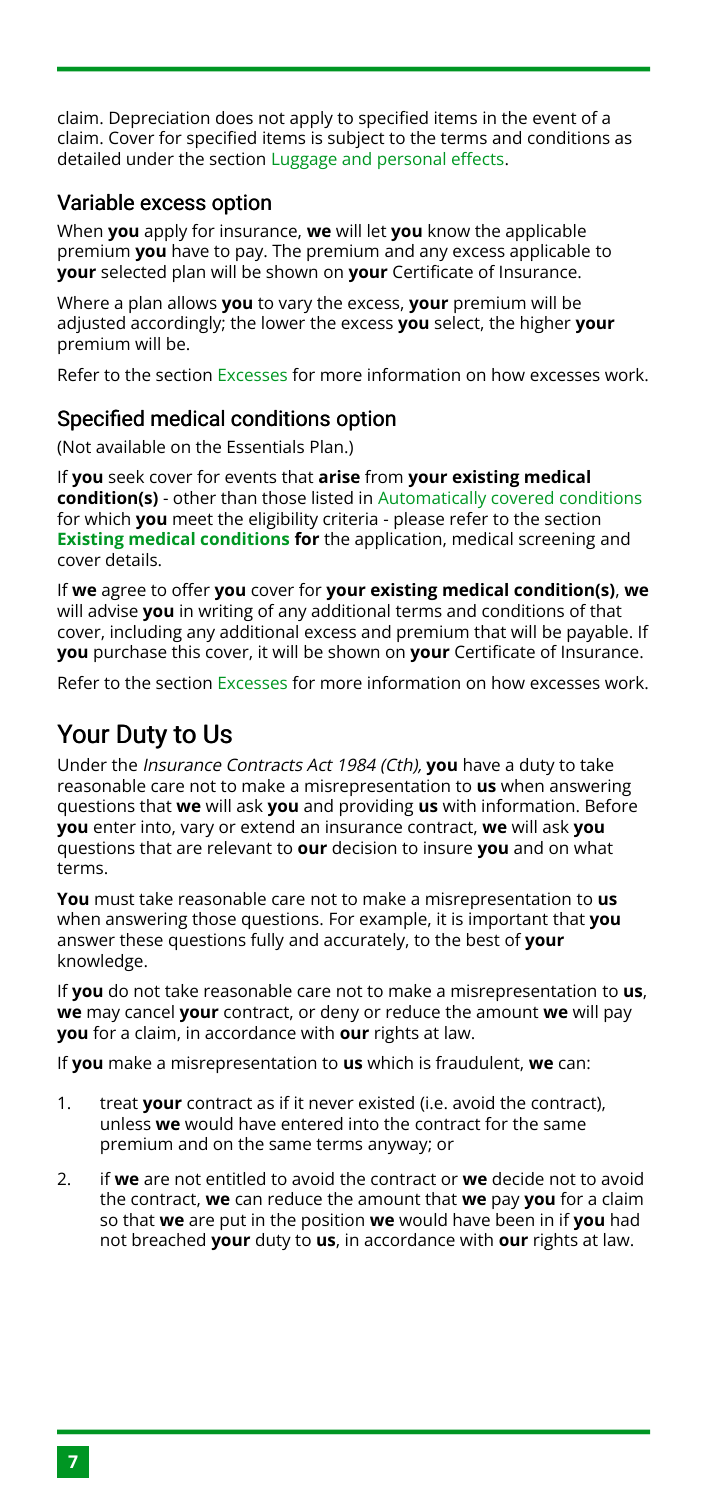# Cooling-off period

#### Cancelling within the cooling-off period

**You** have 21 days from the day **you** buy **your** policy to decide if the cover is right for **you**. If it's not, **you** can cancel **your** policy within this 'coolingoff period', and **we'll** give **you** a full refund of **your** premium provided that:

- **you** haven't started **your trip**; and
- **you** haven't made a claim; and
- **you** don't intend to make a claim or exercise any other right under **your** policy.

To cancel **your** policy within the cooling-off period, contact **our representative**. **Your** refund will be processed within 15 business days.

#### Cancelling outside the cooling-off period

If **you** request to cancel **your** policy outside the cooling-off period, **we** may, at **our** discretion, refund that part of **your** premium paid for the unused **period of insurance**. To be eligible for a refund, **you** cannot have started **your trip**, have made a claim or intend to make a claim or exercise any other right under **your** policy.

# Cancellation by us

**We** can cancel **your** insurance in any way permitted by law, as described in the Insurance Contracts Act 1984 (Cth), including if **you** have:

- failed to comply with **Your** [Duty to](#page-7-0) **Us**; or
- failed to comply with **your** duty of utmost good faith to **us**; or
- made a misrepresentation which is fraudulent, unless **we** would have entered into or amended the policy for the same premium and on the same terms with **you** anyway; or
- $\blacksquare$  failed to comply with a provision of the policy, including failure to pay the premium; or
- $m$  made a fraudulent claim under this policy or any other current policy.

If **we** cancel **your** policy, **we** will do so by giving **you** written notice. **We** will deduct from the premium an amount to cover the shortened period for which **you** have been insured by **us** and refund to **you** what is left.

# The General Insurance Code of Practice

**We** are a signatory to the General Insurance Code of Practice developed by the Insurance Council of Australia and enforced by the Code Governance Committee, an independent body whose purpose is to drive better Code compliance and help the insurance industry improve its service to consumers. The Code is designed to promote good relations and insurance practice between insurers, authorised representatives and consumers. The Code sets out what **we** must do when dealing with **you**. **You** can obtain a copy of the Code from [insurancecouncil.com.au.](http://www.codeofpractice.com.au/)

# **Privacy**

nib Travel Insurance Distribution Pty Limited and nib Travel Services (Australia) Pty Limited ("we", "us", "our" in this privacy section) collect **your**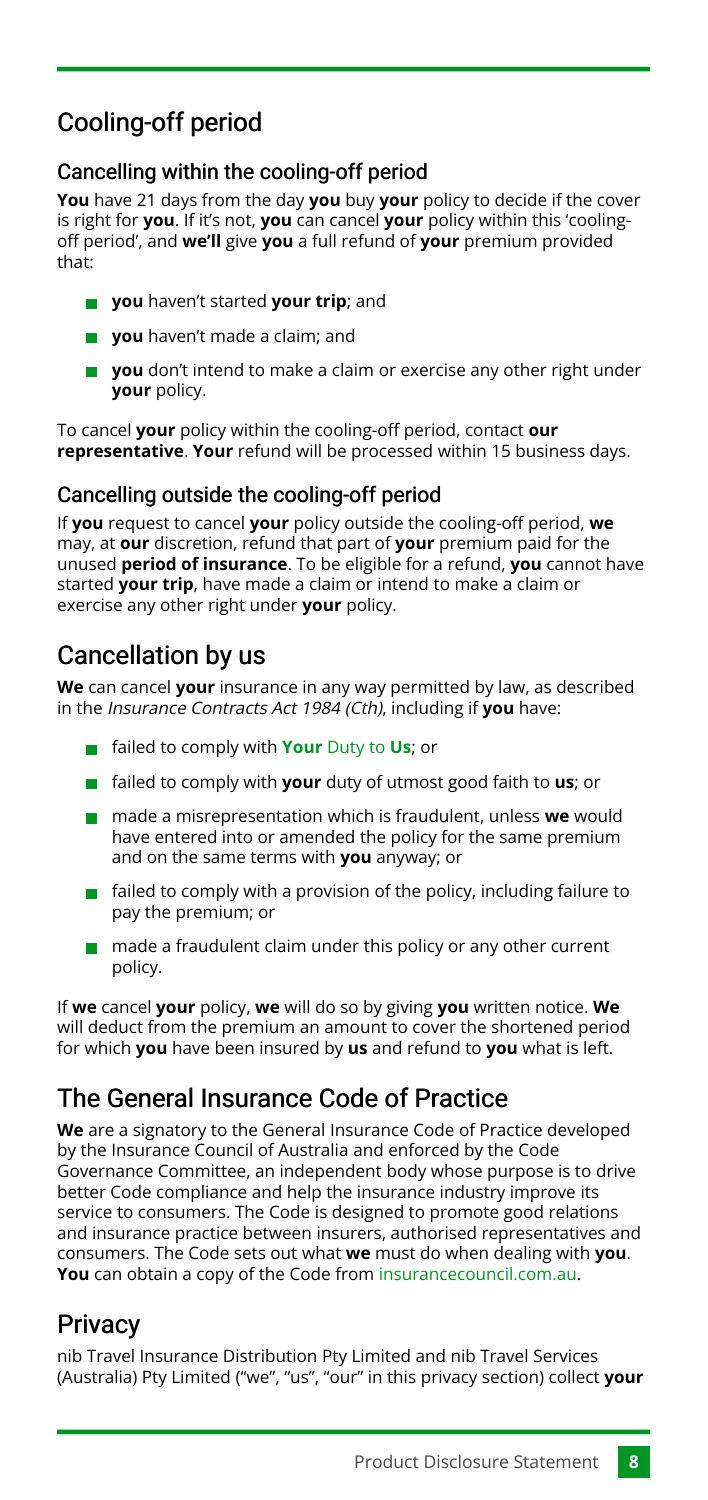personal information, and in some cases **your** sensitive information, in order to issue, arrange and manage **your** travel insurance or to provide **you** with related services. We will only collect personal and sensitive information from **you** or from those authorised by **you**, such as our distribution partners.

We may disclose **your** personal and sensitive information to third parties involved in the above process, such as travel agents and consultants, travel insurance providers, insurers and reinsurers, claims handlers, investigators and cost containment providers, medical and health service providers, legal and other professional advisers, **your** and our agents and our related companies. Some of these third parties may be located in other countries such as the UK, Europe and the USA.

Our Privacy Policy details how we collect, use, store and disclose **your** personal and sensitive information as well as how **you** can seek access to and correct **your** personal information or make a complaint. **You** may not access or correct personal information of others unless **you** have been authorised by them, or are authorised under law or they are **your** dependants.

By providing us **your** personal and sensitive information, **you** consent to us collecting, using, storing and disclosing it in accordance with our Privacy Policy. If **you** don't provide all of the personal and sensitive information we've requested, whether directly or through others, we may not be able to provide **you** with our services or products including being able to process **your** application for insurance.

**You** can view our full Privacy Policy at: [nib.com.au/travel-insurance/](https://www.nib.com.au/travel-insurance/privacy) [privacy](https://www.nib.com.au/travel-insurance/privacy).

The insurer is Pacific International Insurance Pty Ltd. Please see their full privacy policy at: [pacificins.com.au/privacy-policy.](https://www.pacificins.com.au/privacy-policy/)

### Resolving complaints and disputes

If **you** have any feedback about **our** service – positive or negative – **we** would like **you** to share it with **us**. Refer to **our** contact details on the last page of this document.

#### How we handle complaints

If **you** have a complaint arising out of this insurance or the financial services provided by the insurer, **our representatives**, affiliates, or service providers, please contact:

nib Customer Relations PO Box A975 Sydney NSW 1235 Australia Phone: 1300 025 121 Email: [travelcomplaints@nibtravel.com](mailto:travelcomplaints@nibtravel.com)

nib will acknowledge **your** complaint within 1 business day of receiving it and provide **you** with the contact details of the person handling **your** complaint. **We** will do **our** utmost to resolve the complaint to **your** satisfaction within 10 business days.

If **we** are unable to resolve the complaint to **your** satisfaction within 10 business days, **we** will keep **you** informed about the progress of **your** complaint at least every 10 business days.

The Australian Financial Complaints Authority (AFCA) provides fair and independent financial services complaint resolution that is free to consumers. **You** can take **your** complaint to AFCA at any time.

If **we** are unable to resolve **your** complaint within 30 calendar days of the date on which **you** first made the complaint, or if **you** are still not satisfied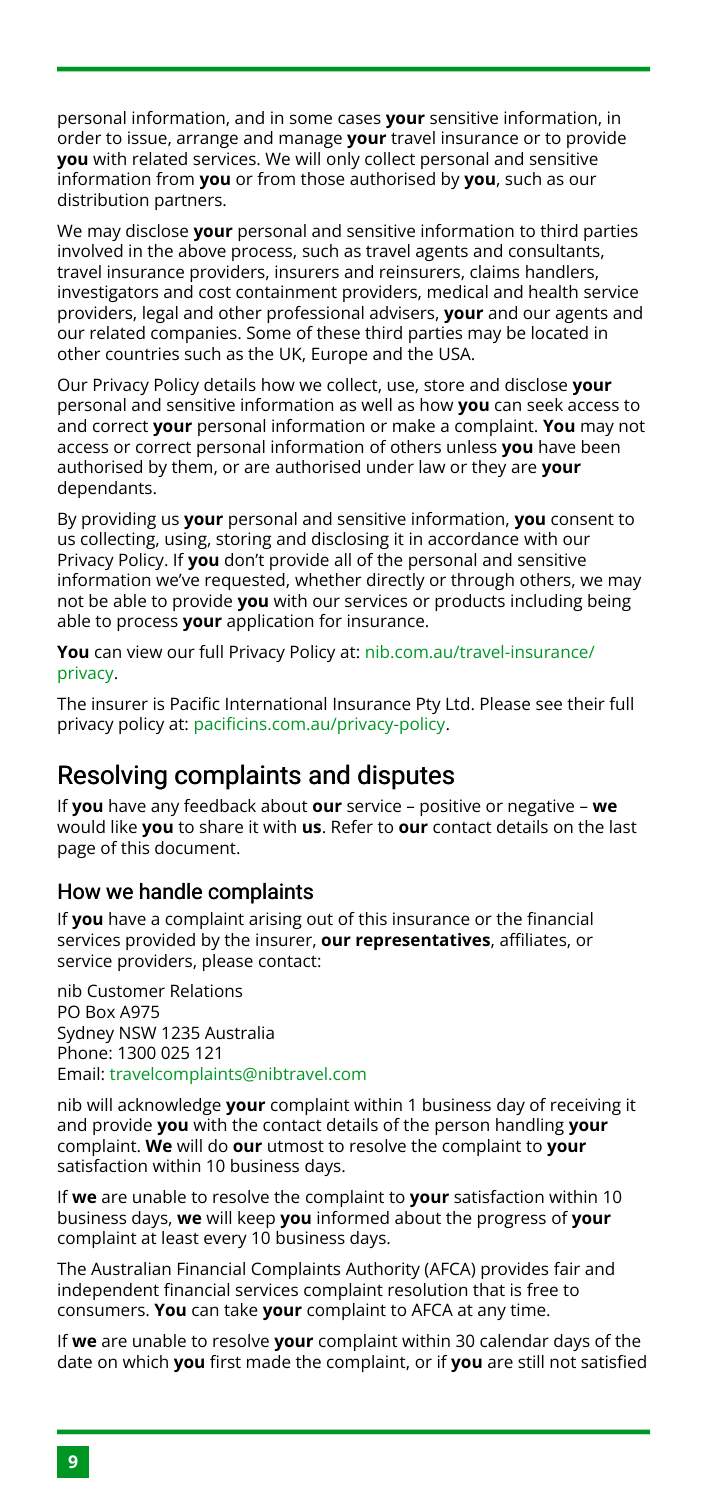with the outcome, **you** can choose to have **your** complaint independently reviewed at any time by AFCA.

AFCA can be contacted at: Website: [afca.org.au](http://afca.org.au/) Email: [info@afca.org.au](mailto:info@afca.org.au) Telephone: 1800 931 678 (free call)

In writing to: Australian Financial Complaints Authority, GPO Box 3, Melbourne VIC 3001

Should **you** choose to refer **your** complaint to AFCA, **you** must do so within 2 years of **our** final decision. If **you** have a complaint about nib Travel or one of **our** partners, feel free to contact **our** Customer Relations team by post, email or telephone.

# Changing your policy

Changes to this policy only become effective when **we** agree to them and send **you** a new Certificate of Insurance detailing the change.

If **you** wish to change **your** policy details after **your** Certificate of Insurance has been issued, please contact **us**; **we** may require additional information to review the change request. Where **we** agree to make a change to **your** cover, an additional premium may apply.

# Changes to your travel plans

**You** must tell **us** as soon as possible if circumstances occur, or if changes or alterations are intended or made, which increase the risk of loss, damage or **injury**. This may result in changes to **your** cover.

For example, **you** intend to spend more than 24 hours in a destination country or region not listed on **your** Certificate of Insurance.

If **you** don't nominate the destination country or region for **your trip** which would impact **our** decision to offer **you** cover or the terms of the cover offered, any claim under the policy relating to that undisclosed destination country or region may be reduced to nil.

# <span id="page-10-0"></span>Extending your policy

Depending on **your** circumstances, if **you** want to change the dates of **your** cover, **you'll** need to either extend **your** policy or buy a new one (for the additional days). **You** are eligible to extend **your** policy if:

- **your** current policy has not ended;
- all travellers are currently within the plan age limits such as if **you** are travelling with accompanying **children** who are still under 25;
- **you** still meet all eligibility requirements of the policy:
- **vou** haven't claimed and don't intend to claim for an event that has already occurred;
- there has been no change to **your** health since the issue of **your** Certificate of Insurance; and
- **you** don't have any **specified medical conditions** covered under **your** current policy.

**You** will not have cover for a claim **arising** from any event that has occurred before **your** policy is extended that a reasonable person in **your** circumstances should have known could foreseeably lead to a claim.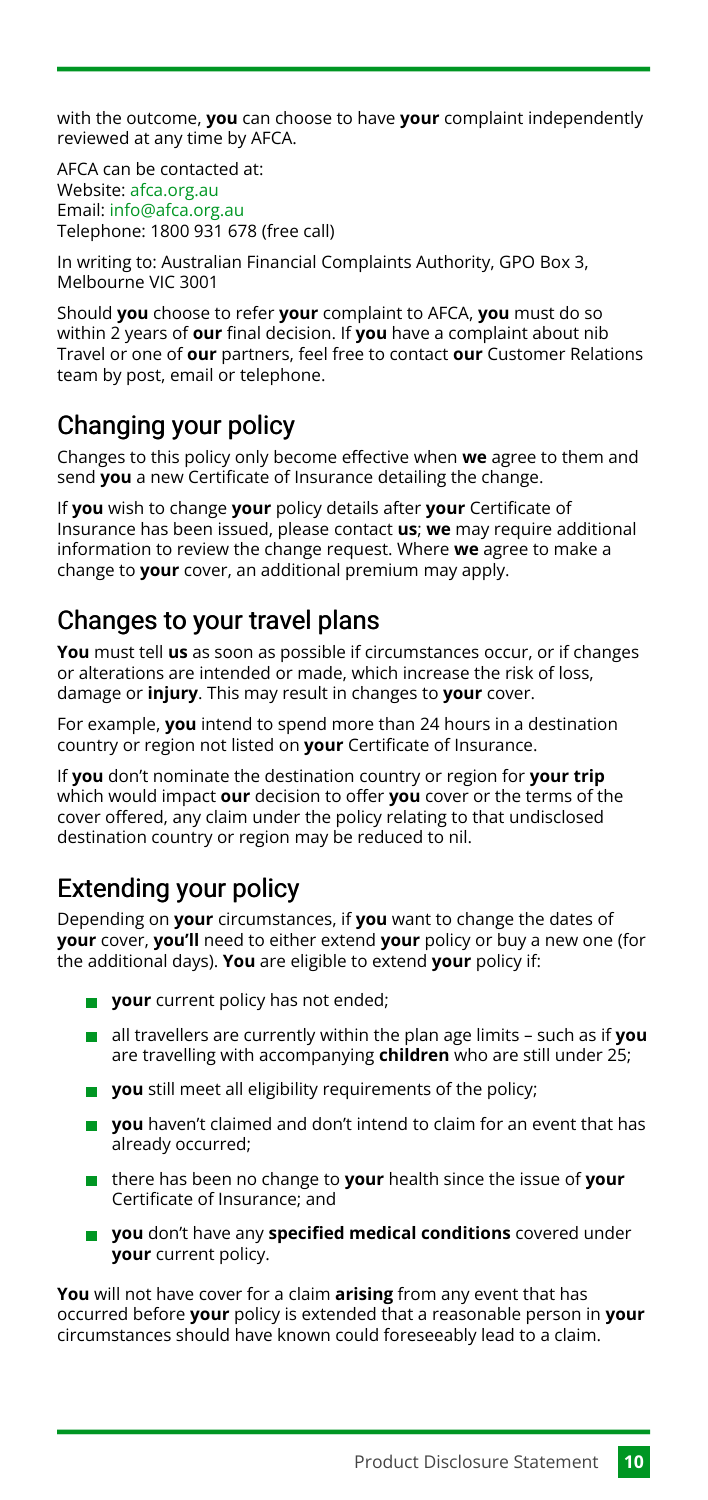If **you** don't satisfy all these criteria, don't worry; **you** can apply to buy a new policy for the additional dates. If **you** don't qualify for an extension and have to buy a new policy to cover **your** additional travel days, the PDS and the pricing in use at the time **you** buy **your** new policy will apply.

**You** can only extend a policy up to a maximum of 12 months from the original departure date shown on **your** Certificate of Insurance.

**You** cannot extend the Annual Multi Trip Plan or its 45-day **trip** duration; however, if **you** are taking a **trip** that is longer than 45 days, **you** can apply for a Comprehensive policy to cover the additional dates, provided that **you** meet the eligibility requirements.

If **you** do not extend or buy a new policy before **your** current policy ends (or the end of the 45th day of **your trip** on the Annual Multi Trip Plan) or there is a gap between the **periods of insurance**, a 72-hour [waiting](#page-14-0) [period](#page-14-0) will apply to a policy **you** purchase whilst **you** are travelling.

# Automatic extension

If **you** are unable to return to **your home in Australia** before the end of the **period of insurance** (at 11.59pm AET on the return date shown on **your** Certificate of Insurance), due to an **illness** or **injury** causing **you** or a member of **your travelling party** to be unfit to travel, contact **our** emergency assistance team as soon as possible. **We** will apply an extension to **your** policy whilst **your** claim is being determined, which will continue if **we** accept cover for **your** claim. This extension will last until the earlier of six months after the return date of **your** policy, or until **you** are able to return to **your home in Australia**. If **we** determine that there is no cover for **your** claim, **we** will notify **you** of this, and the cover under the automatic extension will end.

If **you** are prevented from returning to **your home in Australia** before the end of the **period of insurance** by the delay, cancellation or restriction of **your scheduled public transport**, an extension of up to 48 hours applies to **your** policy. If **you** will be delayed longer than 48 hours, **you** may be eligible to extend **your** policy prior to the end of the **period of insurance** (see [Extending your policy](#page-10-0)), or **you** can buy a new policy,

# Jurisdiction and Choice of Law

This policy is governed by and construed in accordance with the laws of New South Wales, Australia, and **you** agree to submit to the exclusive jurisdiction of the courts of New South Wales. Equally, **we**, in accepting this insurance, agree that:

- $\blacksquare$  If a dispute arises under this insurance, this insurance will be subject to New South Wales law and practice and the insurer will submit to the jurisdiction of any competent court in New South Wales;
- Any summons notice or process to be served upon the insurer may be served upon:

Pacific International Insurance Pty Ltd PO Box 550 Kotara NSW 2289

**If a suit is instituted against <b>us**, we will abide by the final decision of such court or competent appellate court.

# Financial Claims Scheme

The insurer is authorised under the Insurance Act 1973 to carry on general insurance business. This Act and the insurer's authorisation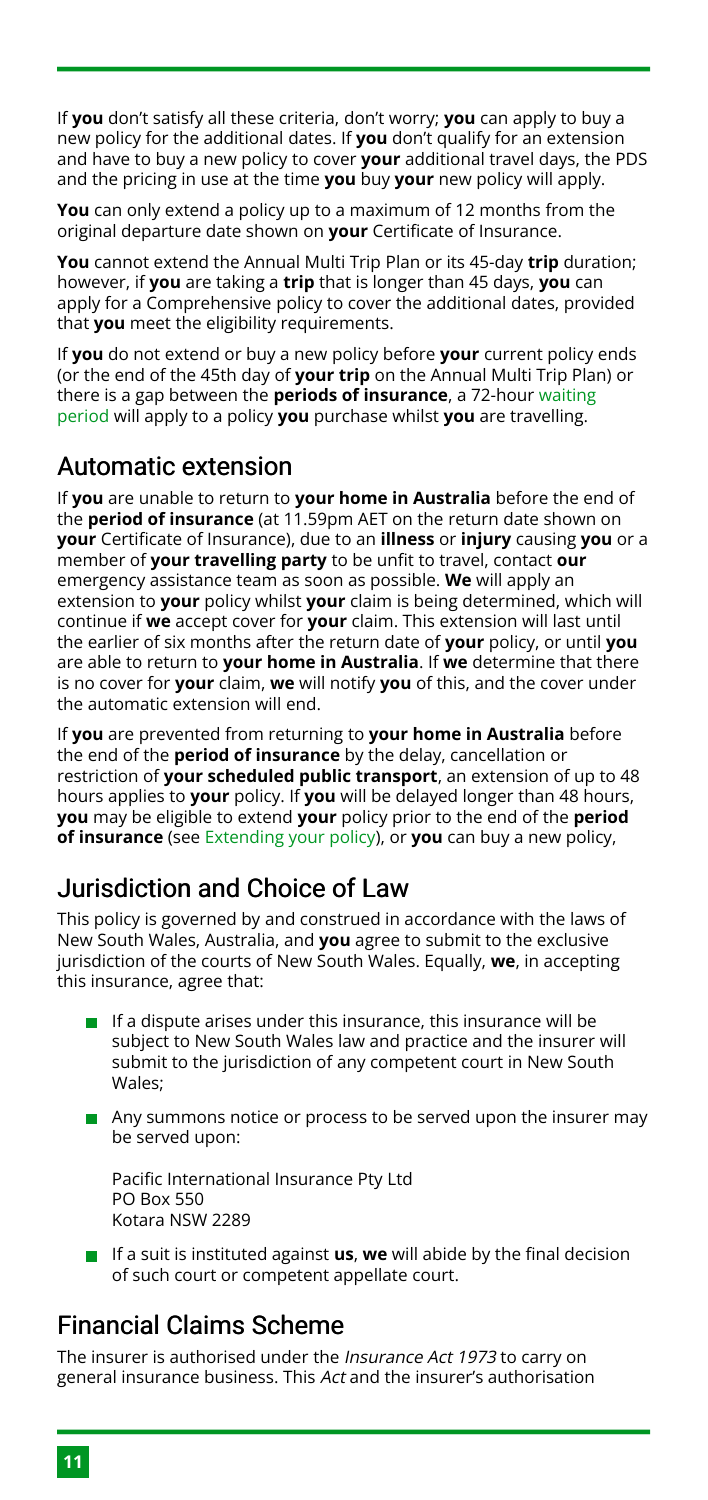obligates it to comply with prudential standards to ensure it meets its financial obligations under this policy. The protection provided to **you** under the Federal Government's Financial Claims Scheme applies to the insurer and as such if the insurer's financial obligations under this policy are not met, then **you** may have a claim under this scheme.

Information about the scheme can be found at [fcs.gov.au](https://www.apra.gov.au/financial-claims-scheme-0) by calling 1300 55 88 49.

# Our agreement with you

This policy is an agreement between **you** and **us**, made up of:

- **your** application for insurance; and
- this Combined Financial Services Guide and Product Disclosure Statement; and
- **your** Certificate of Insurance, which sets out the cover **you've** chosen and any terms specific to **you**; and
- any other documentation **we** issue to **you** outlining terms and conditions of **your** cover.

The cover under this policy is provided during the **period of insurance**, once **you've** paid **us your** premium. There are also:

- $\Box$  conditions and exclusions which apply to specific covers or sections;
- [General exclusions](#page-55-0), which apply to any claim **you** make;
- general conditions, which set out **your** responsibilities under this policy;
- [Claims conditions](#page-59-0), which set out **our** rights and **your** responsibilities when **you** make a claim; and
- other terms which set out how this policy operates.

### Paying your premium

**You** must pay **your** premium (which includes commission, stamp duty and GST if applicable) at the time **you** take out this policy.

**Your** premium is set out on **your** Certificate of Insurance. If **you** did not pay **your** premium at the time **you** took out this policy, then **we** will treat this policy as never having operated and there'll be no cover.

### <span id="page-12-0"></span>Excesses

An excess is an amount **you** must pay once for each claim **you** make, except for benefit sections which state: "No excess applies to claims under this benefit". The excess is deducted from any claim payment **we** make to **you**. If **you** make more than one claim under **your** policy, the excess will apply to each claim which **arises** from each separate set of circumstances.

When **you** apply for insurance, **we** will let **you** know the applicable premium **you** have to pay, and **your** excess will be shown on **your** Certificate of Insurance. Depending on **your** plan, **you** may vary **your** excess. Refer to the section [Variable excess option](#page-7-1) under [Additional](#page-5-1) [options to purchase.](#page-5-1)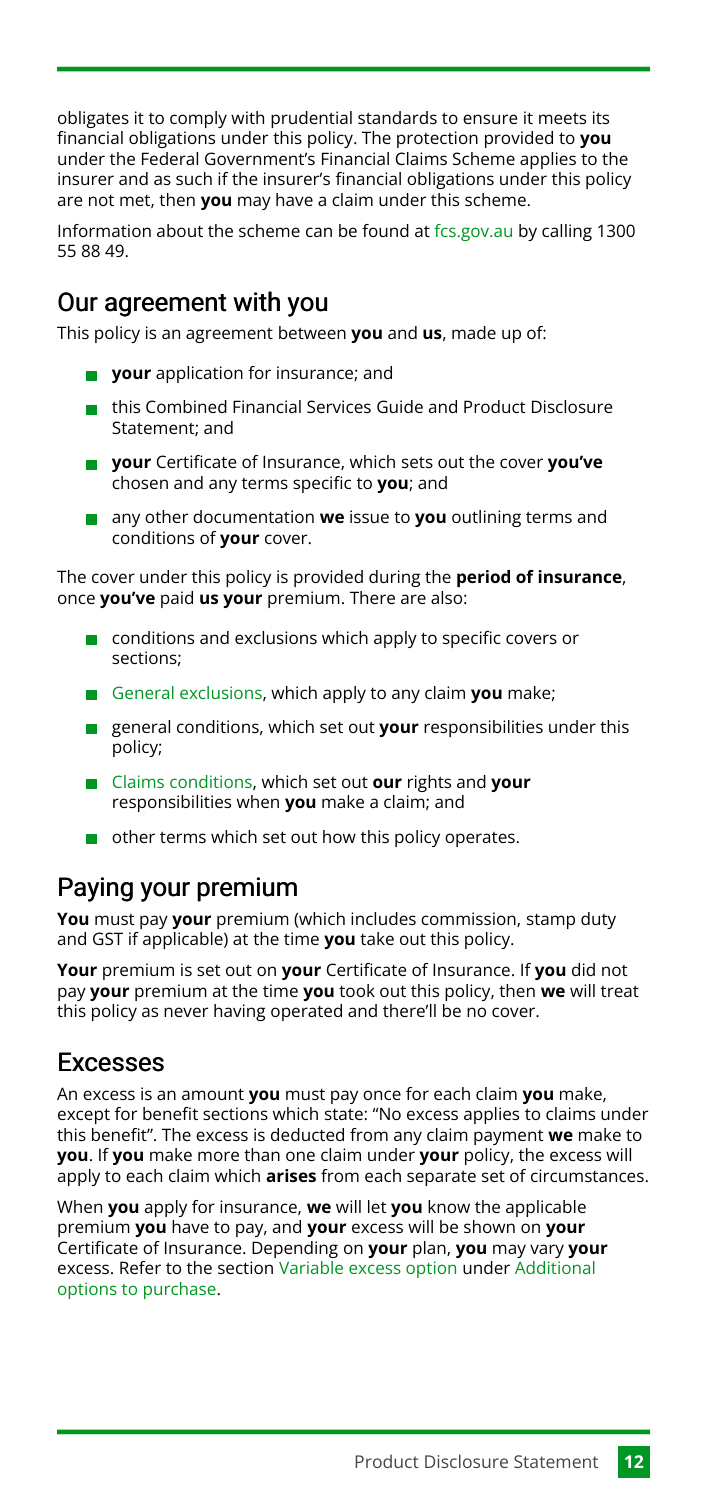| Plan                   | <b>Policy excess</b> |
|------------------------|----------------------|
| Comprehensive Plan     | Chosen excess        |
| <b>Essentials Plan</b> | Chosen excess        |
| Annual Multi Trip Plan | Chosen excess        |

#### Specified medical conditions excess

If **you** receive cover for any **specified medical condition(s)** and **your** Certificate of Insurance shows **you** have this cover, an additional excess may also apply to each occurrence relating to **your specified medical condition(s)** when **you** claim.

This additional excess will also be shown on **your** Certificate of Insurance and on any other related documents **we** send **you**; however, **you** cannot change or remove this excess.

# How much we'll pay

The most **we'll** pay for a claim is the applicable limit set out in the Schedule of benefits for the plan **you** have purchased and for the cover or section **you're** claiming under, less any excess and depreciation, where applicable. For more information about excesses, refer to the section [Excesses;](#page-12-0) for more information on depreciation, refer to the [Luggage and](#page-45-1) [personal effects](#page-45-1) section which explains how **we** calculate depreciation.

# When does the policy begin and end?

Once **you** pay **your** premium, and **we** have accepted **your** application for insurance **we** will issue **you** a Certificate of Insurance showing the details of **your** policy.

Cover is available for a **trip** to be taken during the **period of insurance** (which begins from the departure date, and ends at 11.59pm AET on the return date, which are shown on **your** Certificate of Insurance). For an Annual Multi Trip Plan, cover is available for any **trip** to be taken during the **period of insurance**, for up to 45 continuous days each **trip**.

There is no provision to suspend this policy during the **period of insurance** and the policy is not a renewable contract of insurance.

#### When does Cancellation cover begin and end?

**Your** cancellation cover:

- **begins from the time we issue your** Certificate of Insurance for:
	- benefit section [Cancellation or holiday deferment costs;](#page-35-0) and
	- Events 1 to 4 In the benefit section **[Coronavirus](#page-52-0)** travel costs; and
- ends when **you** return to **your home in Australia** or when the **period of insurance** ends, whichever happens first.

For the Annual Multi Trip Plan, for each **trip**:

- cover begins from the time **we** issue **your** Certificate of Insurance for:
	- the benefit section [Cancellation or holiday deferment costs;](#page-35-0) and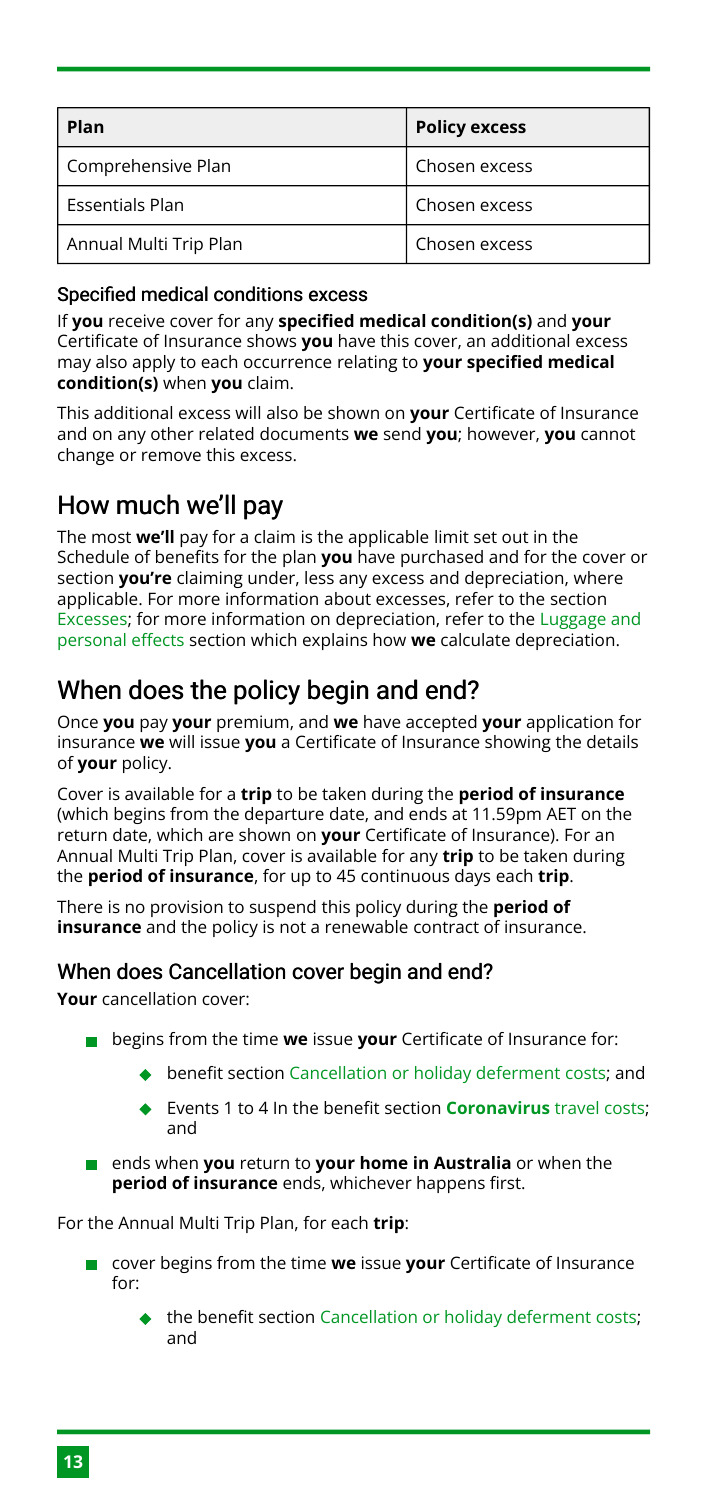- events 1 to 4 in the benefit section **[Coronavirus](#page-52-0)** travel costs; and
- cover ends the earlier of:
	- the time **you** return to **your home in Australia**; or
	- the end of the 45th day of **your trip**; or
	- **◆** the end of the **period of insurance**.

#### When does cover for all other benefits and events begin and end?

- **Cover under all other benefits and events begins when you leave your home in Australia** to begin **your trip** or the departure date of the **trip** shown on **your** Certificate of Insurance, whichever happens last. Cover ends when **you** return to **your home in Australia** or when the **period of insurance** ends, whichever happens first.
- For the Annual Multi Trip Plan, for each **trip**, cover under all other benefits and events begins during the **period of insurance** shown on **your** Certificate of Insurance from the time **you** leave **your home in Australia** to begin **your trip**. Cover ends the earlier of:
	- the time **you** return to **your home in Australia**; or
	- the 45th day of **your trip**; or
	- the end of the **period of insurance**.

# <span id="page-14-0"></span>Waiting period

If **you've** already started travelling **when your** Certificate of Insurance is issued:

- a 72-hour waiting period applies from the time the Certificate of  $\mathcal{L}_{\mathcal{A}}$ Insurance is issued before cover for any events begins. However, if after the trip departure date noted on **your** Certificate of Insurance and before the end of the 72-hour waiting period **you** suffer an **injury** as a result of an accident, cover as per the conditions of [Medical expenses](#page-37-0) and [Medical evacuation and repatriation](#page-40-0) begins from the time of the accident for that **injury**. Cover for all other events only begins after the 72-hour waiting period, and is only for events first occurring after the 72-hour waiting period.
- where **you** select a **trip** departure date that is more than 72 hours after **your** Certificate of Insurance is issued even though **you've** already started travelling:
	- cover under the benefit section [Cancellation or holiday](#page-35-0) [deferment costs](#page-35-0) and events 1 to 4 under the benefit section **[Coronavirus](#page-52-0)** travel costs only begins after the 72-hour waiting period, and is only for any events first occurring after the 72-hour waiting period; and
	- cover for all other benefits and events begins from the **trip** departure date **you** nominate that is shown on **your** Certificate of Insurance and is only for events first occurring after the **trip** departure date.

If **you** have an existing nib travel insurance policy that will end whilst **you** are travelling, and **you** buy a new policy before the **period of insurance** ends under **your** existing policy (at 11.59pm AET on the return date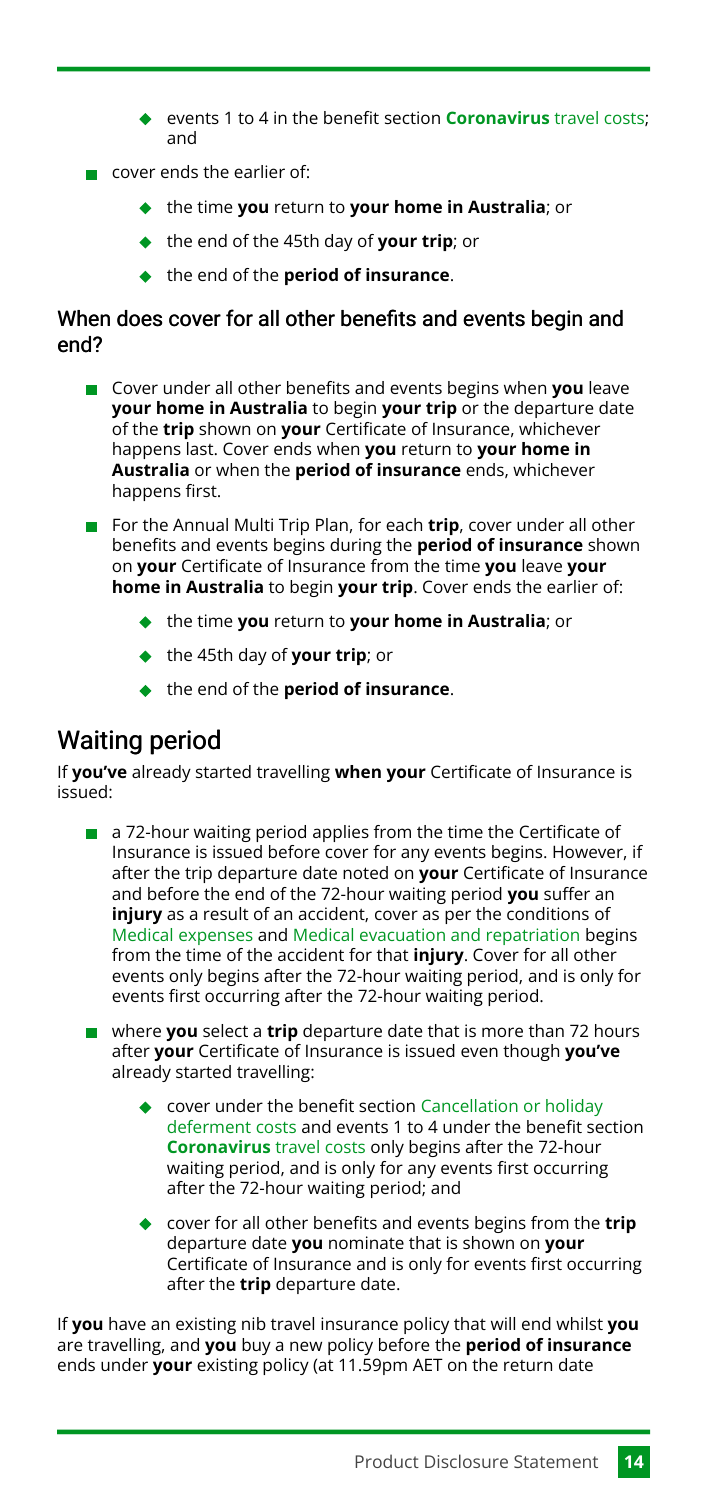shown on **your** Certificate of Insurance), the waiting period will not apply to that new policy, provided that there is no gap between the **periods of insurance**.

# Updating this document

This document is current for the period of insurance outlined in **your** Certificate of Insurance. **We** may need to:

- $\Box$  update this document where required to comply with law:
	- If the changes affect a policy **you** currently have with **us**, **we** may issue **you** with a new Product Disclosure Statement to update the relevant information. If **we** do so, **we** will notify **you** via **your** email, phone number or via **our** website at [nibtravelinsurance.com.au](https://www.nibtravelinsurance.com.au/amendment-options).
- update this Product Disclosure Statement more generally from time to time.
	- **We** ask that **you** read any new Product Disclosure Statement in full, as it may differ from the wording of previous policies **you** had with **us**; and it may affect **your** cover or **your** decision to purchase cover with **us**.

**You** can get a paper copy free of charge by contacting **us**.

### Responsibility for this document

Pacific International Insurance Pty Ltd is responsible for the PDS in this document, which was prepared on 4 November 2021.

# <span id="page-15-0"></span>Plans

When **you** take out this policy **you** must choose from the following plans:

- Comprehensive
- **Essentials**
- **Annual Multi Trip**

**Your** Certificate of Insurance will show the plan **you've** chosen.

# <span id="page-15-1"></span>Comprehensive Plan

# Schedule of benefits

This Schedule of benefits forms part of **your** policy and shows the limits and sub-limits for the benefits. Applicable limits are applied per adult traveller and are not increased for accompanying **children**. **You** must read this Schedule of benefits together with **your** Certificate of Insurance and this Product Disclosure Statement.

| <b>Benefit</b>                              | Applicable<br>limits per adult |
|---------------------------------------------|--------------------------------|
| <b>Cancellation and additional Expenses</b> |                                |
| Cancellation or holiday deferment costs     | Chosen limit *                 |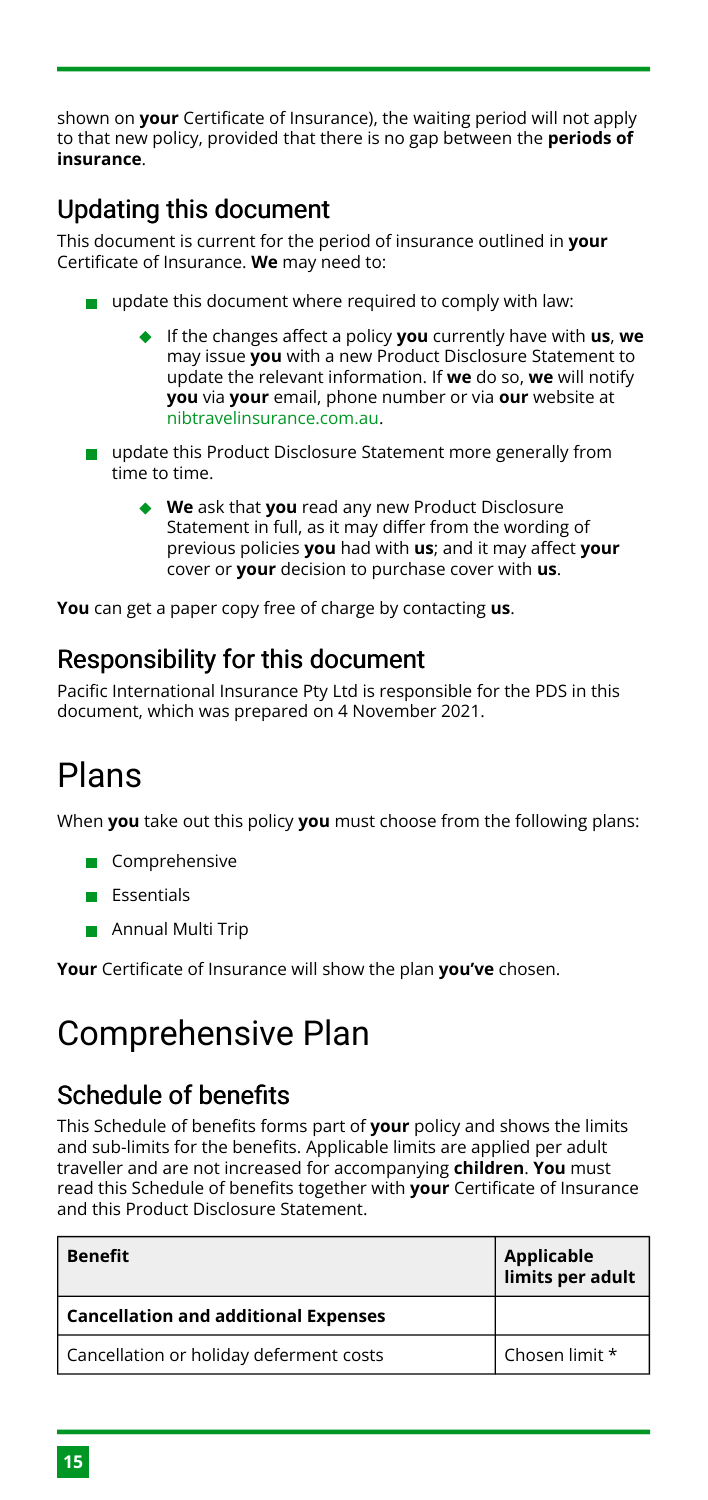| <b>Benefit</b>                                                                                            | <b>Applicable</b><br>limits per adult  |
|-----------------------------------------------------------------------------------------------------------|----------------------------------------|
| Agents cancellation fees sub-limit                                                                        | \$2,000                                |
| Emergency travel arrangements and<br>accommodation expenses                                               | Unlimited                              |
| Meals sub-limit                                                                                           | \$500;<br>limit \$75 per<br>24hrs      |
| Emergency internet/telephone sub-limit                                                                    | \$250                                  |
| Post hospital accommodation                                                                               | \$500;<br>limit \$100 per<br>day       |
| <b>Medical expenses</b>                                                                                   |                                        |
| Overseas medical expenses                                                                                 | Unlimited <sup>^</sup>                 |
| Critical <i>illness</i> or <i>injury</i> - emergency travel<br>expenses for a friend or relative sublimit | \$20,000                               |
| Hospital compensation                                                                                     | \$8,000;<br>limit of \$50 per<br>24hrs |
| Dental expenses due to sudden and acute pain                                                              | \$1,000                                |
| <b>Medical evacuation and repatriation</b>                                                                | Unlimited                              |
| Home services sub-limit                                                                                   | \$500                                  |
| <b>Extra travel cover</b>                                                                                 |                                        |
| Travel delay                                                                                              | \$2,000;<br>limit \$250 per<br>24hrs   |
| Missed connection - special events                                                                        |                                        |
|                                                                                                           | \$2,000                                |
| Resumption of trip                                                                                        | \$3,000                                |
| Emergency accommodation due to terrorism                                                                  | \$3,000;<br>limit \$300 per<br>day     |
| Emergency expenses to avoid disaster                                                                      | \$1,000                                |
| Early return home                                                                                         | \$2,000                                |
| <b>Rental vehicle expenses</b>                                                                            |                                        |
| <b>Rental vehicle</b> insurance excess                                                                    | \$5,000 *                              |
| Return of rental vehicle                                                                                  | \$750                                  |
| Luggage                                                                                                   |                                        |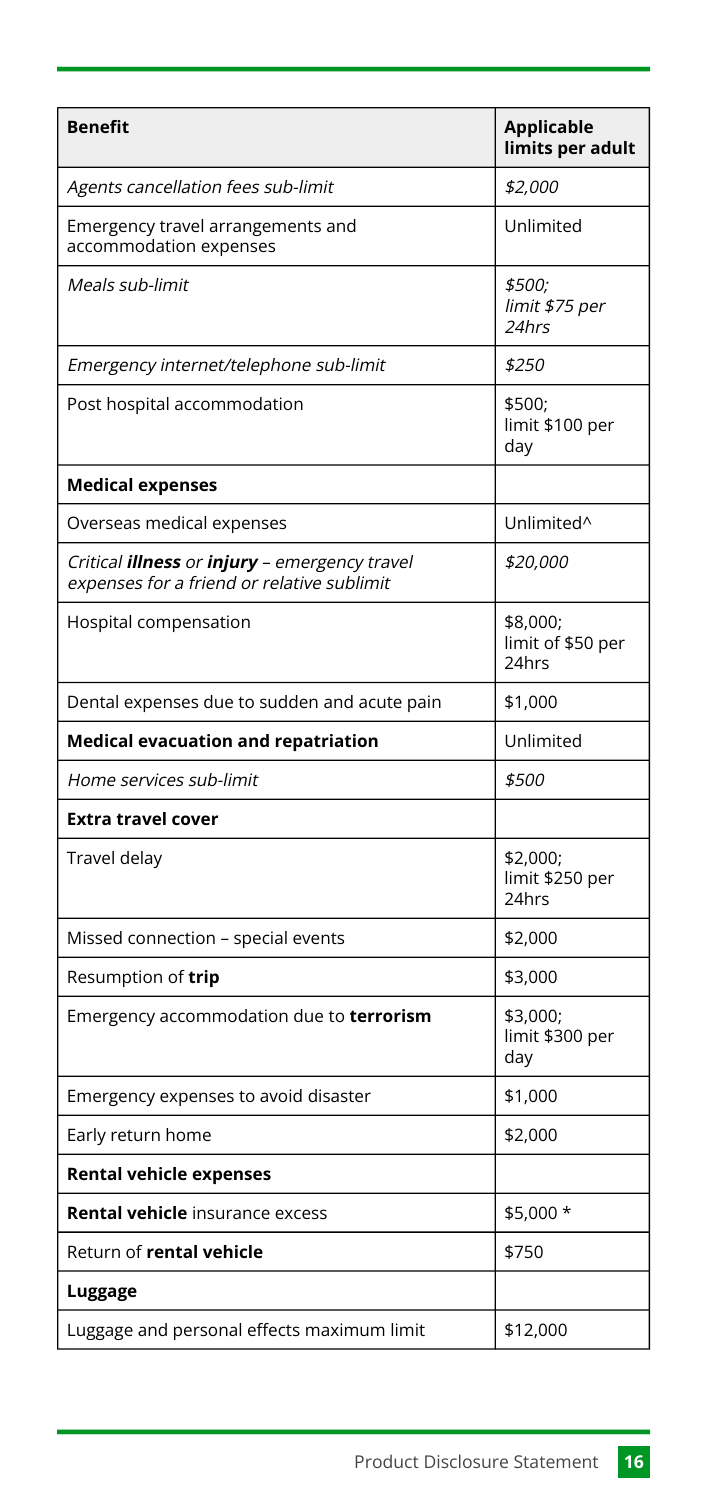| <b>Benefit</b>                                            | <b>Applicable</b><br>limits per adult      |
|-----------------------------------------------------------|--------------------------------------------|
| Personal computer, camera, video individual item<br>limit | \$4,000                                    |
| Smartphones individual item limit                         | \$1,000                                    |
| Other individual item limit                               | \$700                                      |
| Emergency luggage                                         | \$500                                      |
| Stolen cash                                               | \$250                                      |
| Hiring replacement golf and surf equipment                | \$200                                      |
| Replacement passports and travel documents                | \$3,000                                    |
| Fraudulent use of credit or debit cards                   | \$3,000                                    |
| <b>Personal accident</b>                                  |                                            |
| Accidental death                                          | \$25,000                                   |
| Accompanying children sub-limit                           | \$1,000 per child                          |
| Funeral expenses overseas                                 | \$25,000                                   |
| Total permanent disability                                | \$12,500                                   |
| Loss of income                                            | \$10,000;<br>limit of \$1,667<br>per month |
| <b>Personal liability</b>                                 | \$2,500,000                                |
| <b>Coronavirus travel costs</b>                           | \$2,500                                    |

\* This is a limit per policy; it is the most **we'll** pay for all people on **your** Certificate of Insurance combined, per **trip**.

^ For up to 12 months after the **illness** first appears or **injury** first occurs.

# Guidelines

- **This plan is only available to residents of Australia.**
- This plan ends once **you** have returned to **your home in Australia** or the **period of insurance** ends, whichever happens first.
- If **you** have an **existing medical condition** other than those automatically covered, please contact **us** to complete a medical screening assessment, which must be completed before the Certificate of Insurance can be issued.
- **There is no provision to suspend this plan during the period of insurance**.
- $\blacksquare$  This plan cannot be purchased more than 18 months prior to travel.
- A policy premium is charged for each adult traveller; accompanying **children** are insured for no additional premium.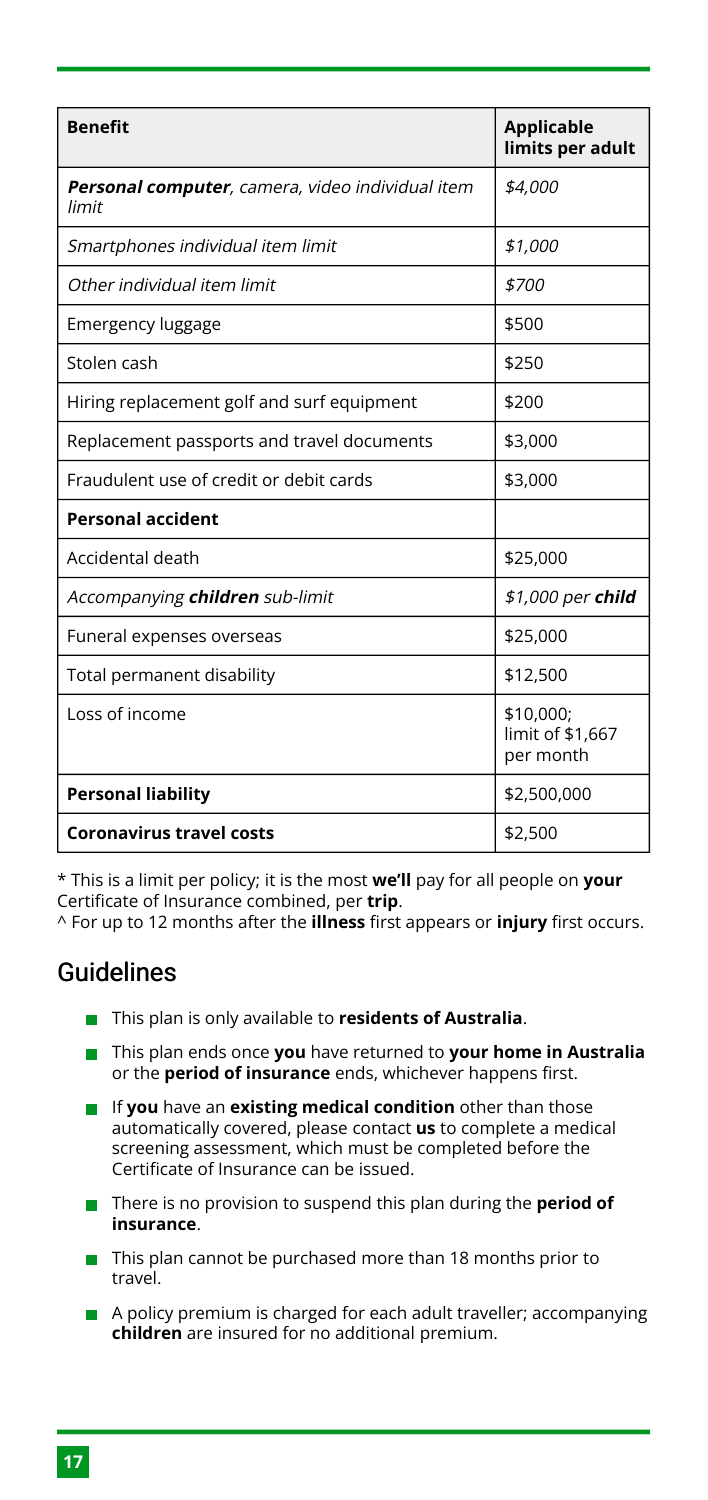- $\blacksquare$  This policy only covers the adult travellers and any accompanying **children** named on the Certificate of Insurance.
- There is no age limit on this plan.
- Any options selected by **you** are in addition to this plan and are referenced in **your** Certificate of Insurance.

# <span id="page-18-0"></span>Essentials Plan

# Schedule of benefits

This Schedule of benefits forms part of **your** policy and shows the limits and sub-limits for the benefits. Applicable limits are applied per adult traveller and are not increased for accompanying **children**. **You** must read this Schedule of benefits together with **your** Certificate of Insurance and this Product Disclosure Statement.

| <b>Benefit</b>                                                                                            | <b>Applicable limits</b><br>per adult           |
|-----------------------------------------------------------------------------------------------------------|-------------------------------------------------|
| <b>Cancellation and additional expenses</b>                                                               |                                                 |
| Cancellation or holiday deferment costs                                                                   | Chosen limit *                                  |
| Agent's cancellation fees sub-limit                                                                       | \$2,000                                         |
| Emergency travel arrangements and<br>accommodation expenses                                               | \$15,000                                        |
| Meals sub-limit                                                                                           | \$500;<br>limit \$75 per 24<br>hrs              |
| Emergency internet/telephone sub-limit                                                                    | \$250                                           |
| <b>Medical expenses</b>                                                                                   |                                                 |
| Overseas medical expenses                                                                                 | Unlimited^                                      |
| Critical <b>illness</b> or <i>injury</i> - emergency travel<br>expenses for a friend or relative sublimit | Not insured                                     |
| Hospital compensation                                                                                     | \$5,000;<br>limit of \$50 for<br>every 24 hours |
| Dental expenses due to sudden and acute pain                                                              | \$1,000                                         |
| <b>Medical evacuation and repatriation</b>                                                                | \$500,000                                       |
| Home services sub-limit                                                                                   | Not insured                                     |
| <b>Extra travel cover</b>                                                                                 |                                                 |
| Travel delay                                                                                              | \$1,000;<br>limit \$250 per 24<br>hrs           |
| Missed connection - special events                                                                        | Not insured                                     |
| Resumption of trip                                                                                        | Not insured                                     |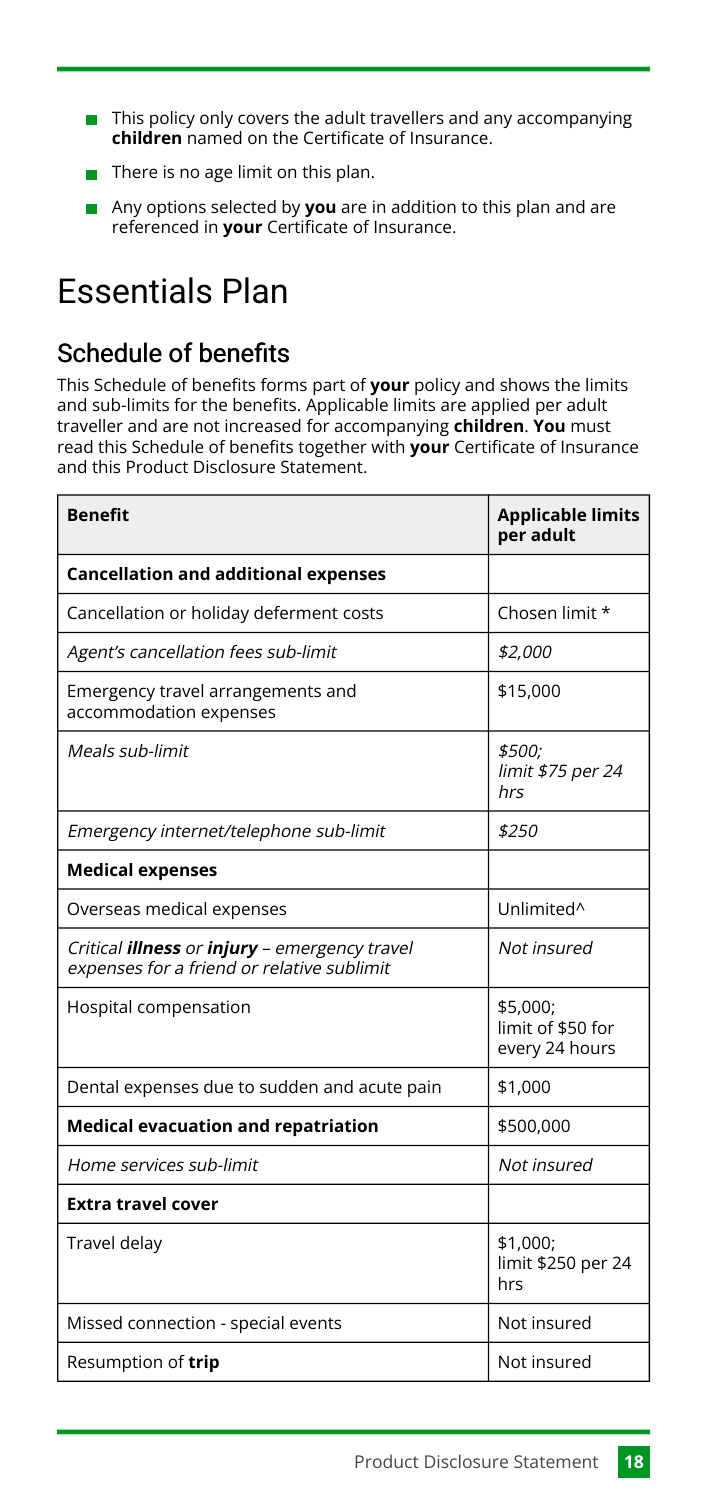| <b>Benefit</b>                             | <b>Applicable limits</b><br>per adult |
|--------------------------------------------|---------------------------------------|
| Emergency accommodation due to terrorism   | Not insured                           |
| Emergency expenses to avoid disaster       | \$1,000                               |
| Early return home                          | \$2,000                               |
| <b>Rental vehicle expenses</b>             |                                       |
| <b>Rental vehicle</b> insurance excess     | \$2.000 *                             |
| Return of rental vehicle                   | \$750                                 |
| Luggage                                    |                                       |
| Luggage and personal effects maximum limit | \$5,000                               |
| Individual item limit                      | \$500                                 |
| Emergency luggage                          | \$200                                 |
| Stolen cash                                | Not insured                           |
| Hiring replacement golf and surf equipment | Not insured                           |
| Replacement passports and travel documents | \$1,000                               |
| Fraudulent use of credit or debit cards    | Not insured                           |
| <b>Personal accident</b>                   |                                       |
| Accidental death                           | \$10,000                              |
| Accompanying children sub-limit            | \$1,000 per child                     |
| Funeral expenses overseas                  | \$15,000                              |
| Total permanent disability                 | Not insured                           |
| Loss of income                             | Not insured                           |
| <b>Personal liability</b>                  | \$1,000,000                           |
| <b>Coronavirus</b> travel costs            | Not insured                           |

\* This is a limit per policy; it is the most **we'll** pay for all people on **your** Certificate of Insurance combined, per **trip**.

^ For up to 12 months after the **illness** first appears or **injury** first occurs.

### Guidelines

- **This plan is only available to residents of Australia** up to 69 years of age at the time the Certificate of Insurance Is issued.
- This plan ends once **you** have returned to **your home in Australia** or the **period of insurance** ends, whichever happens first.
- **This plan does not cover existing medical conditions** unless it is one that is automatically covered. If **you** require cover for any other **existing medical condition**, please ask **our representative** or **us** about other travel insurance products which may be available.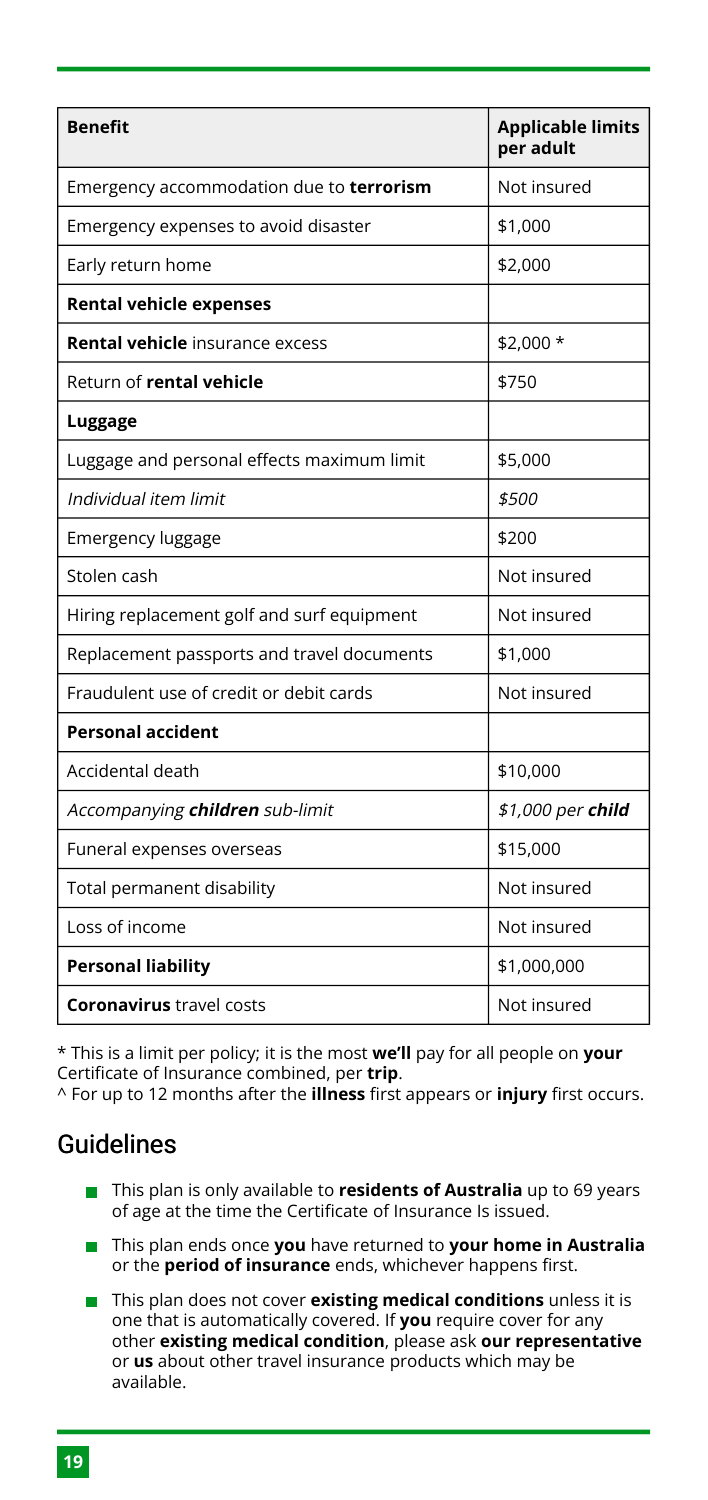- **This plan does not provide cover for any snow sports.**
- **There is no provision to suspend this plan during the period of insurance**.
- $\blacksquare$  This plan cannot be purchased more than 12 months prior to travel.
- $\blacksquare$  A policy premium is charged for each adult traveller; accompanying **children** are insured for no additional premium.
- $\blacksquare$  This policy only covers the adult travellers and any accompanying **children** named on the Certificate of Insurance.
- Any options selected by **you** are in addition to this plan and are referenced in **your** Certificate of Insurance.

# <span id="page-20-0"></span>Annual Multi Trip Plan

# Schedule of benefits

This Schedule of benefits forms part of **your** policy and shows the limits and sub-limits for the benefits. Applicable limits are applied per adult traveller and are not increased for accompanying **children**. **You** must read this Schedule of benefits together with **your** Certificate of Insurance and this Product Disclosure Statement.

| <b>Benefit</b>                                                                                            | Applicable<br>limits per adult                |
|-----------------------------------------------------------------------------------------------------------|-----------------------------------------------|
| <b>Cancellation and additional expenses</b>                                                               |                                               |
| Cancellation or holiday deferment costs                                                                   | Chosen limit *                                |
| Agents cancellation fees sub-limit                                                                        | \$2,000                                       |
| Emergency travel arrangements and<br>accommodation expenses                                               | Unlimited                                     |
| Meals sub-limit                                                                                           | \$500:<br>limit \$75 per<br>24hr <sub>5</sub> |
| Emergency internet/telephone sub-limit                                                                    | \$250                                         |
| Post hospital accommodation                                                                               | \$500:<br>limit \$100 per<br>day              |
| <b>Medical expenses</b>                                                                                   |                                               |
| Overseas medical expenses                                                                                 | Unlimited <sup>^</sup>                        |
| Critical <b>illness</b> or <i>injury</i> - emergency travel<br>expenses for a friend or relative sublimit | \$20,000                                      |
| Hospital compensation                                                                                     | \$8,000;<br>limit of \$50 per<br>24hrs        |
| Dental expenses due to sudden and acute pain                                                              | \$1,000                                       |
| <b>Medical evacuation and repatriation</b>                                                                | Unlimited                                     |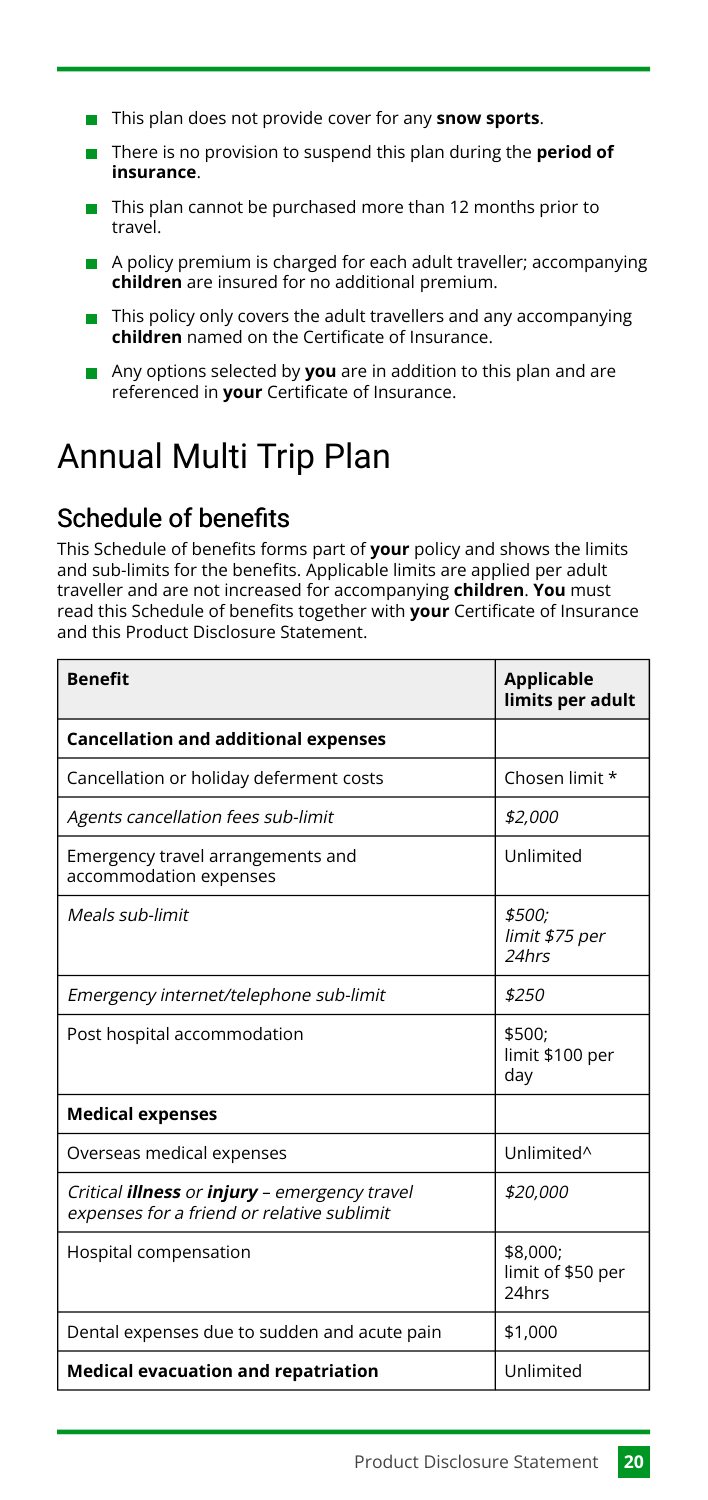| <b>Benefit</b>                                            | <b>Applicable</b><br>limits per adult      |
|-----------------------------------------------------------|--------------------------------------------|
| Home services sub-limit                                   | \$500                                      |
| <b>Extra travel cover</b>                                 |                                            |
| Travel delay                                              | \$2,000;<br>limit \$250 per<br>24hrs       |
| Missed connection - special events                        | \$2,000                                    |
| Resumption of trip                                        | \$3,000                                    |
| Emergency accommodation due to terrorism                  | \$3,000;<br>limit \$300 per<br>day         |
| Emergency expenses to avoid disaster                      | \$1,000                                    |
| Early return home                                         | \$2,000                                    |
| <b>Rental vehicle expenses</b>                            |                                            |
| <b>Rental vehicle</b> insurance excess                    | \$5,000 *                                  |
| Return of rental vehicle                                  | \$750                                      |
| Luggage                                                   |                                            |
| Luggage and personal effects maximum limit                | \$12,000                                   |
| Personal computer, camera, video individual item<br>limit | \$4,000                                    |
| Smartphone individual item limit                          | \$1,000                                    |
| Other individual item limit                               | \$700                                      |
| Emergency luggage                                         | \$500                                      |
| Stolen cash                                               | \$250                                      |
| Hiring replacement golf and surf equipment                | \$200                                      |
| Replacement passports and travel documents                | \$3,000                                    |
| Fraudulent use of credit or debit cards                   | \$3,000                                    |
| <b>Personal accident</b>                                  |                                            |
| Accidental death                                          | \$25,000                                   |
| Accompanying <b>children</b> sub-limit                    | \$1,000 per <b>child</b>                   |
| Funeral expenses overseas                                 | \$25,000                                   |
| Total permanent disability                                | \$12,500                                   |
| Loss of income                                            | \$10,000;<br>limit of \$1,667<br>per month |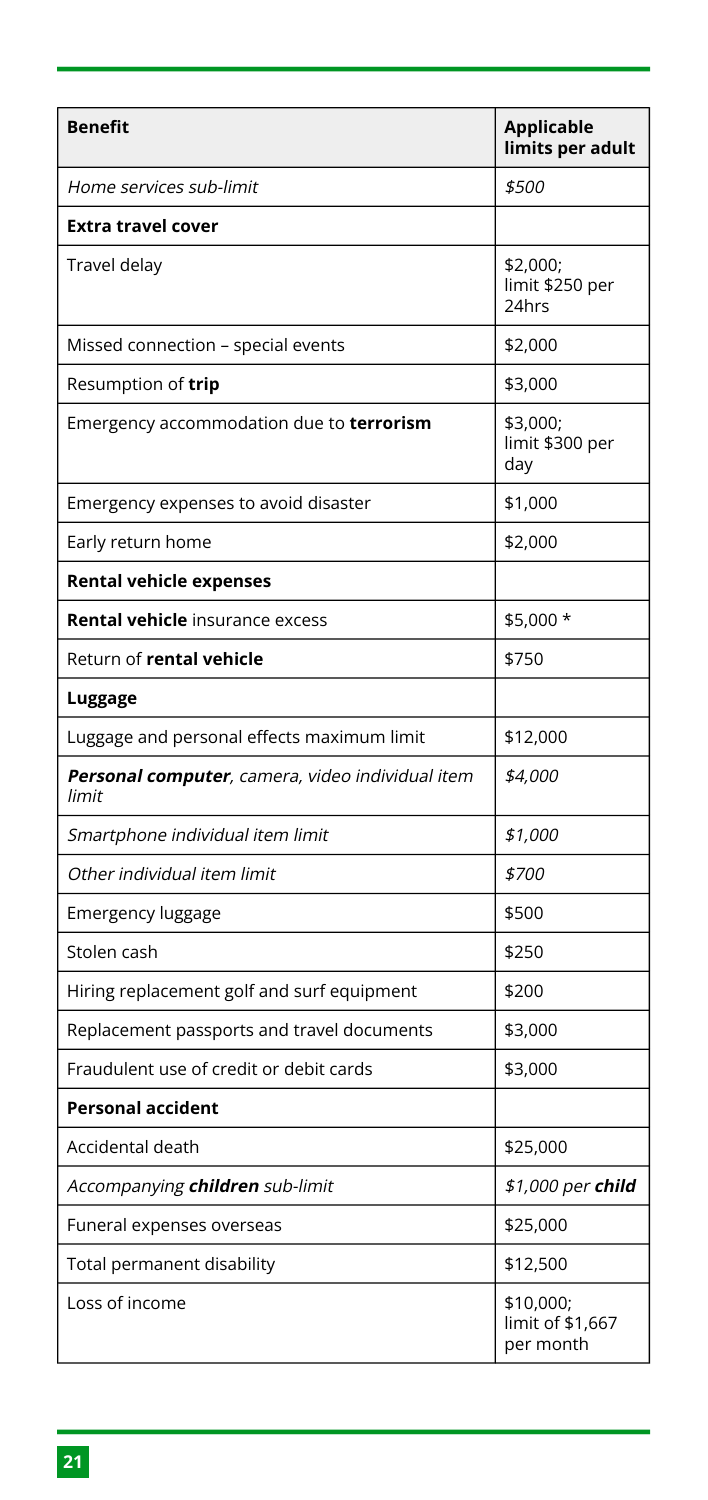| <b>Benefit</b>                  | Applicable<br>limits per adult |
|---------------------------------|--------------------------------|
| <b>Personal liability</b>       | \$2,500,000                    |
| <b>Coronavirus</b> travel costs | \$2,500                        |

\* This is a limit per policy; it is the most **we'll** pay for all people on **your** Certificate of Insurance combined, per **trip**.

^ For up to 12 months after the **illness** first appears or **injury** first occurs.

# Guidelines

- **This plan is only available to residents of Australia.**
- There is no cover under this plan when **you** are between **trips**, other than any benefits **you** may be entitled to under the [Cancellation or holiday deferment costs](#page-35-0) and events 1 to 4 under **[Coronavirus](#page-52-0)** travel costs.
- If **you** have an **existing medical condition** other than those automatically covered, please contact **us** to complete a medical screening assessment, which must be completed before the Certificate of Insurance can be issued.
- **There is no provision to suspend this plan during the period of insurance**.
- $\blacksquare$  This plan cannot be purchased more than 6 months prior to the nominated commencement date.
- **This plan provides cover for any trip** overseas or within Australia a minimum of 200km from **your home**.
- This policy only covers the adult travellers and any accompanying **children** named on the Certificate of Insurance. Named adults can travel independently to any other named adult on **your** plan. **Children** are only covered whilst accompanying an adult named on **your** Certificate of Insurance.
- There is no limit to the number of **trips you** may take during **your** 12 month **period of insurance**.
- The maximum duration of any one **trip** is 45 days. For any **trips** longer than this duration please refer to the section headed [Extending your policy](#page-10-0) and contact **our representative**.
- A policy premium is charged for each adult traveller; accompanying **children** are insured for no additional premium.
- $\blacksquare$  There is no age limit on this plan.
- Any options selected by **you** are in addition to this plan and are referenced in **your** Certificate of Insurance.

# Region selection for Annual Multi Trip Plan

**You** must select a region based on the country(ies) **you** will be travelling to:

- Worldwide: or
- Worldwide excluding USA and Nepal.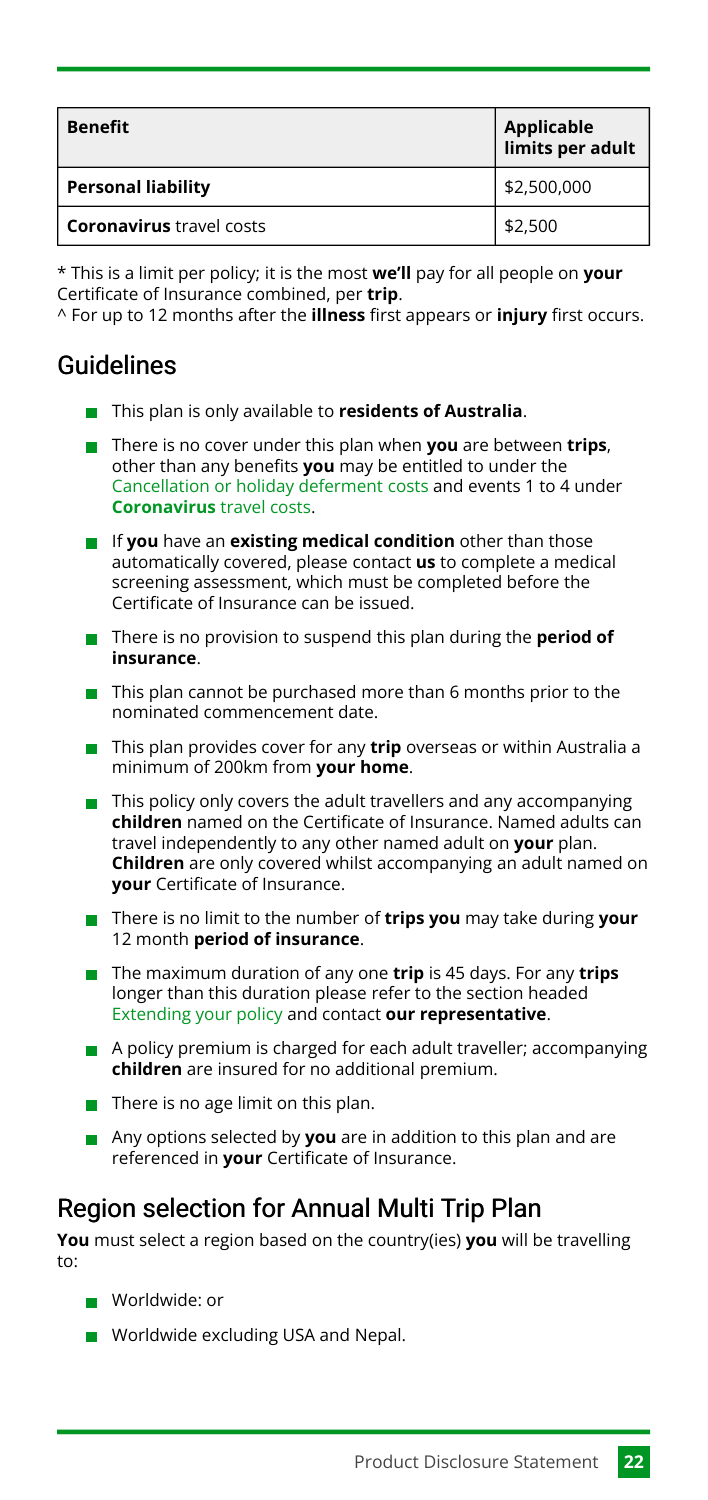# Policy expiration for Annual Multi Trip Plan

- $\blacksquare$  This policy will end 12 months from the nominated "Departure date" on **your** Certificate of Insurance and it is not a renewable contract. If it is possible that **your** policy may end during **your trip you** should apply for a new policy by contacting **our representative** to obtain a new PDS. If **you** wish to apply, complete a new application and, if required, contact **us** to complete a medical screening assessment.
- If **you** have continuous cover, the maximum allowable **trip** duration will start again at the "Departure date" nominated on the new Certificate of Insurance.

# <span id="page-23-0"></span>Definitions

The words and terms in **bold** throughout this policy have special meanings set out below. Plurals and other forms of these words shall have the same meaning as in the singular form.

Where other words and terms are only used in one section of the policy, **we'll** describe their special meaning in that section. Plurals and other forms of these words shall have the same meaning.

| Word or term | <b>Meaning</b>                                                                                                                                                                                                                                                                                                                                             |
|--------------|------------------------------------------------------------------------------------------------------------------------------------------------------------------------------------------------------------------------------------------------------------------------------------------------------------------------------------------------------------|
| Arise        | caused by or resulting from.                                                                                                                                                                                                                                                                                                                               |
| Carrier      | the scheduled airline, vessel, train, or motor coach<br>public transport in which you are to travel to or from<br>your intended destination.                                                                                                                                                                                                               |
| Child        | <b>your</b> children, stepchildren, grandchildren, foster<br>children, and children for whom you are the legal<br>guardian, who are travelling with you on the same<br>itinerary for the entire duration of your trip and at<br>the time the Certificate of Insurance is issued are:<br>under 25 years of age, and<br>working less than 30 hours per week. |
| Chronic      | a persistent and lasting condition in medicine. We do<br>not consider that chronic pain has to be 'constant'<br>pain, however in many situations it has a pattern of<br>relapse and remission. The pain, disease or medical<br>issue may be long-lasting, recurrent (occurred on<br>more than two occasions) or characterised by long<br>suffering.        |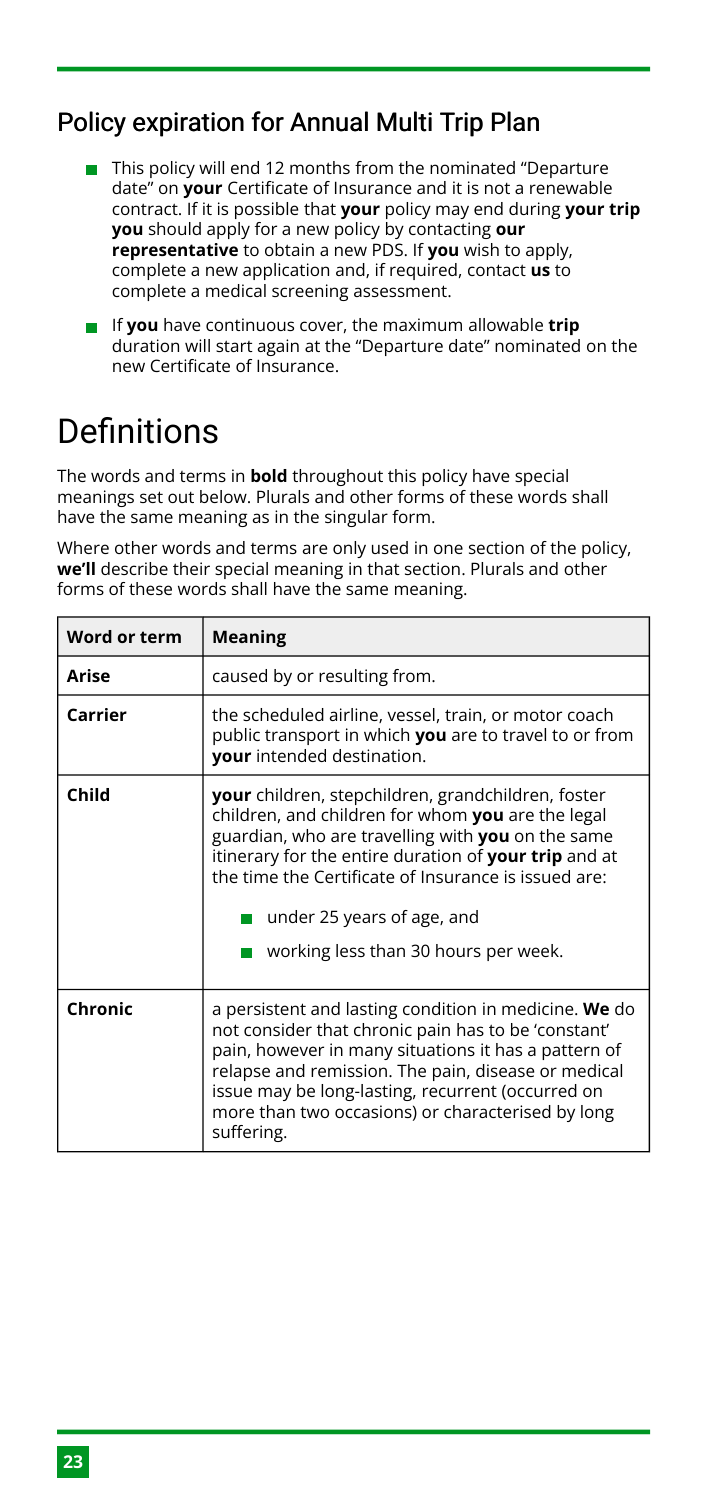| Word or term                            | <b>Meaning</b>                                                                                                                                                                                                                                                                                                                                                                                                                                                                              |
|-----------------------------------------|---------------------------------------------------------------------------------------------------------------------------------------------------------------------------------------------------------------------------------------------------------------------------------------------------------------------------------------------------------------------------------------------------------------------------------------------------------------------------------------------|
| <b>Close contact</b>                    | face-to-face contact in any setting with a<br>confirmed or probable case, for 15 minutes or<br>more. This is cumulative over the course of<br>one week. It starts from 48 hours before the<br>onset of symptoms in the confirmed or<br>probable case; or<br>sharing a closed space with a confirmed or<br>probable case for a prolonged period (e.g.<br>more than 2 hours). This is in the period<br>extending from 48 hours before onset of<br>symptoms in the confirmed or probable case. |
| <b>Close relative</b>                   | a relative of yours or of a member of your travelling<br>party, who is resident in Australia or New Zealand. It<br>means a spouse, de facto partner, parent, parent-in-<br>law, daughter, son, daughter-in-law, son-in-law,<br>brother, sister, brother-in-law, sister-in-law, niece,<br>nephew, grandchildren, grandparent, stepparent,<br>stepchildren, fiance or fiancee, or legal guardian.                                                                                             |
| Coronavirus                             | the SARS-CoV-2 virus, and any disease caused directly<br>by this virus, including COVID-19.                                                                                                                                                                                                                                                                                                                                                                                                 |
| <b>Electronic</b><br>equipment          | personal and portable game consoles, media players,<br>satellite navigation units, wearable technology,<br>headphones.                                                                                                                                                                                                                                                                                                                                                                      |
| <b>Existing</b><br>medical<br>condition | any medical condition which:<br>at the time you buy your policy is:<br>chronic; or<br>displaying symptoms; or<br>under investigation; or<br>pending follow-up consultation,<br>treatment or surgery; or where these<br>are recommended or planned; or<br>metastatic; or<br>terminal; or<br>in the six months prior to the time you buy<br>your policy there has been:<br>treatment by a medical practitioner;<br>or<br>medication prescribed; or<br>surgery.                                |
| <b>Financial</b><br>default             | the insolvency, bankruptcy, provisional liquidation,<br>financial collapse, appointment of receivers or any<br>other form of insolvency administration of any<br>person, company, or organisation.                                                                                                                                                                                                                                                                                          |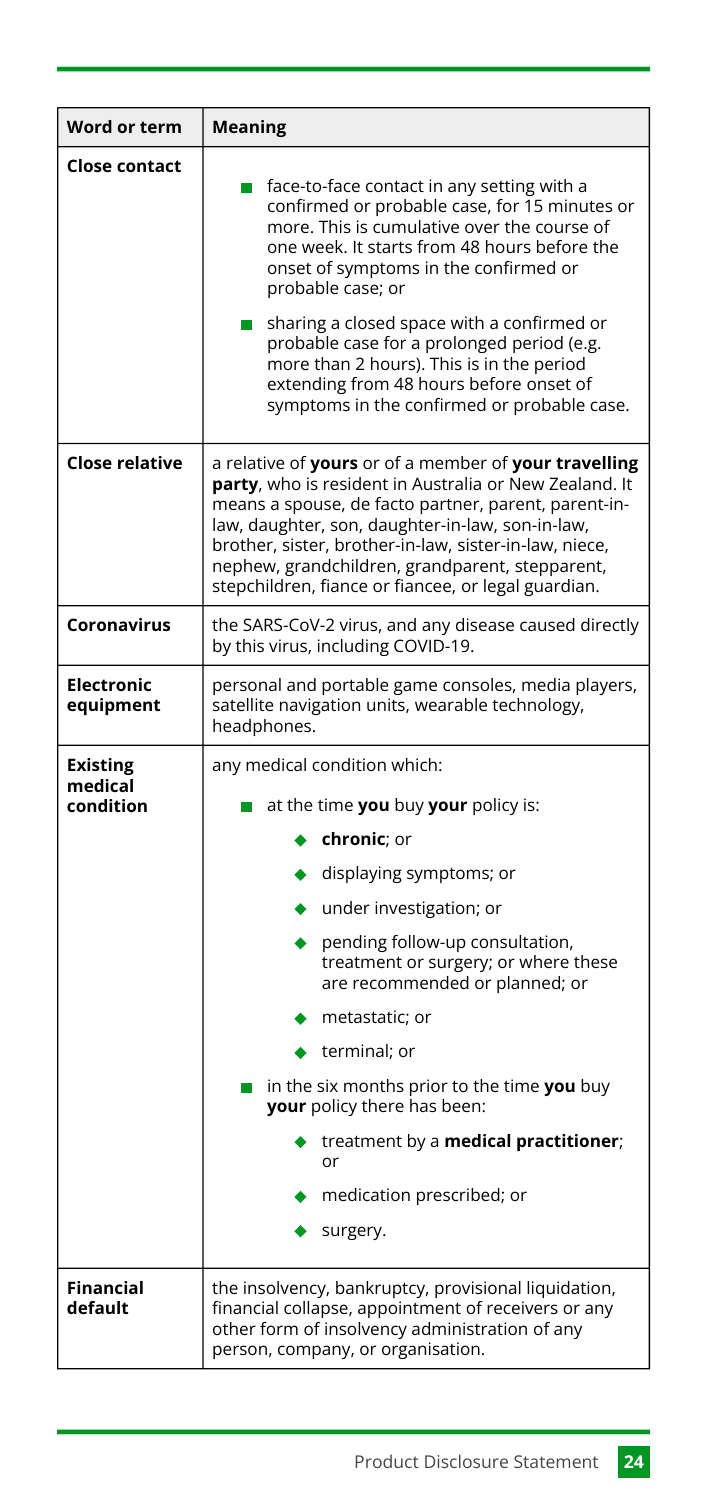| Word or term                         | <b>Meaning</b>                                                                                                                                                                                                                                                                                                                                                                                                    |
|--------------------------------------|-------------------------------------------------------------------------------------------------------------------------------------------------------------------------------------------------------------------------------------------------------------------------------------------------------------------------------------------------------------------------------------------------------------------|
| Home in<br>Australia                 | your usual residential address in Australia. If you do<br>not travel directly to your home in Australia at the<br>completion of your trip, it means the point of arrival<br>of your pre-paid scheduled public transport or an<br>Australian hospital if we repatriate you.                                                                                                                                        |
| <b>Illness</b>                       | any disease or sickness affecting the body or mind.                                                                                                                                                                                                                                                                                                                                                               |
| Injury                               | a bodily injury that is caused solely and directly by<br>external and visible means as a result of an accident<br>and which does not result from an <b>illness</b> .                                                                                                                                                                                                                                              |
| Medical<br>practitioner              | a medical professional registered and certified by the<br>National or State Health Board (as required by law)<br>either in Australia or in the country in which you are<br>being treated whilst on your trip, and who is licensed<br>to provide treatment, medication/prescriptions and<br>medical opinions and reports - for example doctors,<br>physiotherapists, dentists, psychologists and<br>psychiatrists. |
|                                      | A medical practitioner does not include a person who<br>is related to you or a member of your travelling<br>party.                                                                                                                                                                                                                                                                                                |
| <b>Natural</b><br>disaster           | flood, cyclone, tornado, hurricane, typhoon, wild fire,<br>tsunami, earthquake, landslide, avalanche, volcanic<br>eruption.                                                                                                                                                                                                                                                                                       |
|                                      | Natural disaster does not include outbreak of<br>disease, epidemic, pandemic, or any other event that<br>is not specifically included in this definition.                                                                                                                                                                                                                                                         |
| Our<br>representative                | an intermediary and their employees appointed by<br>us as our agent to issue or vary nib travel insurance<br>products on our behalf.                                                                                                                                                                                                                                                                              |
| Period of<br>insurance               | the period between the departure date and 11.59pm<br>AET on the return date shown on your Certificate of<br>Insurance.                                                                                                                                                                                                                                                                                            |
| Personal<br>computer                 | laptops, notebooks, tablets, other personal hand-<br>held wireless devices that convey data or information<br>(excluding smartphones).                                                                                                                                                                                                                                                                            |
| Professional<br>sporting<br>activity | a sporting activity where you are paid to participate,<br>appear or train or where you receive sponsorship,<br>income or prize money, regardless of whether or not<br>you are a professional sportsperson.                                                                                                                                                                                                        |
| <b>Rental vehicle</b>                | Any 4-wheeled vehicle with a gross vehicle mass less<br>than 4.5 tonnes that you:<br>$\blacksquare$ hire from a registered rental vehicle company;<br>and<br>$\blacksquare$ have a rental vehicle agreement in writing.                                                                                                                                                                                           |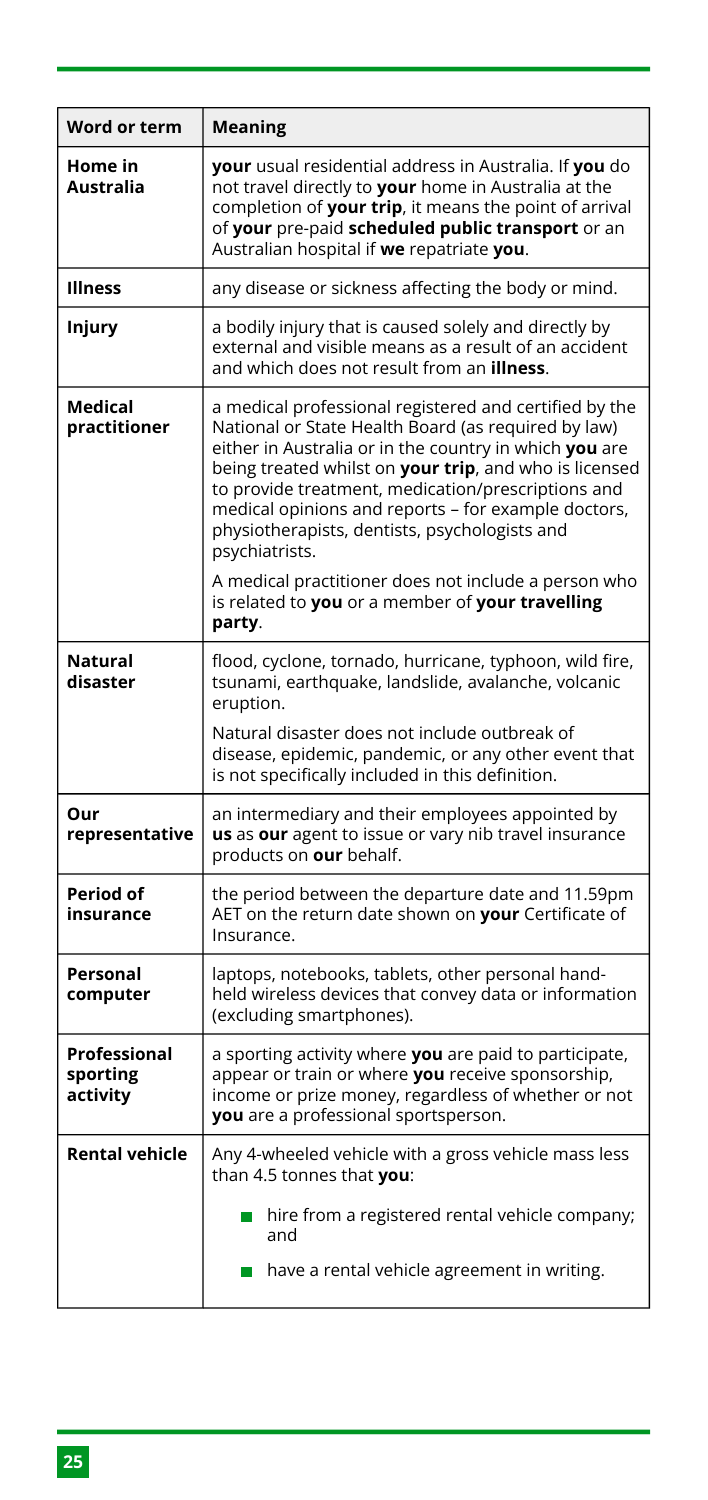| Word or term                       | Meaning                                                                                                                                                                                                                                                                                                                                                                                                                                                                                                                                                                                        |
|------------------------------------|------------------------------------------------------------------------------------------------------------------------------------------------------------------------------------------------------------------------------------------------------------------------------------------------------------------------------------------------------------------------------------------------------------------------------------------------------------------------------------------------------------------------------------------------------------------------------------------------|
| <b>Resident of</b><br>Australia    | an Australian citizen; permanent resident; holder of a<br>skilled working visa (including 457 and Temporary<br>Skill Shortage visa, but not a working holiday visa);<br>student visa; holder of a partner/spouse visa which<br>allows you to stay in Australia for at least 2 years; or<br>New Zealand passport holder; all with unrestricted<br>right of entry into Australia and access to long-term<br>medical care in Australia.                                                                                                                                                           |
| Scheduled<br>public<br>transport   | publicly available flights, cruises, rail services, bus<br>services, ferries that run to a published timetable.                                                                                                                                                                                                                                                                                                                                                                                                                                                                                |
| Snow sports                        | snow skiing and snowboarding on and off piste, back<br>country skiing and snowboarding, snowmobiling,<br>tobogganing, cross-country skiing, telemark skiing.                                                                                                                                                                                                                                                                                                                                                                                                                                   |
| Specified<br>medical<br>conditions | an existing medical condition that we've agreed in<br>writing to cover under your policy and for which<br>you've paid an additional premium. The additional<br>premium will be shown on your Certificate of<br>Insurance.                                                                                                                                                                                                                                                                                                                                                                      |
| Terrorist act/<br><b>Terrorism</b> | An act or threat of violence of any person or group,<br>organisation or government committed for political,<br>religious, ideological or similar purposes, including<br>the intention to influence any government and/or to<br>put the public in fear.                                                                                                                                                                                                                                                                                                                                         |
| Total<br>permanent<br>disability   | permanent and total loss of sight in one or both eyes,<br>or permanent and total loss of use of one or more<br>limhs                                                                                                                                                                                                                                                                                                                                                                                                                                                                           |
| <b>Travelling</b><br>party         | you and any travelling companion who has made<br>arrangements to accompany you for at least 50% of<br>the duration of your trip.                                                                                                                                                                                                                                                                                                                                                                                                                                                               |
| Trip                               | In the case of the Comprehensive and Essentials<br>Plans: it means travel during the period between the<br>departure date and the return date listed on your<br>Certificate of Insurance. The trip must start or end<br>at your home in Australia.<br>In the case of the Annual Multi Trip Plan, trip(s)<br>means any travel up to 45 days in duration between<br>the departure date and return date shown on your<br>Certificate of Insurance. Each trip must:<br>Start and end at your home in Australia, and<br>■ Be to a destination of at least 200km from<br>your home in Australia, and |
|                                    | Include travel by either pre-paid scheduled<br><b>Tale</b><br>public transport or hire car, or include at<br>least one night of pre-booked publicly<br>available accommodation.<br>The period of travel cannot be altered without our<br>consent.                                                                                                                                                                                                                                                                                                                                              |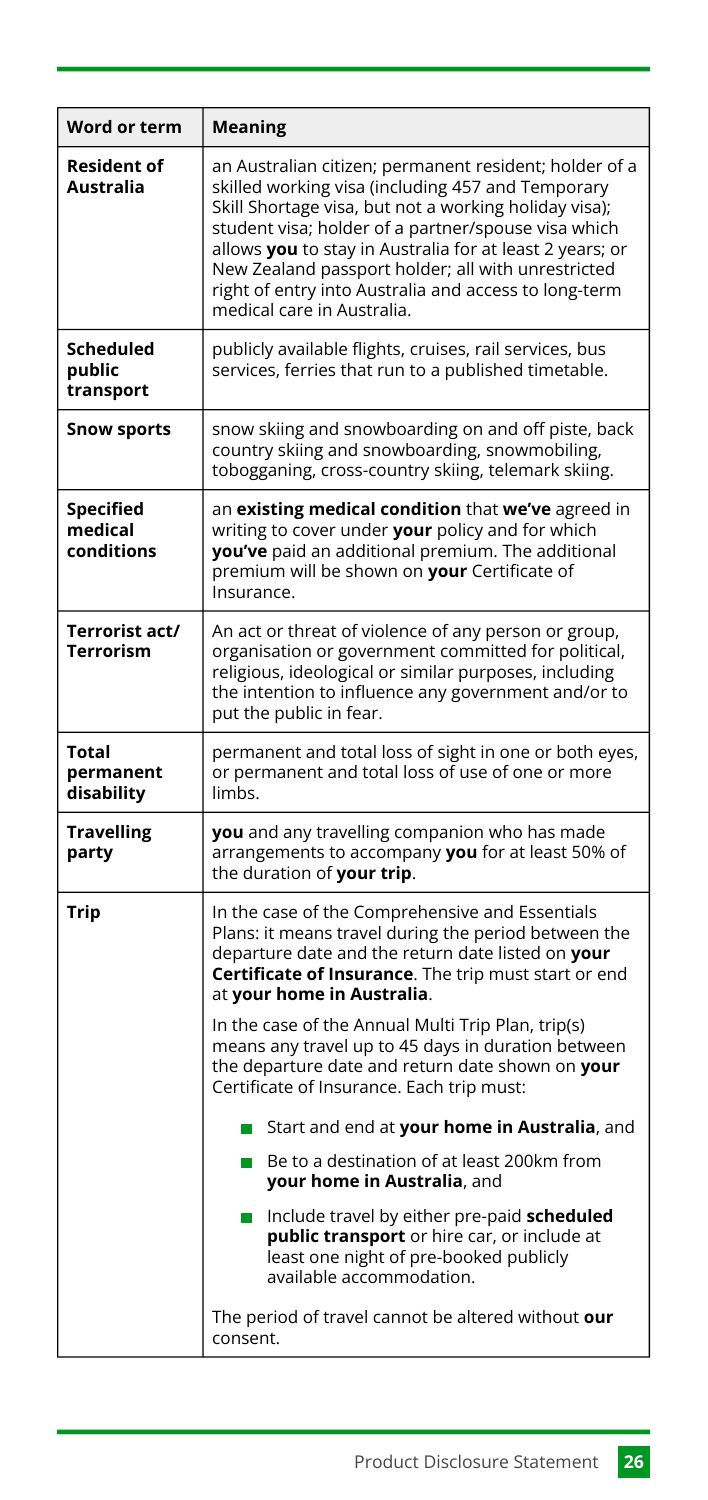| Word or term                     | <b>Meaning</b>                                                                                                                                                                                                    |
|----------------------------------|-------------------------------------------------------------------------------------------------------------------------------------------------------------------------------------------------------------------|
| <b>Unattended</b>                | leaving your luggage or personal effects:                                                                                                                                                                         |
|                                  | in a public place where it can be taken without<br><b>your</b> knowledge or at a distance from which<br><b>you</b> cannot prevent it from being taken; or                                                         |
|                                  | with a person who is not a member of your<br>travelling party or working for your carrier<br>or accommodation provider.                                                                                           |
| We, our, us                      | nib Travel Services (Australia) Pty Limited ABN 81 115<br>932 173 AFSL No 308461, who deal with you as an<br>agent of the insurer, Pacific International Insurance<br>Pty Ltd ABN 83 169 311 193, AFSL No 523921. |
| You, your,<br>yours,<br>yourself | the people listed in the Certificate of Insurance.                                                                                                                                                                |

# <span id="page-27-0"></span>Existing medical conditions

The definition of **existing medical condition** applies to **you** where, at the time **you** buy **your** policy, **you** or a reasonable person in the same position could be expected to have been aware of the condition. It also applies to claims **you** make that **arise** from the **existing medical condition(s)** of **your travelling party**, a **close relative**, and **your** business partner.

There are exclusions that may apply to claims **arising** from **existing medical condition(s)**.

If **you** have an **existing medical condition** that is not automatically covered, **you** must complete a medical screening at the time **you** buy **your** policy. If **we** agree to offer **you** cover for **your existing medical condition(s)**, these can be added to **your** policy under the **[Specified](#page-7-2) [medical conditions](#page-7-2)** option for an additional premium.

(This option is not available with the Essentials Plan.)

# What's an existing medical condition?

An **existing medical condition** is any medical condition which:

- **a** at the time **you** buy **your** policy is:
	- **chronic**; or
	- ◆ displaying symptoms; or
	- under investigation; or
	- pending follow-up consultation, treatment or surgery; or where these are recommended or planned; or
	- ◆ metastatic; or
	- $\triangleleft$  terminal; or
- **in** the six months prior to the time **you** buy **your** policy there has been:
	- treatment by a **medical practitioner**; or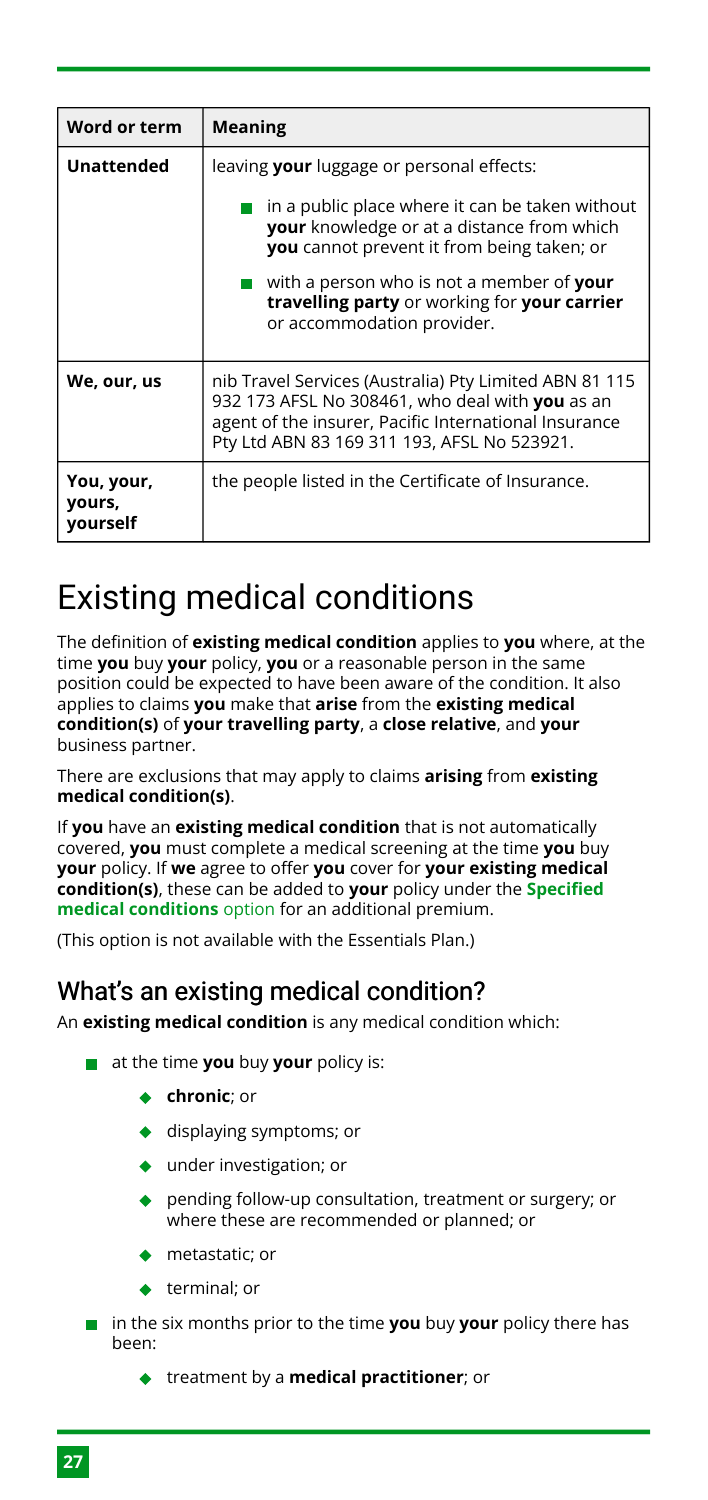- medication prescribed; or
- ◆ surgery.

# <span id="page-28-1"></span>Getting cover for existing medical conditions (the "Specified medical conditions option")

A number of the most common medical conditions are automatically covered by **your** policy. Even if **your existing medical condition** isn't automatically covered, in many cases **you'll** still be able to get cover on application. Here's what **you** need to do:

Check if **your** condition is an automatically covered condition: 1.

**We'll** automatically cover **you** for over 40 medical conditions. If **your existing medical condition** is on the list of [Automatically covered](#page-28-0) [conditions,](#page-28-0) and **you** satisfy all the criteria related to that condition, **you're** covered for events that **arise** from that condition as part of **our** standard cover.

Apply to add any conditions that aren't automatically covered as **[specified medical conditions](#page-7-2)** (this option is not available with the Essentials Plan): 2.

If **you** have one or more **existing medical conditions** that aren't automatically covered, **you** must let **us** know at the time **you** buy **your** policy and complete a medical screening. **We'll** ask **you** some questions about **your** health and then determine whether **we** can offer **you** cover and, if so, on what terms.

In many cases, **we** expect that **we'll** be able to offer **you** cover for **your existing medical condition(s)** for an additional premium. If **you** choose to pay the additional premium, the condition becomes a **specified medical condition** covered under **your** policy, and the premium and any additional **excess** will be shown on **your** Certificate of Insurance. **You'll** then be covered for events that **arise** from the **specified medical condition(s)**.

#### What happens if you choose not to get cover for your existing medical condition?

If **you** have an **existing medical condition** that's not automatically covered under **your** policy or added to **your** policy as a **specified medical condition**, then **you** won't be covered for any claim that **arises** from that **existing medical condition**.

#### <span id="page-28-0"></span>Automatically covered conditions

**We** automatically cover **you** for over 40 **existing medical conditions** which may exist at the time **you** buy **your** policy. **Your** medical condition is classified by **us** as an automatically covered condition if it's listed in the table below, provided that **you** satisfy all criteria listed for that condition. **You** must read this section together with the [General exclusions,](#page-55-0) as these may affect **your** cover.

| Medical<br>condition | Criteria                                                                                                                               |
|----------------------|----------------------------------------------------------------------------------------------------------------------------------------|
| Acne                 | You haven't received treatment for your acne<br>from a <b>medical practitioner</b> in the three months<br>prior to buying your policy. |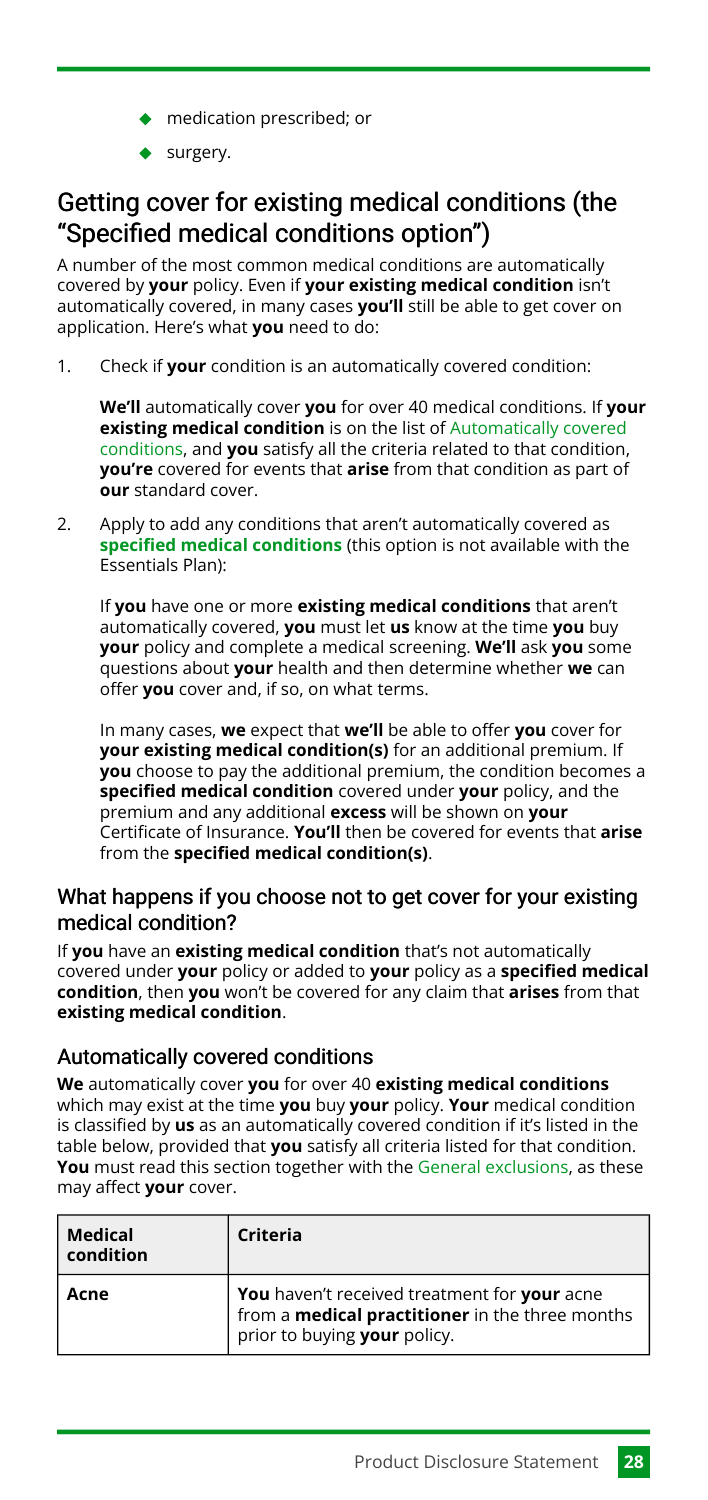| Medical<br>condition                | Criteria                                                                                                                                                                                                                                                                                                                                                                                                                                               |
|-------------------------------------|--------------------------------------------------------------------------------------------------------------------------------------------------------------------------------------------------------------------------------------------------------------------------------------------------------------------------------------------------------------------------------------------------------------------------------------------------------|
| <b>Allergies</b>                    | You follow advice in accordance with your<br>medical practitioner (such as to carry EpiPens,<br>antihistamines/ other preventative medication at<br>all times) and, at the time you buy your policy,<br>you:<br>have no other known or underlying<br><b>The Second</b><br>respiratory conditions or diseases (for<br>example, asthma); and<br>have not required treatment from a<br>medical practitioner for your allergies in<br>the last six months. |
| Anaemia (Iron<br>Deficiency)        | No criteria apply.                                                                                                                                                                                                                                                                                                                                                                                                                                     |
| Asthma                              | At the time you buy your policy, you:                                                                                                                                                                                                                                                                                                                                                                                                                  |
|                                     | are under 60 years of age;<br>n.                                                                                                                                                                                                                                                                                                                                                                                                                       |
|                                     | have no other known or underlying<br>respiratory conditions (including sleep<br>apnoea);                                                                                                                                                                                                                                                                                                                                                               |
|                                     | $\blacksquare$ haven't required cortisone medication,<br>except taken by inhaler or puffer; and                                                                                                                                                                                                                                                                                                                                                        |
|                                     | $\blacksquare$ haven't required hospitalisation for asthma<br>in the last two years, including as an<br>outpatient.                                                                                                                                                                                                                                                                                                                                    |
| <b>Bell's Palsy</b>                 | No criteria apply.                                                                                                                                                                                                                                                                                                                                                                                                                                     |
| <b>Benign Positional</b><br>Vertigo | At the time you buy your policy, you haven't<br>required hospitalisation for benign positional<br>vertigo in the last two years, including as an<br>outpatient.                                                                                                                                                                                                                                                                                        |
| <b>Bunions</b>                      | At the time you buy your policy, you haven't had<br>surgery for bunions in the last three months and<br>have no surgery planned.                                                                                                                                                                                                                                                                                                                       |
| <b>Carpal Tunnel</b><br>Syndrome    | At the time you buy your policy, you haven't had<br>surgery for carpal tunnel syndrome in the last<br>three months and have no surgery planned.                                                                                                                                                                                                                                                                                                        |
| Cataracts                           | At the time you buy your policy, you have no<br>ongoing complications, haven't had surgery for<br>cataracts in the last three months, and have no<br>surgery planned.                                                                                                                                                                                                                                                                                  |
| <b>Coeliac Disease</b>              | At the time you buy your policy, you haven't<br>required hospitalisation for coeliac disease in the<br>last two years, including as an outpatient.                                                                                                                                                                                                                                                                                                     |
| Congenital<br><b>Blindness</b>      | No criteria apply.                                                                                                                                                                                                                                                                                                                                                                                                                                     |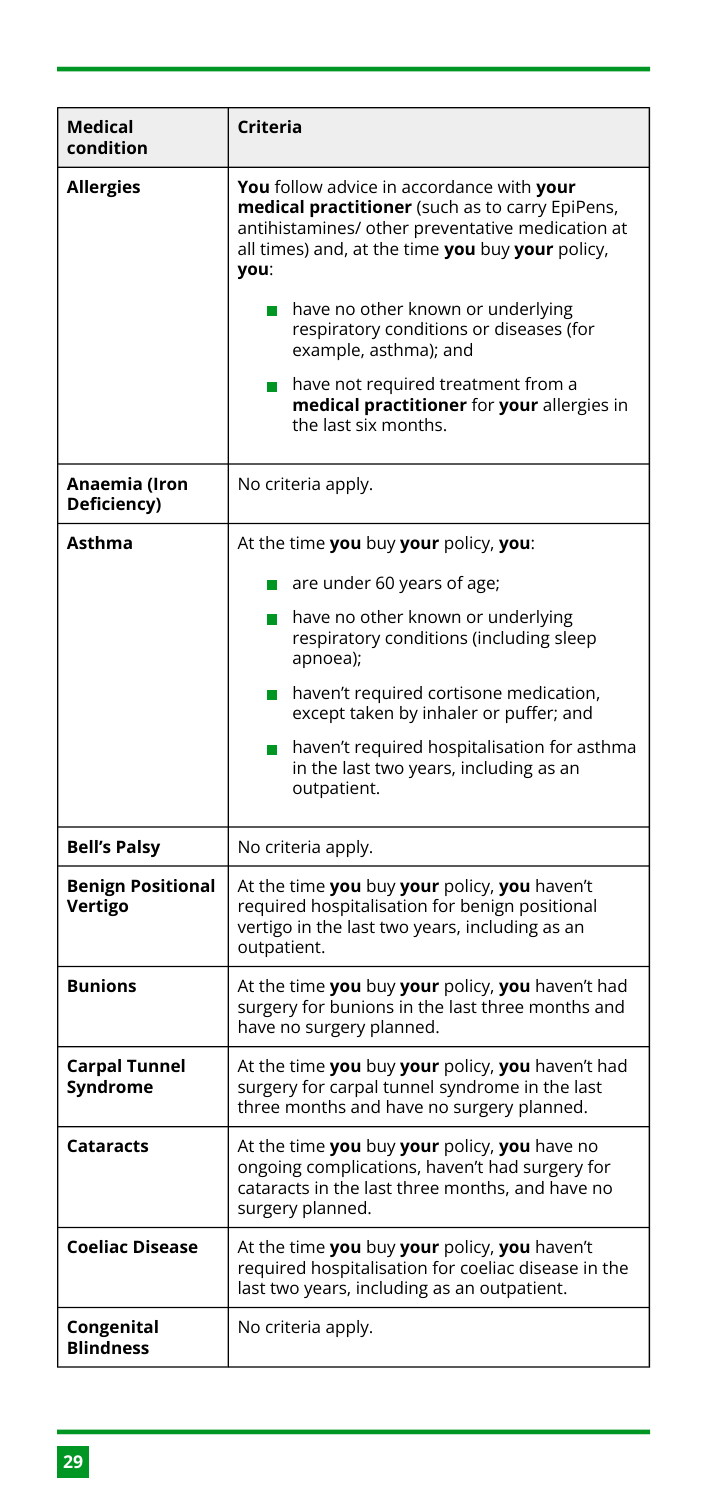| Medical<br>condition                         | Criteria                                                                                                                                                                                                                                                                                                                                                                                                                                                                                                    |
|----------------------------------------------|-------------------------------------------------------------------------------------------------------------------------------------------------------------------------------------------------------------------------------------------------------------------------------------------------------------------------------------------------------------------------------------------------------------------------------------------------------------------------------------------------------------|
| Congenital<br><b>Deafness</b>                | No criteria apply.                                                                                                                                                                                                                                                                                                                                                                                                                                                                                          |
| <b>Diabetes Mellitus</b><br>(Types I and II) | At the time you buy your policy, you:<br>were diagnosed more than six months ago;<br>haven't had any complications in the last<br>six months;<br>have no eye, kidney, nerve or vascular<br>$\blacksquare$<br>complications;<br>have a blood sugar level reading between 4<br>and 12 or a HbA1C score of 9% or less; and<br>have no known cardiovascular/coronary<br><b>The Contract of the Contract of the Contract of the Contract of the Contract of the Contract of the Contract o</b><br>heart disease. |
| Dry Eye<br>Syndrome                          | No criteria apply.                                                                                                                                                                                                                                                                                                                                                                                                                                                                                          |
| <b>Ear Grommets</b>                          | At the time you buy your policy, you have no<br>current ear infection.                                                                                                                                                                                                                                                                                                                                                                                                                                      |
| <b>Epilepsy</b>                              | At the time you buy your policy, you've:<br>no underlying medical conditions (for<br>m.<br>example, previous head trauma, stroke);<br>not changed your medication regime for<br>epilepsy in the last 12 months; and<br>not required hospitalisation for epilepsy in<br>П<br>the last two years, including as an<br>outpatient.                                                                                                                                                                              |
| <b>Folate Deficiency</b>                     | No criteria apply.                                                                                                                                                                                                                                                                                                                                                                                                                                                                                          |
| Gastric Reflux                               | Your gastric reflux doesn't relate to another<br>underlying diagnosis (examples: hernia or gastric<br>ulcer).                                                                                                                                                                                                                                                                                                                                                                                               |
| Glaucoma                                     | At the time you buy your policy, you have no<br>ongoing complications, haven't had surgery for<br>glaucoma in the last three months, and have no<br>surgery planned.                                                                                                                                                                                                                                                                                                                                        |
| Goitre                                       | The underlying medical cause excludes tumour.                                                                                                                                                                                                                                                                                                                                                                                                                                                               |
| <b>Graves' Disease</b>                       | At the time you buy your policy, you haven't<br>received treatment from a <b>medical practitioner</b><br>for Graves' disease in the last six months.                                                                                                                                                                                                                                                                                                                                                        |
| Hashimoto's<br><b>Disease</b>                | The underlying medical cause excludes tumour.                                                                                                                                                                                                                                                                                                                                                                                                                                                               |
| Hiatus Hernia                                | At the time you buy your policy, you haven't had<br>surgery for hiatus hernia in the last six months<br>and have no surgery planned.                                                                                                                                                                                                                                                                                                                                                                        |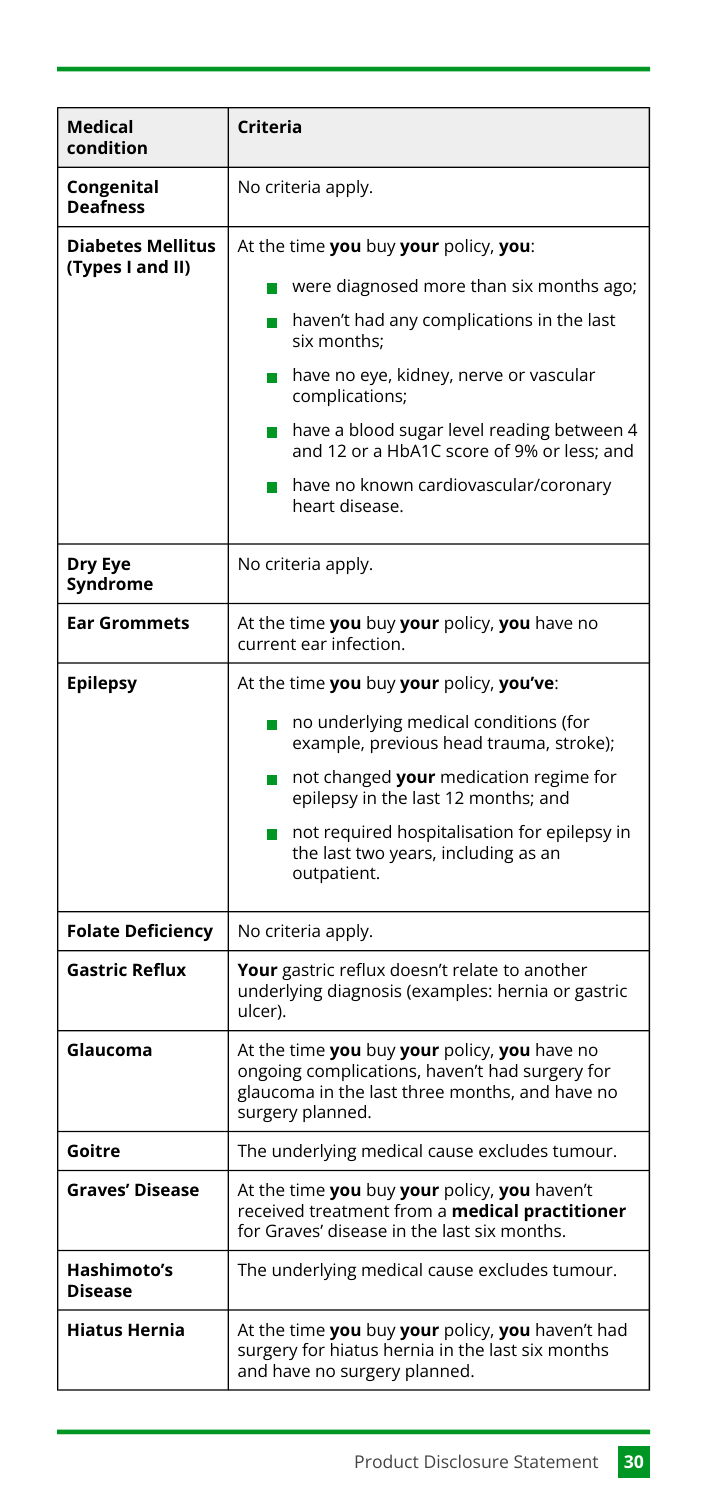| Medical<br>condition                                                                         | Criteria                                                                                                                                                                                                                                                                                                                                                                                             |
|----------------------------------------------------------------------------------------------|------------------------------------------------------------------------------------------------------------------------------------------------------------------------------------------------------------------------------------------------------------------------------------------------------------------------------------------------------------------------------------------------------|
| Hypercholester-<br>olemia/Hyper-<br>lipidaemia (High<br>Cholesterol /<br><b>High Lipids)</b> | Provided you have no cardiovascular/coronary<br>heart disease.                                                                                                                                                                                                                                                                                                                                       |
| Hypertension<br>(High Blood<br>Pressure)                                                     | Provided at the time you buy your policy:<br>you have no known cardiovascular/<br>coronary heart disease; and<br><b>your</b> current blood pressure reading is<br>lower than 165/95.                                                                                                                                                                                                                 |
| Hypothyroidism<br>(underactive<br>thyroid)                                                   | The underlying medical cause excludes tumour.                                                                                                                                                                                                                                                                                                                                                        |
| Hyperthyroidism<br>(overactive<br>thyroid)                                                   | The underlying medical cause excludes tumour.                                                                                                                                                                                                                                                                                                                                                        |
| <b>Impaired Glucose</b><br>Tolerance                                                         | At the time you buy your policy, you:<br>were diagnosed more than six months ago;<br>haven't had any complications in the last<br><b>The Second</b><br>six months;<br>have no eye, kidney, nerve or vascular<br><b>Tale</b><br>complications;<br>have a blood sugar level reading between 4<br>and 12 or a HbA1C score of 9% or less; and<br>have no known cardiovascular/coronary<br>heart disease. |
| Incontinence                                                                                 | You have no underlying gastrointestinal or urinary<br>condition.                                                                                                                                                                                                                                                                                                                                     |
| Insulin<br>Resistance                                                                        | At the time you buy your policy, you've:<br>no known cardiovascular/coronary heart<br>m.<br>disease; and<br>not required hospitalisation for insulin<br><b>The Second</b><br>resistance in the last two years, including<br>as an outpatient.                                                                                                                                                        |
| Iron Deficiency                                                                              | No criteria apply.                                                                                                                                                                                                                                                                                                                                                                                   |
| Macular<br><b>Degeneration</b>                                                               | No criteria apply.                                                                                                                                                                                                                                                                                                                                                                                   |
| <b>Migraine</b>                                                                              | You haven't required hospitalisation for migraines<br>in the two years prior to buying your policy,<br>including as an outpatient.                                                                                                                                                                                                                                                                   |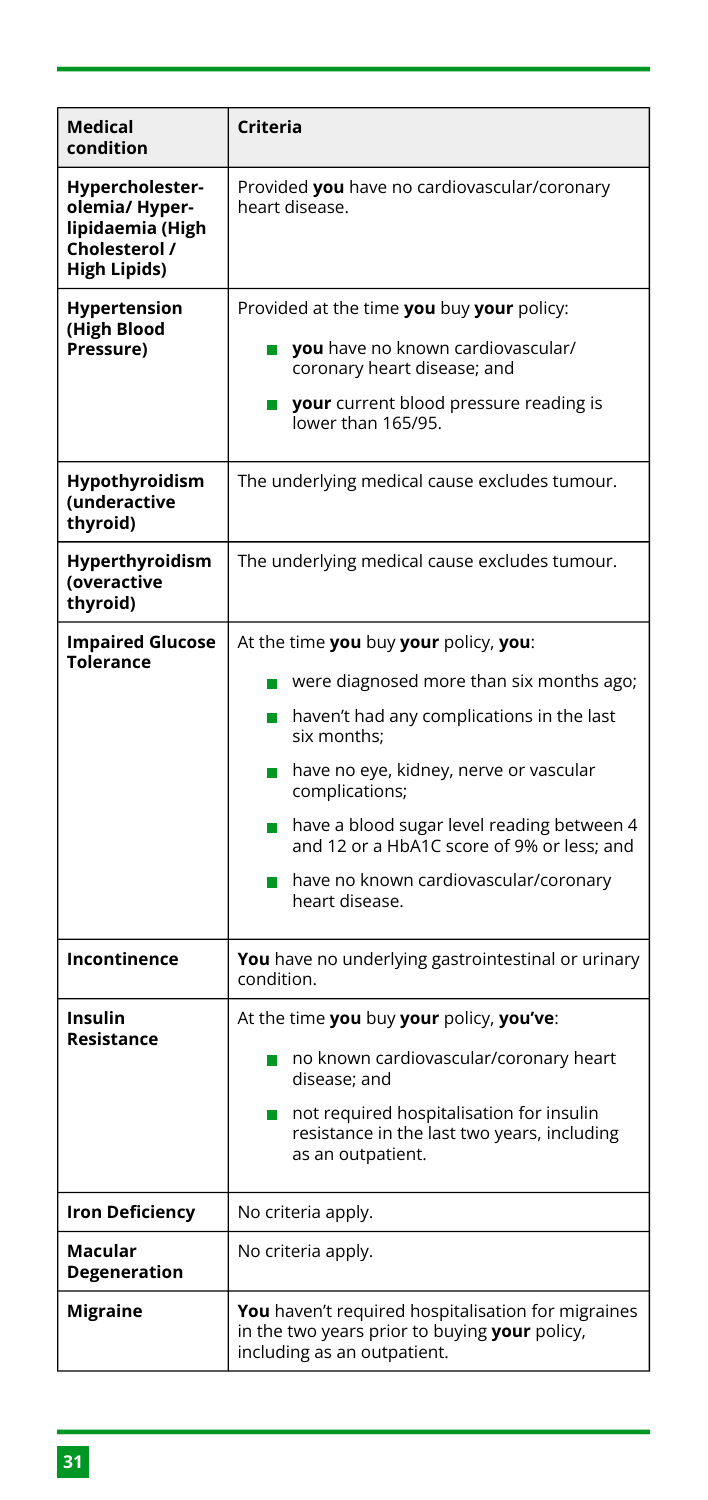| Medical<br>condition                    | Criteria                                                                                                                                                                                                                                                       |
|-----------------------------------------|----------------------------------------------------------------------------------------------------------------------------------------------------------------------------------------------------------------------------------------------------------------|
| Nocturnal<br>Cramps                     | No criteria apply.                                                                                                                                                                                                                                             |
| Osteoporosis/<br>Osteopenia             | At the time you buy your policy, you:<br>haven't had any fractures;<br>$\Box$ don't require more than one medication<br>for this condition: and<br>have no other conditions involving the neck<br>or back.                                                     |
| <b>Pernicious</b><br>Anaemia            | No criteria apply.                                                                                                                                                                                                                                             |
| <b>Plantar Fasciitis</b>                | At the time you buy your policy, you haven't had<br>surgery for plantar fasciitis in the last three<br>months, and have no surgery planned.                                                                                                                    |
| Raynaud's<br><b>Disease</b>             | At the time you buy your policy, you haven't<br>required treatment by a <b>medical practitioner</b> for<br>Raynaud's disease in the last six months.                                                                                                           |
| Sleep Apnoea                            | At the time you buy your policy, you:<br>have no other known or underlying<br>$\mathcal{L}$<br>respiratory conditions (including asthma);<br>and<br>haven't required hospitalisation for sleep<br>apnoea in the last two years, including as<br>an outpatient. |
| Solar Keratosis                         | Your condition has been confirmed as benign.                                                                                                                                                                                                                   |
| <b>Trigeminal</b><br>Neuralgia          | You haven't required treatment by a medical<br>practitioner for trigeminal neuralgia in six<br>months prior to buying your policy.                                                                                                                             |
| <b>Trigger Finger</b>                   | At the time you buy your policy, you haven't had<br>surgery for trigger finger in the last three months,<br>and have no surgery planned.                                                                                                                       |
| <b>Vitamin B12</b><br><b>Deficiency</b> | No criteria apply.                                                                                                                                                                                                                                             |

# <span id="page-32-0"></span>Changes in your health before travelling

If **you** develop a new medical condition (or the symptoms of one) after **you** buy **your** policy but before **you** depart on **your trip**, **you** must check with **your medical practitioner** that **you** are fit to travel and get written confirmation. If **you** don't get **your medical practitioner's** written confirmation before **you** travel, and/or are unfit to travel due to **your**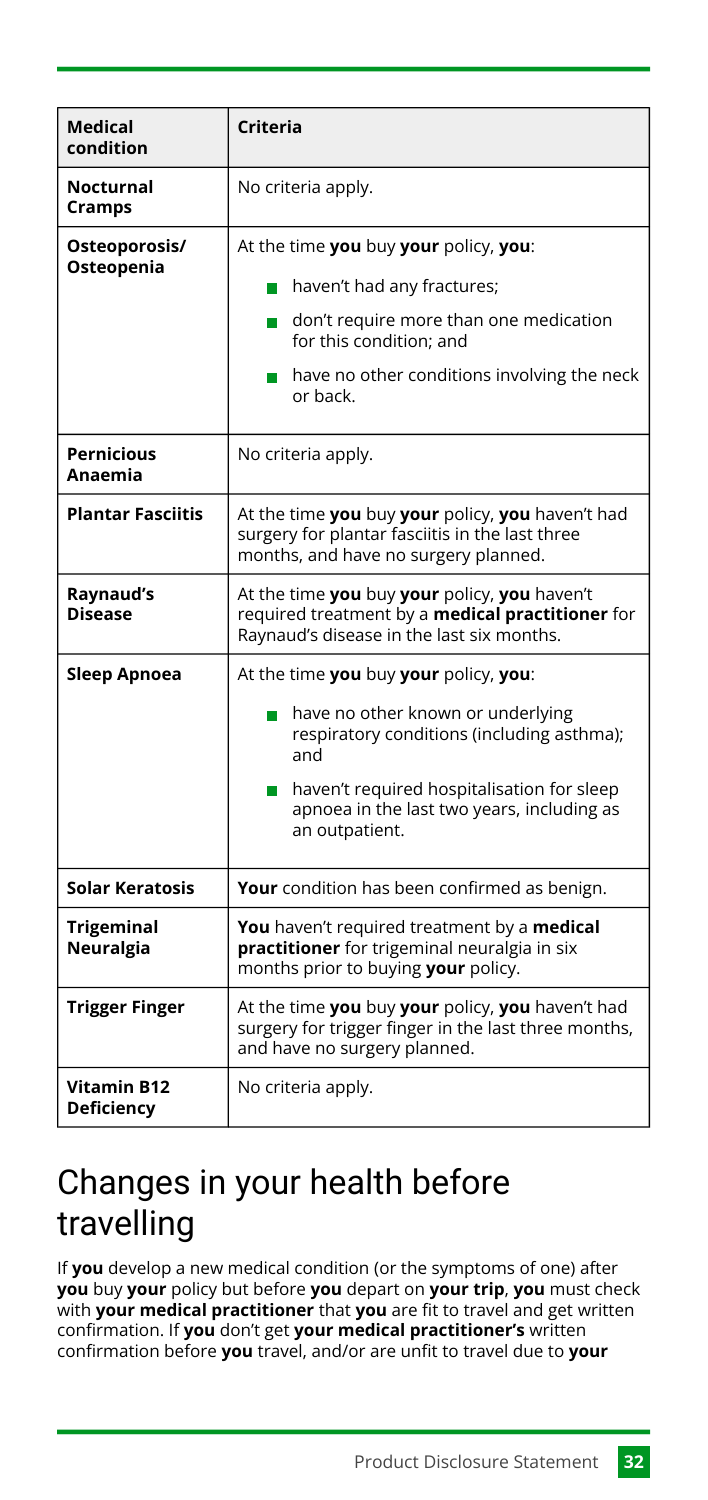medical condition, **you** won't be covered for any claim that **arises** from that condition if **you** still travel.

Don't forget, **our** definition of an **existing medical condition** includes a condition that was displaying symptoms or that **you** were undergoing investigations for at the time **you** bought **your** policy. If **you** did not tell **us** about **your existing medical condition** when **you** bought **your** policy, contact **us** as soon as possible (contact details on last page of this document).

# <span id="page-33-0"></span>**Pregnancy**

If **you're** pregnant at the time **you** buy **your** policy, or fall pregnant afterwards, **you'll** have cover under the benefits of this policy for any event that **arises** from **your** pregnancy, provided that the event that causes **your** claim:

- $\blacksquare$  is covered by this policy;
- is a pregnancy-related **illness**; and
- occurs up to the end of the 26th week of **your** pregnancy.

**We** don't consider pregnancy to be an **existing medical condition**. However, pregnancy-related **illnesses** such as hyperemesis (severe morning sickness), gestational diabetes, and any other pregnancy-related **illness** must have first developed unexpectedly after **you** bought **your** policy. There is no cover for any **existing medical condition** related to **your** pregnancy, unless it has been added to **your** policy as a **specified medical condition** following a medical screening and **our** written offer to cover (this option is only available under the Comprehensive or Annual Multi Trip Plans, see Getting cover for **[existing medical conditions](#page-28-1)**).

These conditions apply whether **you** fall pregnant naturally or with medical assistance (for example, through IVF).

# Looking to fall pregnant?

**You** don't need to currently be pregnant to apply for cover for a pregnancy-related **existing medical condition**. If **you're** thinking about having a baby and **you** have an **existing medical condition** related to a previous pregnancy, follow the instructions in [Getting cover for](#page-28-1) **existing [medical conditions](#page-28-1)** to apply for cover.

# <span id="page-33-1"></span>Cancellation and additional expenses

This section is divided into different benefits which apply depending on the plan, limits and any optional benefits **you** have chosen. The plan and any applicable limits appear on **your** Certificate of Insurance.

**You** must read this section together with the [General exclusions](#page-55-0) as these may affect **your** cover.

### <span id="page-33-2"></span>What are the events that will be covered under this section?

**We** will cover **you** under this [Cancellation and additional expenses](#page-33-1) section in respect of **your** planned **trip** if one of the following events occurs after the issue of the Certificate of Insurance: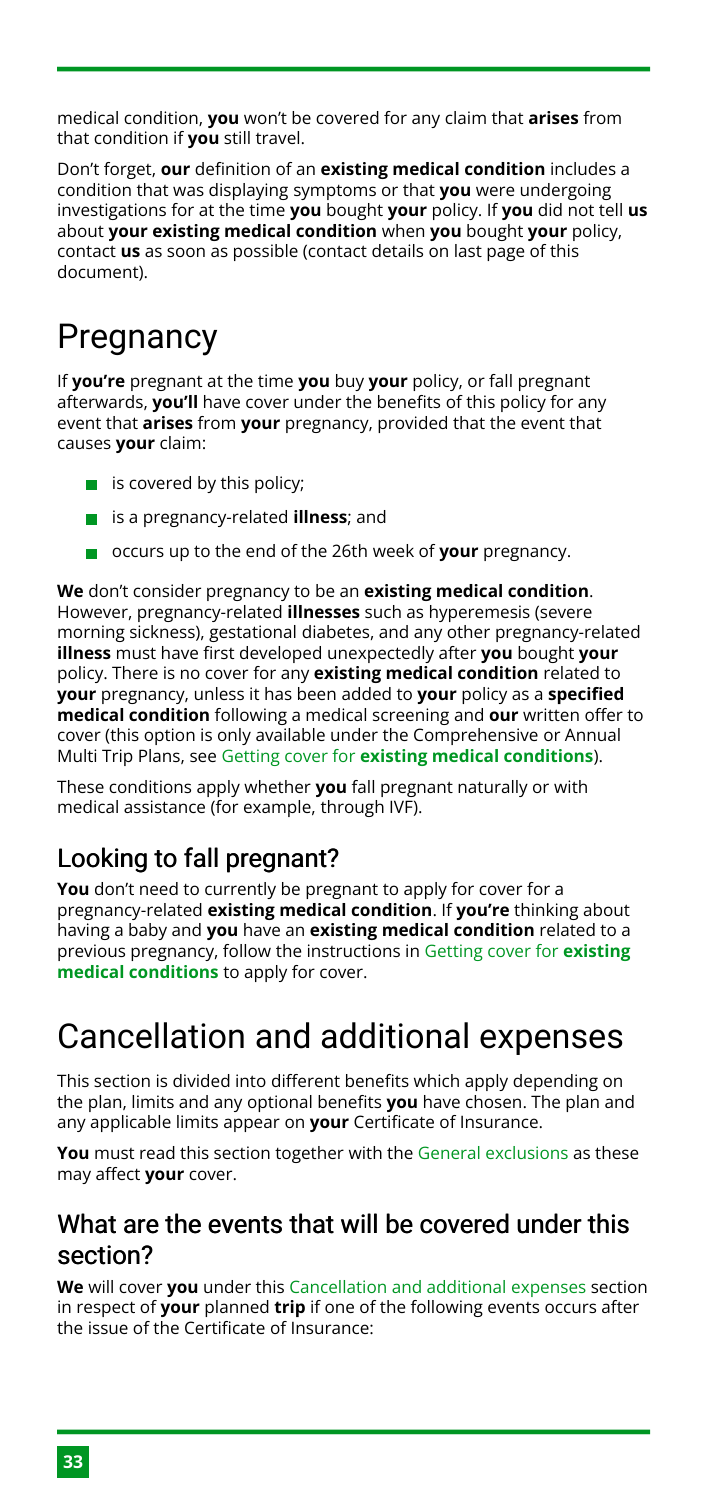- **you** are unable to start or finish the **trip** because of the death, sudden serious **illness** or serious **injury** that occurs before or during the **trip** of: 1.
	- **you**; or a.
	- a member of **your travelling party**; or b.
	- a **close relative** or business partner who is a **resident** in Australia or New Zealand. c.

However, before **we** will cover **you**, **you** must provide **us** with proof that:

- **you** or a member of **your travelling party** were certified medically unfit to travel by a **medical practitioner**; or the death has occurred, or
- in the case of a **close relative** or business partner, the death has occurred, or the **illness** or **injury** required hospitalisation or for **you** to care for them.
- **your** pre-paid **scheduled public transport** services or pre-paid tour have been cancelled or restricted by **your carrier** or service provider because of severe weather, **natural disaster**, riot, strike, civil insurrection, or hijacking. 2.
- **your** pre-paid accommodation has been destroyed or is uninhabitable due to severe weather or **natural disaster** and no alternative equivalent accommodation is available in the vicinity. **You** must have done everything reasonable to obtain alternative accommodation. 3.
- a member of the **travelling party** is summoned to jury duty or to give evidence in a court of law. 4.
- **you** have been involved in, or **your** travel arrangements have been cancelled or delayed by, a motor vehicle, railway, air or marine accident. **You** must have evidence confirming the accident, such as documentation from an official body in the country where the accident happened. 5.
- **your** passport, travel documents or credit cards are stolen, accidentally lost or damaged. 6.
- a member of **your travelling party** has been retrenched from their permanent employment in Australia. 7.
- the cancellation of pre-arranged leave by an employer for a member of **your travelling party** who is a permanent employee of the police, fire, ambulance or emergency services. 8.
- **you** are unable to start the **trip** because **your** employer cancels **your** pre-arranged leave and **you** are in permanent employment. This cover is limited to \$1,000. 9.
- 10. a wedding, conference, pre-paid concert, course, tuition or ticketed sporting event has been cancelled, and the sole purpose of the **trip** is to attend that wedding, conference, concert, course, tuition or ticketed sporting event.
- a tour operator or wholesaler has cancelled a tour because there are not enough people to begin or complete the tour. Cover is limited to the pre-paid cost of the transport arrangements purchased solely to get to the departure point of the tour and returning from the finishing point of that tour, or rearrangement costs, whichever is the lesser. 11.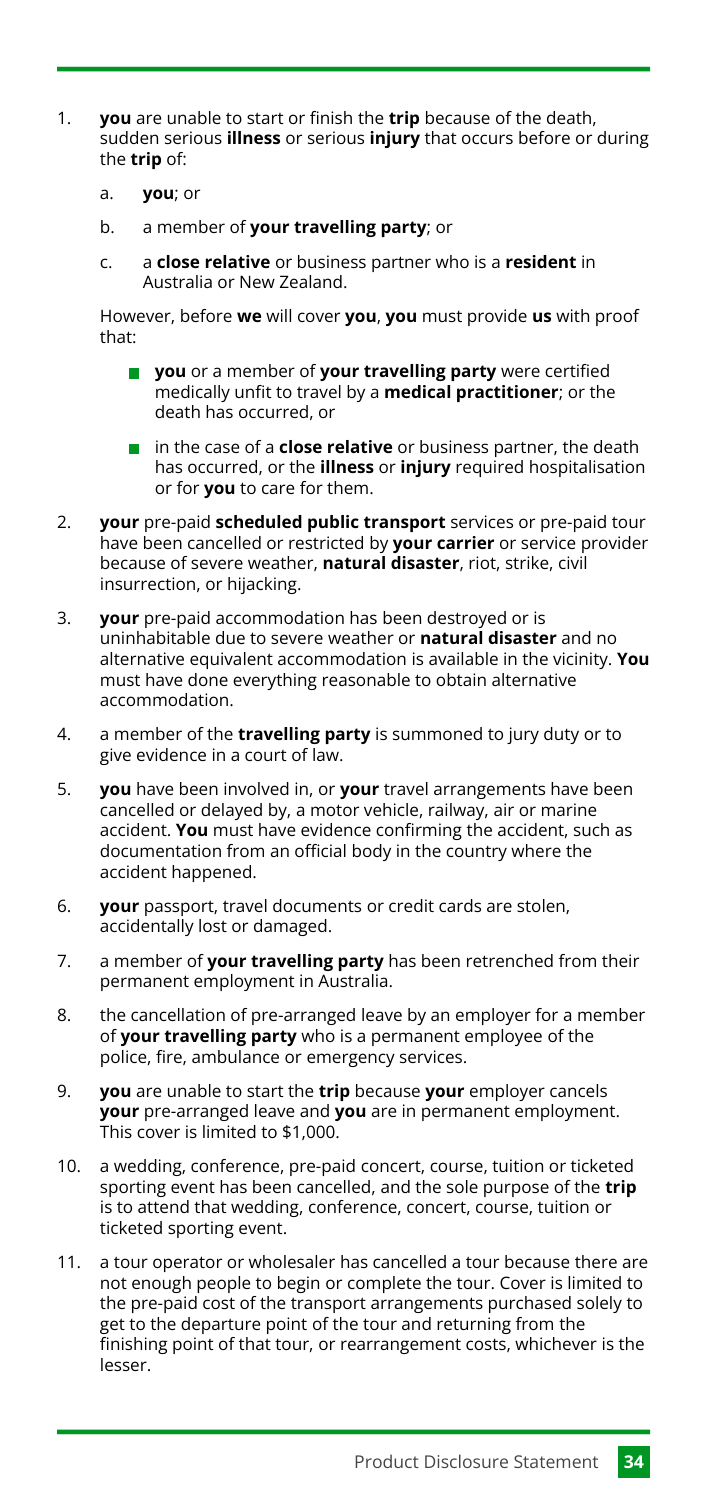# <span id="page-35-0"></span>Cancellation or holiday deferment costs

**You** are covered for this benefit under the Comprehensive, Essentials and Annual Multi Trip Plans.

#### What is covered?

If **you** have to cancel or rearrange **your trip** because of one of the reasons listed under [What are the events that will be covered under this](#page-33-2) [section?](#page-33-2), **we** will pay either:

- the non-refundable portion of **your** pre-paid travel arrangements and cancellation fees charged by **your** travel agent; or 1.
- the cost to rearrange **your trip**, provided that the cost is not greater than the amount that would have been incurred had **you** cancelled the **trip**,  $\mathcal{L}$

for anyone listed on **your** Certificate of Insurance.

#### What is not covered?

- **We** will not pay for a loss **arising** from any event other than those listed as covered under the [Cancellation and additional expenses](#page-33-1) section. 1.
- **We** will not pay for any unused pre-paid transport costs where **we** have repatriated **you** a distance equivalent to, or greater than, the total distance remaining on **your** itinerary at the point of repatriation. Where the total distance of the repatriation is less than the unused travel arrangements **we** will calculate **your** entitlement on a pro-rata basis, taking into account the cost of **your** original ticket.  $\mathcal{L}$
- **We** will not pay for any pre-paid **snow sports** arrangements on the Comprehensive or Annual Multi Trip Plans, unless **you** have purchased the **[Snow sports](#page-5-0)** cover option and this option is shown on **your** Certificate of Insurance. 3.
- There is no cover where **you** have made a claim for the same costs under any other section of the policy. 4.
- **We** will not pay for any non-refundable costs for anyone not named on **your** policy. 5.
- **We** will not pay more than the cancellation limit amount that **you** selected which appears on **your** Certificate of Insurance. 6.
- In the case of Agent's cancellation fees, **we** will not pay more than the limit outlined in the Schedule of benefits. 7.

#### What is the most we will pay?

The most **we** will pay per policy for this benefit is the [Cancellation](#page-5-2)  [chosen limit](#page-5-2) shown on **your** Certificate of Insurance.

If **you** paid for any part of **your trip** using loyalty points or similar reward points, the amount **we** will pay is calculated as follows:

- the cost of the equivalent class airline ticket, based on the best available advance purchase airfare for the same season of the following year, less **your** financial contribution towards the airline ticket; 1.
- multiplied by the total amount of points lost; 2.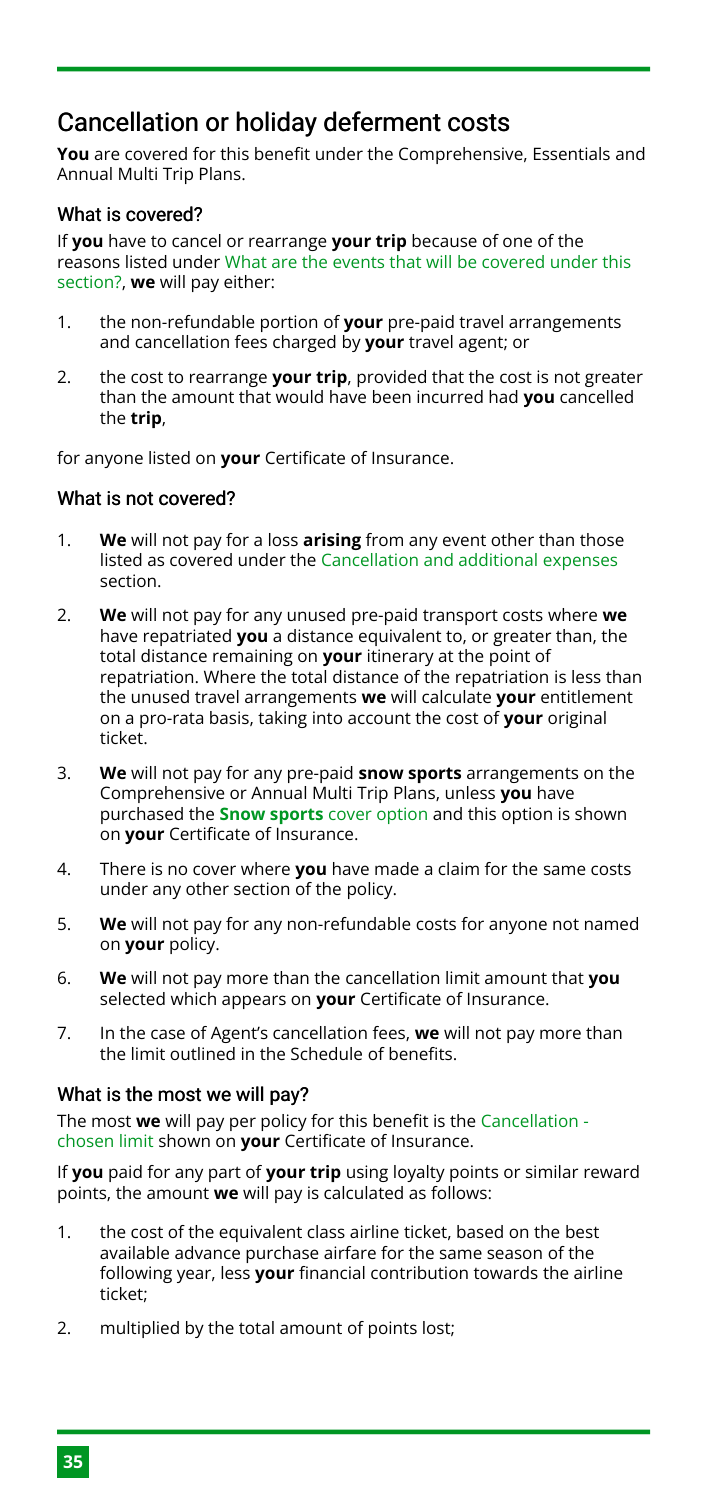divided by the total amount of points redeemed to obtain the airline ticket. 3.

#### **Example**:

Equivalent class advance purchase airfare = \$1,000

Points  $lost = 5,000$ 

Points redeemed to obtain original ticket = 20,000

Claimable amount = \$1,000 x (5,000/20,000) = \$250

**We** will not pay for or reinstate **your** Frequent Flyer Points or similar reward points if **you** are able to recover the points or their value from any source.

# Emergency travel arrangements and accommodation expenses

**You** are covered for this benefit under the Comprehensive, Essentials and Annual Multi Trip Plans.

#### What is covered?

**We** will cover **you** for expenses **you** incur for **your** reasonable additional travel, accommodation, meals, internet use and emergency telephone calls, if **you** have to interrupt **your trip** after it has begun, because of an event set out under [What are the events that will be covered under this](#page-33-2) [section?](#page-33-2).

**We** will pay the higher of the non-refundable cancellation fees or the additional rearrangement costs that have been incurred as a result of the same event.

#### What is not covered?

- **We** will not pay for a loss **arising** from any event other than those listed under [What are the events that will be covered under this](#page-33-2) [section?](#page-33-2). 1.
- **We** will not pay any additional travel **you** undertake above the fare class that **you** originally chose, except where **we** agree a different fare class is reasonable on the basis of a written recommendation provided by **your** attending **medical practitioner**. 2.
- If the interruption to **your trip** requires repatriation or an early return to Australia, **you** must not organise any additional travel or accommodation in excess of \$2,000 without prior consent from **us**. If **you** do not contact **us** for **our** prior consent, **we** may limit what **we** pay to what are reasonable expenses in the circumstances. 3.
- If **you** return to **your home in Australia** because of the interruption and **you** did not have a return ticket at the time of the event that causes a claim under this section, **we** will deduct from the amount **we** pay **you** the cost of an economy class airfare at the **carrier's** regular published rates for the return journey. 4.
- **We** will not pay for any expenses **you** incur to resume **your trip** after **you** have returned to **your home in Australia**, except as set out under the section [Resumption of](#page-42-0) **trip**. 5.
- **We** will not pay for additional accommodation where **you** have claimed for cancelled accommodation expenses covering the same period of time. 6.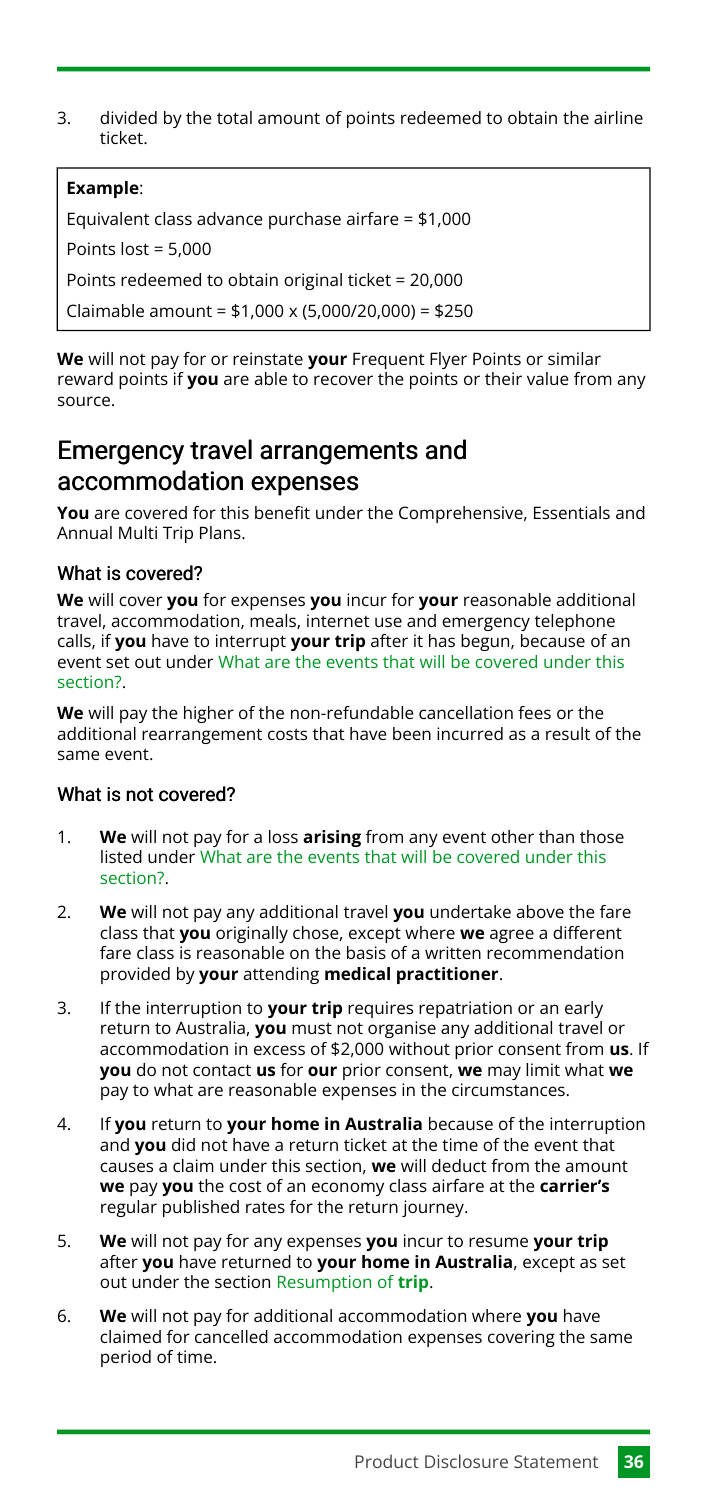- **We** will not pay for accommodation expenses for periods where **you** have not forfeited pre-paid accommodation arrangements, except as set out under [Post-hospital accommodation,](#page-37-1) or if **you** are past **your** planned return date and **we** agree that **you** are unfit to travel. 7.
- There is no cover where **you** have made a claim for the same event under any other section of the policy. 8.

#### What is the most we will pay?

The most **we** will pay for this benefit is shown in the [Schedule of benefits](#page-15-0) for **your** chosen plan. Limits apply per adult traveller and are not increased for accompanying **children**.

### <span id="page-37-1"></span>Post-hospital accommodation

**You** are covered for this benefit under the Comprehensive and Annual Multi Trip Plans.

#### When does the cover begin and end?

The cover under this benefit begins when **you** leave hospital and ends when **your medical practitioner** deems **you** are fit to resume **your trip**, or after 5 days, whichever occurs first.

#### What is covered?

**We** will cover **you** if **you** are hospitalised overseas for more than 48 hours because of an **illness** or **injury** which first happened while **you** were outside Australia on **your trip**, and **you** need accommodation to recover from **your illness** or **injury** after **you** leave hospital. Before **we** will pay this **you** must have consent from **us**. If **you** do not contact **us** for **our** prior consent, **we** may limit what **we** pay to what are reasonable expenses in the circumstances.

#### What is not covered?

- **We** will not pay for post-hospitalisation accommodation expenses when **you** have also made a claim for cancelled accommodation expenses covering the same period of time. 1.
- There is no cover where **you** have made a claim for the same costs under any other section of the policy. 2.

#### What is the most we will pay?

The most **we** will pay for this benefit is shown in the [Schedule of benefits](#page-15-0) for **your** chosen plan. Limits apply per adult traveller and are not increased for accompanying **children**.

# <span id="page-37-0"></span>Medical expenses

This section is divided into different benefits which apply depending on the plan **you** have chosen.

**You** must read this section together with the [General exclusions](#page-55-0) as these may affect **your** cover.

#### <span id="page-37-2"></span>Overseas medical expenses

**You** are covered for this benefit under the Comprehensive, Essentials and Annual Multi Trip Plans.

#### What is covered?

**We** will cover **you** for: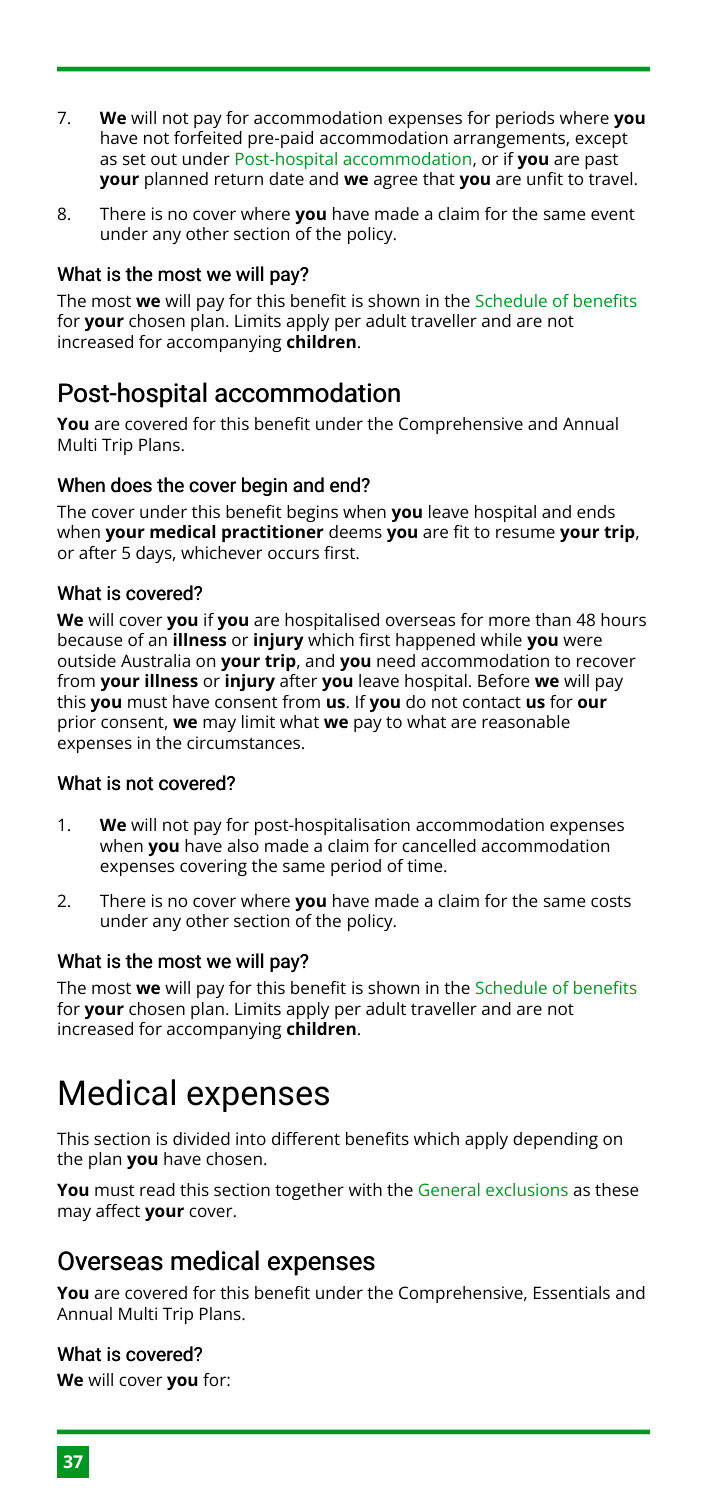- reasonable and necessary emergency medical, hospital and ambulance expenses that **you** incur **arising** from **your** death or **your** new **illness** or **injury**, **specified medical condition,** or [automatically covered condition;](#page-28-0) 1.
- a return economy class airfare and reasonable accommodation for a friend or relative to travel directly to **you**, if **you** are hospitalised with a sudden, life-threatening **injury** or **illness** during **your trip**; 2.
- dental treatment expenses **you** incur **arising** from an **injury** to healthy natural teeth and which cannot be delayed until **your** return to Australia. 3.

All treatment must be provided by a qualified and registered **medical practitioner** in the country **you** are being treated in.

Where **you** need treatment for an **injury** by a physiotherapist, chiropractor or osteopath, **you** may have the first 6 treatments without asking **us**. Any treatments after that must be with **our** consent.

All expenses under this section must be incurred within 12 months of the date of the **illness** or **injury**.

#### What is not covered?

- There is no cover for any medical, hospital, dental or ambulance expenses **you** incur in Australia. 1.
- There is no cover for medical expenses **arising** from **you** travelling with the intention of receiving medical treatment. 2.
- There is no cover under this benefit for a loss **arising** from an **illness** or **injury**, the signs and symptoms of which **you** first became aware of after **you** purchased **your** policy but before **you** started **your trip**, where **you** did not obtain confirmation from **your medical practitioner** that **you** were fit to travel. 3.
- There is no cover for damage to dentures or dental prostheses under this section. Refer to the [Luggage and personal effects](#page-45-1) section for cover that may be available. 4.
- There is no cover for dental expenses **arising** from gingivitis, decay, normal wear and tear or the normal maintenance of dental health. 5.
- There is no cover for crowns, caps, whitening, cleaning, scaling, creation of a new dental bridge or dental implants. 6.
- There is no cover for ongoing payments under this benefit if **we** decide, based on the reasonable recommendation of a **medical practitioner** appointed by **us**, that **you** are capable of being repatriated to Australia. If **you** do not agree to return to Australia to continue **your** medical treatment, ongoing cover will be limited to what **we** determine would have been the cost to return **you** to Australia. 7.
- There is no cover where **you** have made a claim for the same costs under any other section of the policy. 8.

#### What is the most we will pay?

The most **we** will pay for this benefit is shown in the Schedule of benefits for **your** chosen plan. Limits apply per adult traveller and are not increased for accompanying **children**, subject to the following:

Medical expenses to treat an **illness** or **injury** must be reasonable and medically necessary,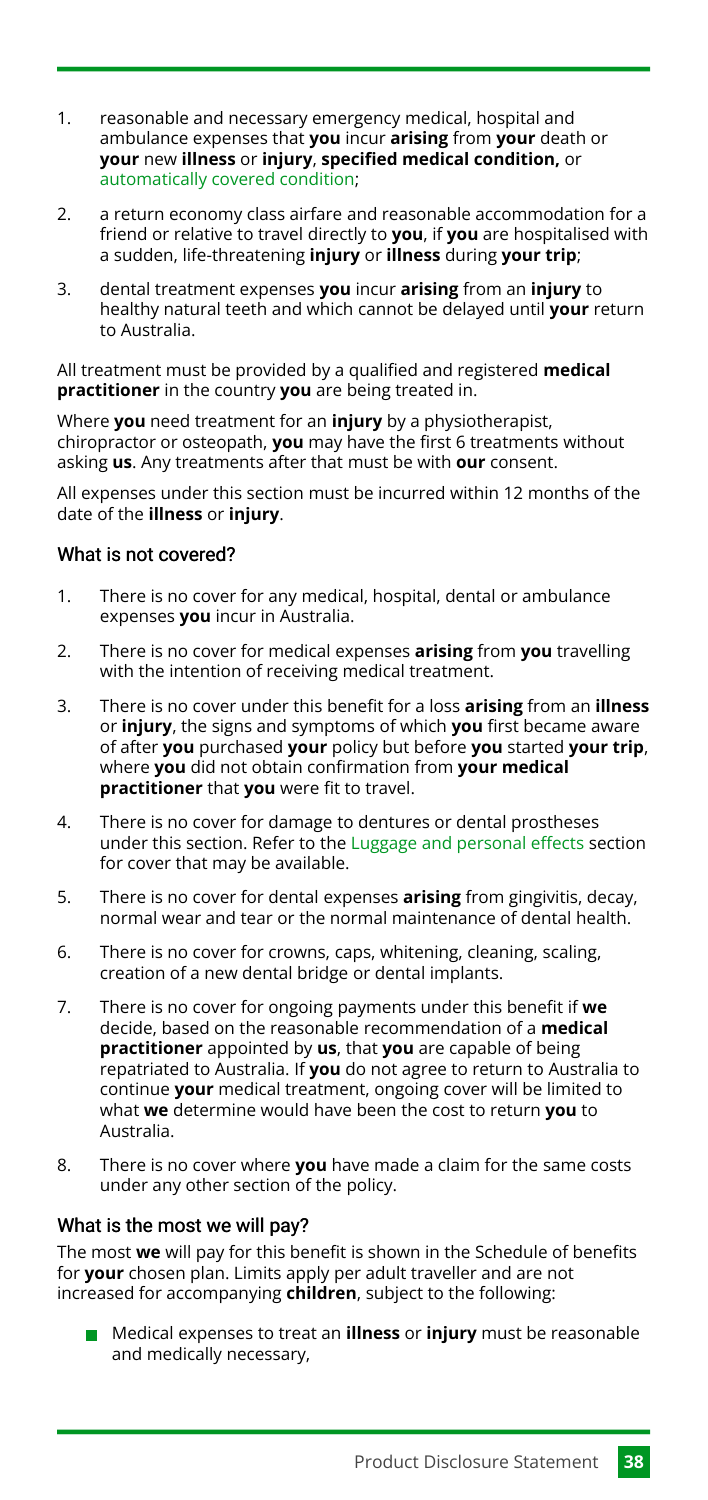- If **you** have paid an additional premium for cover for a **specified medical condition**, any additional terms and conditions which **we** notified to **you** in writing will also apply,
- The most **we** will pay for a dental **injury** event requiring only dental treatment is \$1,000.

### <span id="page-39-0"></span>Hospital compensation

No excess applies to claims under this benefit.

**You** are covered for this benefit under the Comprehensive, Essentials and Annual Multi Trip Plans.

#### What is covered?

**We** will cover **you** if **you** are hospitalised overseas for more than 48 continuous hours because of an **illness** or **injury** which first happened while **you** were outside Australia on **your trip**.

#### What is the most we will pay?

The most **we** will pay for this benefit is shown in the [Schedule of benefits](#page-15-0) for **your** chosen plan. Limits apply per adult traveller and are not increased for accompanying **children**.

### Dental expenses due to sudden and acute pain

**You** are covered for this benefit under the Comprehensive, Essentials and Annual Multi Trip Plans.

#### What is covered?

**We** will cover **you** for dental treatment expenses **you** incur overseas to relieve sudden and acute dental pain.

**We** will pay expenses which **we** believe are reasonable and necessary to treat the pain. Before **we** will pay this **you** must give **us** written certification from **your** treating dentist that treatment is necessary to alleviate **your** pain. Any treatment **you** receive must be given by a dentist or oral surgeon who is registered to practice in the country where **you** receive treatment.

#### What is not covered?

- There is no cover for dental expenses **arising** from gingivitis, normal wear and tear or the normal maintenance of dental health. 1.
- There is also no cover for any dental expenses **you** incur in Australia. 2.
- There is no cover for crowns, caps, whitening, cleaning, scaling, creation of a new dental bridge or dental implants. 3.
- There is no cover for cosmetic dentistry. 4.
- There is no cover where **you** have made a claim for the same costs under any other section of the policy. 5.

#### What is the most we will pay?

The most **we** will pay for this benefit is shown in the [Schedule of benefits](#page-15-0) for **your** chosen plan. Limits apply per adult traveller and are not increased for accompanying **children**.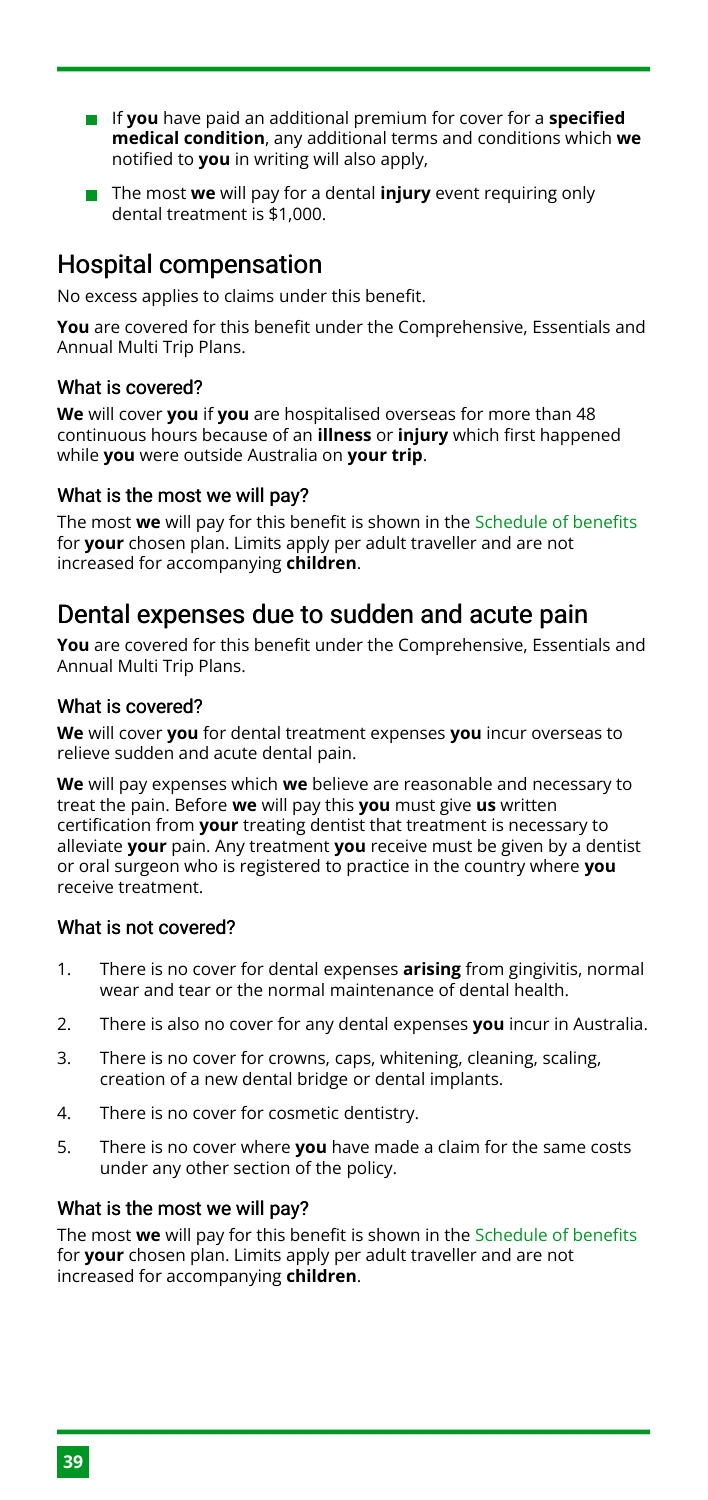# <span id="page-40-0"></span>Medical evacuation and repatriation

**You** are covered for this benefit under the Comprehensive, Essentials and Annual Multi Trip Plans.

**You** must read this section together with the [General exclusions](#page-55-0) as these may affect **your** cover

#### What is covered?

**We** will cover **you** if **you** have to interrupt **your trip** after it has begun because **you** have suffered an **illness** or **injury** while **you** are on **your trip**, and based on the reasonable recommendation of a **medical practitioner** appointed by **us**, **you** need to be evacuated or repatriated. **We** will pay transport and accommodation expenses which **we** believe are reasonable and necessary to bring **you** back to **your home in Australia**, or to another destination of **our** choice. The decision to evacuate or repatriate **you** is **ours**, and **we** will not pay for any evacuation or repatriation expenses unless **you** have received **our** consent.

**We** will pay for expenses for transporting **your** remains to a funeral home in Australia if **you** die during the **trip**.

**We** will either:

- return **you** to **your home in Australia** with a medical attendant; or
- pay for a return economy class airfare, reasonable accommodation and additional expenses for a friend or relative to fly to, remain with and escort **you** in place of a medical attendant; or
- return **you** to **your home in Australia** without an attendant.

Under the Comprehensive and Annual Multi Trip Plans, **we** will also pay **you** for necessary home services provided by a registered home services business if **you** have been repatriated to **your home in Australia** by **us** during **your trip** and **your illness** or **injury** restricts **your** ability to perform these duties. **You** must have **our** consent before **you** incur any costs for home services.

#### What is not covered?

- There is no cover for any medical, hospital, dental or ambulance expenses **you** incur in Australia. 1.
- **We** will not cover a loss **arising** from **your** evacuation or repatriation that is not medically necessary or that is undertaken without **our** consent. 2.
- There is no cover under this benefit for a loss **arising** from an **illness** or **injury**, the signs and symptoms of which **you** first became aware of after **you** purchased **your** policy but before **you** started **your trip**, where **you** did not obtain confirmation from **your medical practitioner** that **you** were fit to travel. 3.
- **We** will not pay for any expenses **you** incur to resume **your trip** after **you** have returned to **your home in Australia**. 4.
- For repatriation, **we** will not pay more than the cost of repatriation to **your home in Australia**. 5.
- There is no cover for any additional costs for travel **you** undertake that is not at the fare class that **you** originally chose, except where **we** agree a different fare class is reasonable on the basis of a written recommendation provided by the appointed **medical practitioner**. 6.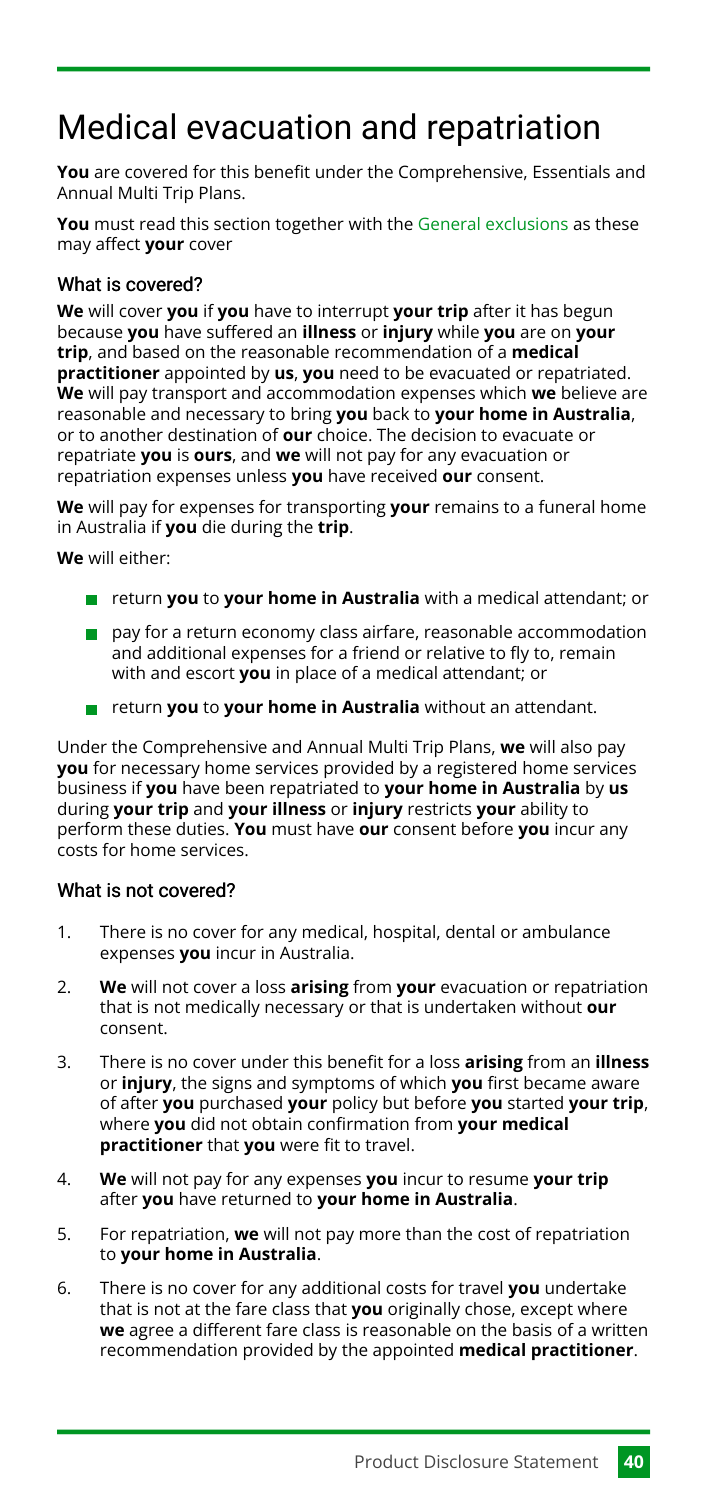- If **you** do not have a return ticket at the time of the event that causes a claim under this section, **we** will deduct from the amount **we** pay **you** the cost of an economy class airfare at the **carrier's** regular published rates for the return journey. 7.
- There is no cover where **you** have made a claim for the same costs under any other section of the policy. 8.

#### What is the most we will pay?

The most **we** will pay for this benefit is shown in the [Schedule of benefits](#page-15-0) for **your** chosen plan. Limits apply per adult traveller and are not increased for accompanying **children**.

# <span id="page-41-0"></span>Extra travel cover

This section is divided into different benefits which apply depending on the plan **you** have chosen.

**You** must read this section together with the General exclusions as these may affect **your** cover.

### <span id="page-41-1"></span>Travel delay

No excess applies to claims under this benefit.

**You** are covered for this benefit under the Comprehensive, Essentials and Annual Multi Trip Plans.

#### What is covered?

**We** will cover **you** if during **your trip** any individual leg of **your** pre-paid, **scheduled public transport** is delayed for at least 6 hours due to an unforeseen reason outside **your** control.

**We** will cover **you** for:

- the reasonable cost of rearranging **your** travel arrangements to resume **your** pre-paid arrangements; and 1.
- the cost of reasonable additional accommodation and meals. 2.

#### What is not covered?

There is no cover where **you** have made a claim for the same costs under any other section of the policy.

#### What is the most we will pay?

The most **we** will pay for this benefit is shown in the [Schedule of benefits](#page-15-0) for **your** chosen plan. Limits apply per adult traveller and are not increased for accompanying **children**.

### <span id="page-41-2"></span>Missed connection – special events

**You** are covered for this benefit under the Comprehensive and Annual Multi Trip Plans.

#### What is covered?

**We** will cover **you** if **your trip** is interrupted by an event that is not anticipated, is unexpected, and is outside of **your** control, and **you** are unable to arrive at **your** destination by the time originally scheduled for the purpose of attending a wedding, funeral, conference, 25th or 50th wedding anniversary, concert or ticketed sporting event which cannot be delayed as a consequence of **your** late arrival. **We** will pay for the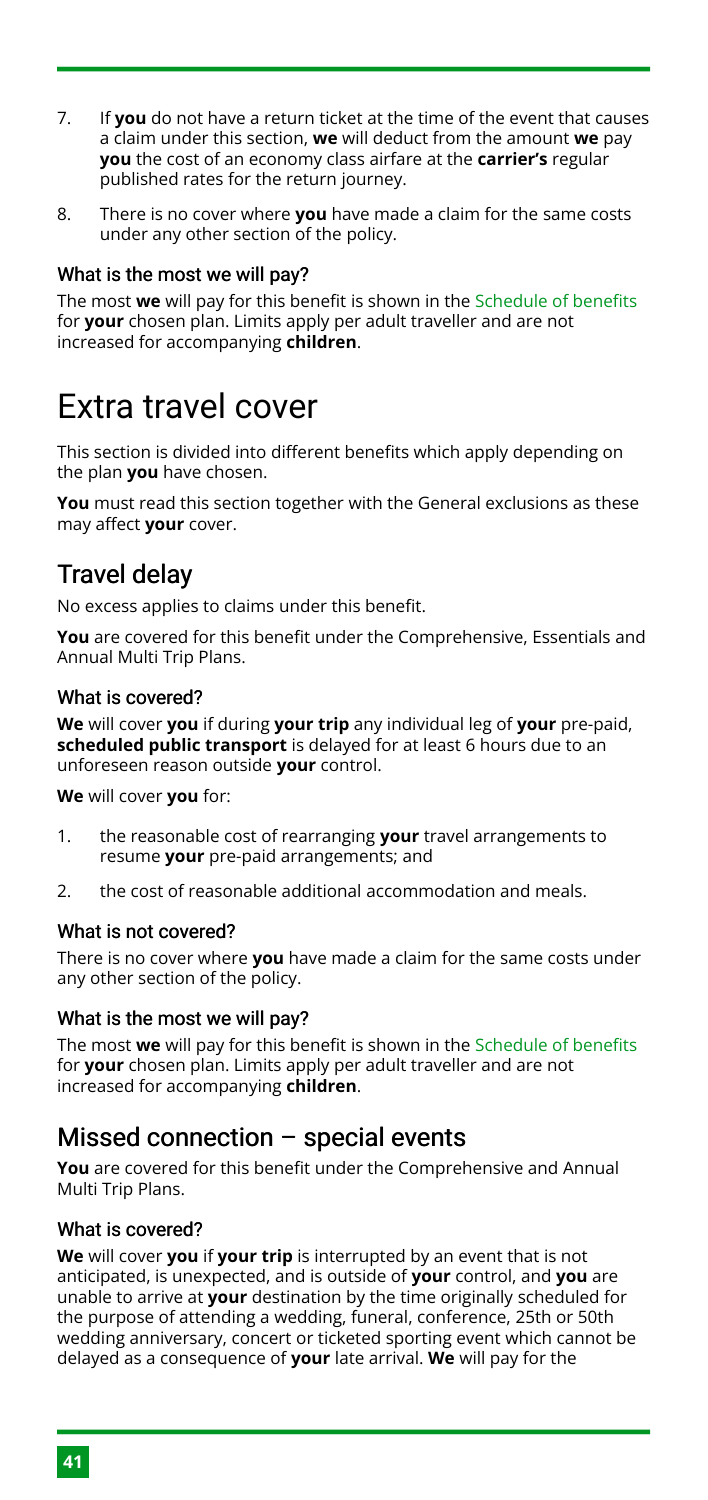reasonable additional cost of using alternative public transport to arrive at the destination on time.

#### What is not covered?

There is no cover where **you** have made a claim for the same costs under any other section of the policy.

#### What is the most we will pay?

The most **we** will pay for this benefit is shown in the [Schedule of benefits](#page-15-0) for **your** chosen plan. Limits apply per adult traveller and are not increased for accompanying **children**.

# <span id="page-42-0"></span>Resumption of trip

This benefit is in place of, and not in addition to, any benefit payable under [Cancellation or holiday deferment costs](#page-35-0).

**You** are covered for this benefit under the Comprehensive and Annual Multi Trip Plans.

#### What is covered?

**We** will cover **you** if **you** have to return to Australia because of the hospitalisation or death of a **close relative** in Australia during **your trip** as a direct result of sudden serious **illness** or serious **injury**. **We** will pay **you** for the transport costs **you** have paid to resume **your** original **trip**.

However, **we** will only do so if, at the date **you** return to Australia:

- **you** have more than 25% of the duration of **your trip** remaining, and
- **you** resume **your** journey within 6 months from the date that **you** return to **your home in Australia**, and
- **you** have not made a claim for cancellation costs under this policy.

#### What is not covered?

- **We** will pay no more than the cancellation costs that would have been incurred on unused pre-paid arrangements had **you** not resumed **your** journey. 1.
- There is no cover under this policy for any period of time **you** are in Australia. 2.
- **Your** policy will not recommence when **you** leave Australia to resume **your** journey. **You** must take out a new policy to have cover. 3.
- There is no cover where **you** have made a claim for the same costs under any other section of the policy. 4.

#### What is the most we will pay?

The most **we** will pay for this benefit is shown in the [Schedule of benefits](#page-15-0) for **your** chosen plan. Limits apply per adult traveller and are not increased for accompanying **children**.

### <span id="page-42-1"></span>Emergency accommodation due to terrorism

**You** are covered for this benefit under the Comprehensive and Annual Multi Trip Plans.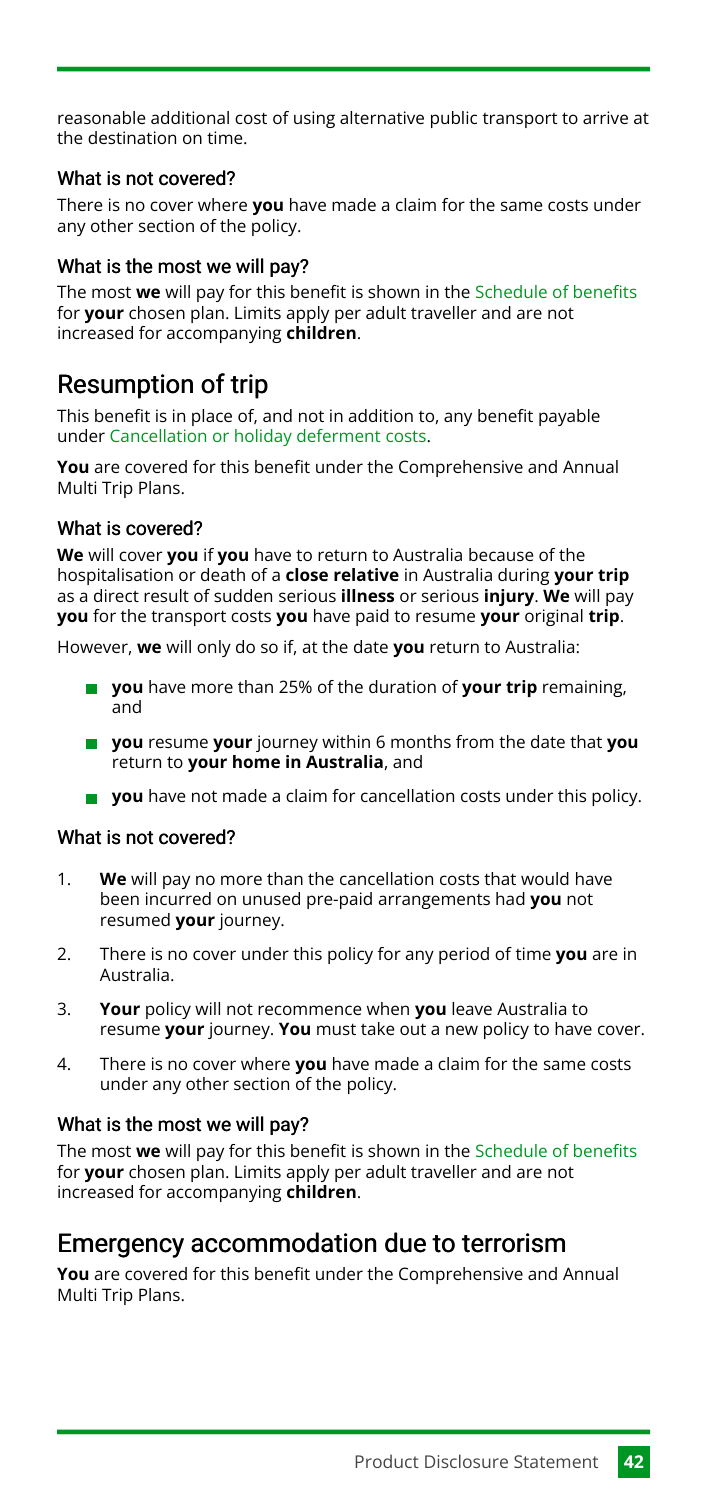#### What is covered?

**We** will cover **you** after **your trip** has begun for expenses **you** incur for necessary emergency accommodation if **your trip** is interrupted due to a **terrorist act.**

#### What is not covered?

There is no cover where **you** have made a claim for the same costs under any other section of the policy.

#### What is the most we will pay?

The most **we** will pay for this benefit is shown in the [Schedule of benefits](#page-15-0) for **your** chosen plan. Limits apply per adult traveller and are not increased for accompanying **children**.

#### <span id="page-43-0"></span>Emergency expenses to avoid disaster

No excess applies to claims under this benefit.

**You** are covered for this benefit under the Comprehensive, Essentials and Annual Multi Trip Plans.

#### What is covered?

During **your trip, we** will cover **you** for reasonable additional travel arrangements **you** make within 48 hours of a public warning being issued in the mass media of severe weather, **natural disaster**, riot, strike or civil insurrection that is likely/expected to directly impact **your** travel arrangements.

#### What is not covered?

There is no cover where **you** have made a claim for the same costs under any other section of the policy.

#### What is the most we will pay?

The most **we** will pay for this benefit is shown in the [Schedule of benefits](#page-15-0) for **your** chosen plan. Limits apply per adult traveller and are not increased for accompanying **children**.

### Early return home

No excess applies to claims under this benefit.

**You** are covered for this benefit under the Comprehensive, Essentials and Annual Multi Trip Plans.

#### What is covered?

**We** will cover **you** if **your** usual place of residence or business premises in Australia has been destroyed or rendered insecure due to a **natural disaster**, fire or malicious damage. Cover is limited to the additional expenses incurred in returning **you** to the nearest practical accommodation to **your home in Australia.**

#### What is not covered?

There is no cover where **you** have made a claim for the same costs under any other section of the policy.

#### What is the most we will pay?

The most **we** will pay for this benefit is shown in the [Schedule of benefits](#page-15-0) for **your** chosen plan. Limits apply per adult traveller and are not increased for accompanying **children**.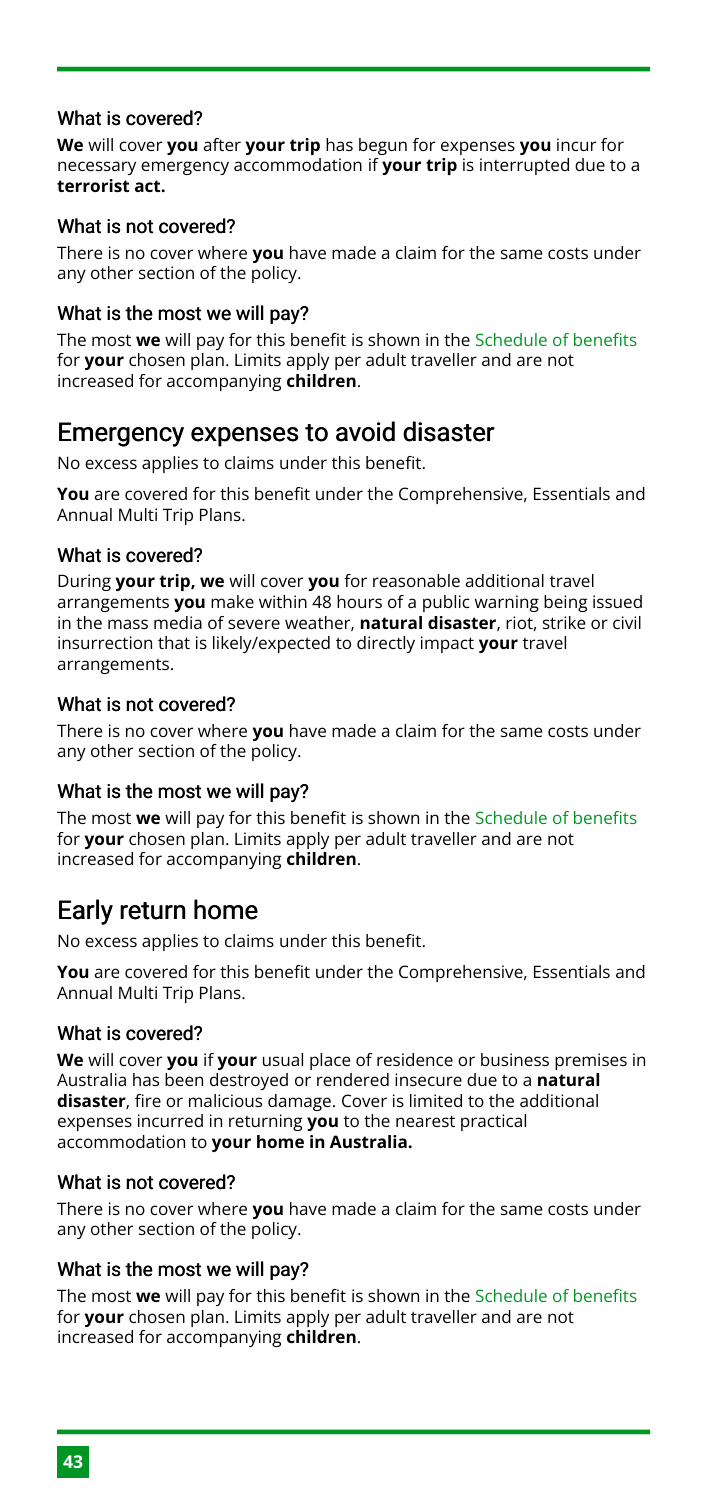# <span id="page-44-0"></span>Rental vehicle expenses

This section is divided into different benefits which apply depending on the plan **you** have chosen.

**You** must read this section together with the [General exclusions](#page-55-0) as these may affect **your** cover.

# <span id="page-44-1"></span>Rental vehicle insurance excess

**You** are covered for this benefit under the Comprehensive, Essentials and Annual Multi Trip Plans.

#### What is covered?

**We** will cover **you** for the **rental vehicle** insurance excess, or the cost of repairing the vehicle, whichever is lower, if:

- **you** rent a vehicle from a rental company;
- $\blacksquare$  it is damaged by accident, storm, fire or theft; and
- **you** are a nominated driver on the Rental Vehicle Agreement.

For this benefit to apply, the **rental vehicle** must have valid comprehensive motor vehicle insurance for the period of hire.

#### What is not covered?

- **This cover is not in place of rental vehicle** insurance and only provides cover for the excess component up to the applicable limit.
- There is no cover for **your** liability **arising** from **your** use of a mechanically propelled vehicle (e.g. motor vehicle or motor cycle).
- There is no cover where the loss event is not covered by the **rental vehicle's** comprehensive motor vehicle insurance.
- $\blacksquare$  There is no cover for administration or loss of use fees charged by the rental company.

#### What is the most we will pay?

The most **we** will pay for this benefit is shown in the [Schedule of benefits;](#page-15-0) or, where **you** have purchased the Additional **[rental vehicle](#page-6-0)** insurance [excess option](#page-6-0), **we** will pay up to the chosen limit for **[Rental vehicle](#page-44-1)** [insurance excess](#page-44-1) shown on **your** Certificate of Insurance.

# Return of rental vehicle

No excess applies to claims under this benefit.

**You** are covered for this benefit under the Comprehensive, Essentials and Annual Multi Trip Plans.

#### What is covered?

**We** will pay towards the cost of returning **your rental vehicle** to the nearest depot, including airport concession charges, if due to a claimable event covered by any section of this policy **you** are unable to do so during **your trip**.

#### What is not covered?

There is no cover where **you** have made a claim for the same costs under any other section of the policy.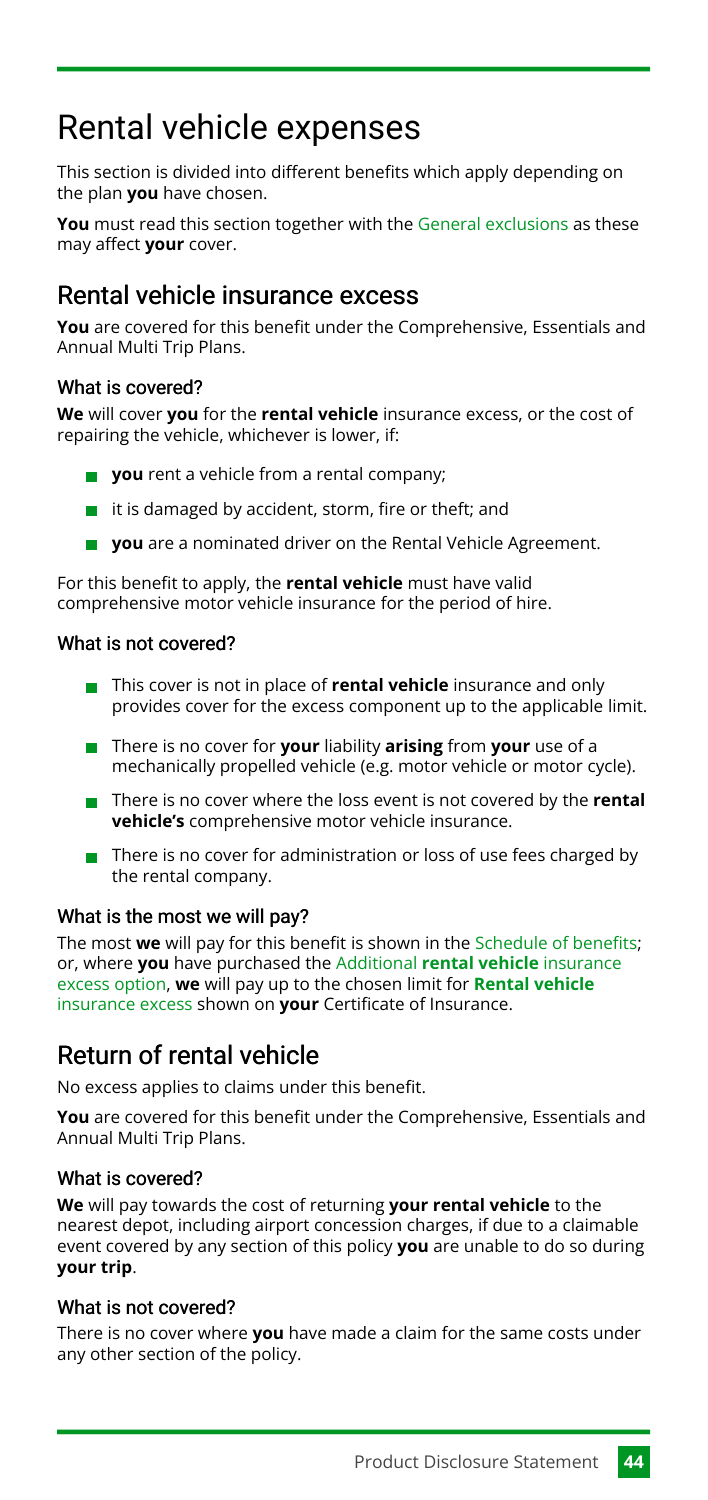#### What is the most we will pay?

The most **we** will pay for this benefit is shown in the [Schedule of benefits](#page-15-0) for **your** chosen plan. Limits apply per adult traveller and are not increased for accompanying **children**.

# <span id="page-45-0"></span>Luggage

This section is divided into different benefits which apply depending on the plan **you** have chosen.

**You** must read this section together with the [General exclusions](#page-55-0) as these may affect **your** cover.

# <span id="page-45-1"></span>Luggage and personal effects

**You** are covered for this benefit under the Comprehensive, Essentials and Annual Multi Trip Plans.

#### What is covered?

**We** will cover **you** for each of the following:

- accidental loss, theft of, or damage to, **your** luggage or personal effects including things **you** buy during the **trip**, while they are accompanying **you** during **your trip**. 1.
- loss of, or damage to, dentures or dental prostheses whilst not on **your** person during **your trip**. 2.
- the cost of medical consultation fees **you** incur to replace prescription medication which is accidentally lost, stolen or damaged, together with the cost of the medication itself. 3.
- theft of, or damage to, **your** luggage or personal effects while they are left concealed during daylight hours in a locked motor vehicle, motor home, or caravan. There must be proof of forced entry into the vehicle. 4.
- theft of, or damage to, **your** luggage or personal effects while they are left in a locked storage facility. There must be proof of forced entry into the facility. 5.

#### What is not covered?

There is no cover under this section for any of the following:

- accidental loss or damage to or theft of: 1.
	- cash, bank or currency notes, cheques or negotiable instruments other than allowed for under the [Stolen Cash](#page-48-0) section; a.
	- fragile or brittle items (eg. glass or china), except loss or damage caused by fire, or by accident to the transport carrying them; b.
	- damage to computer, tablet or smartphone screens at any time; c.
	- damage to software or applications; d.
	- luggage or personal effects that are being transported independently of **you**; e.
	- luggage or personal effects that **you** leave **unattended** or that occurs because **you** do not take reasonable care to protect it; f.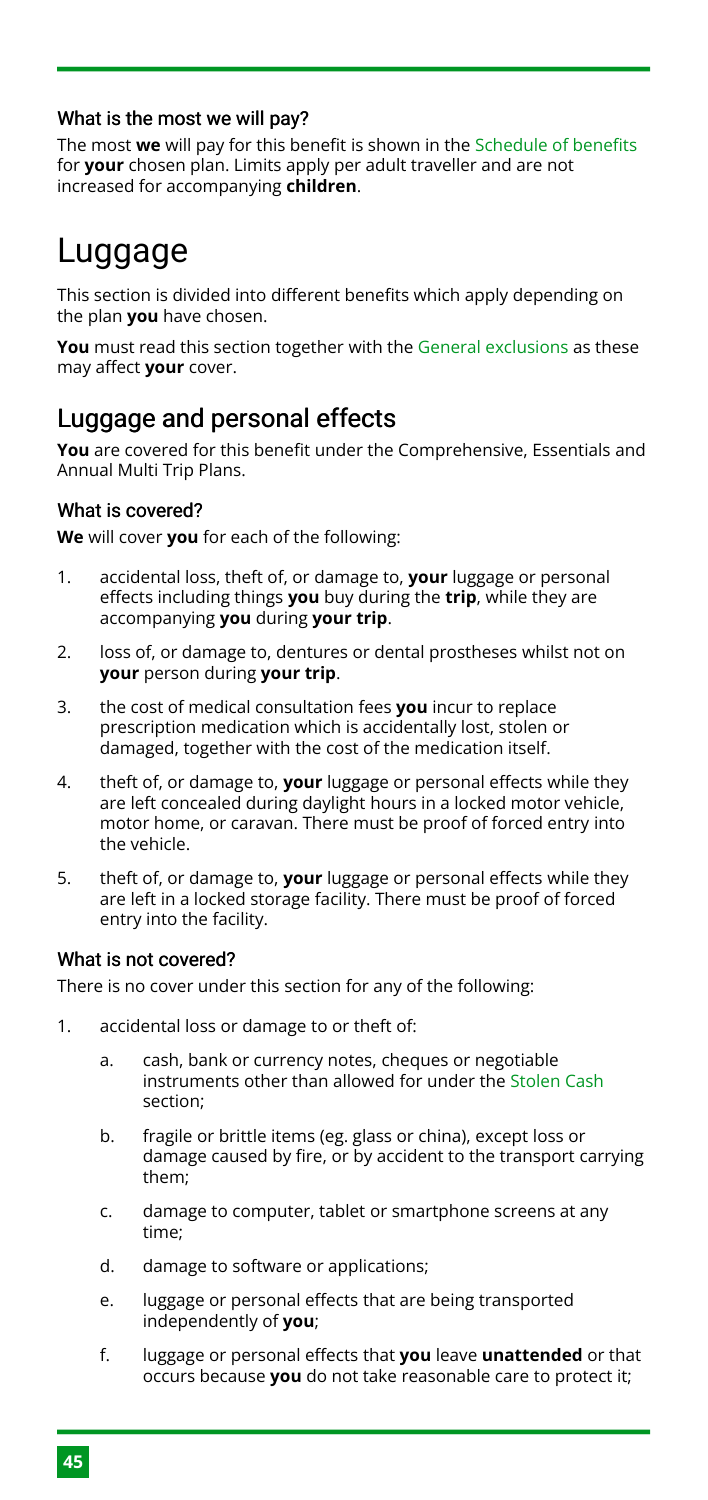- luggage or personal effects for which **you** are entitled to compensation from the **carrier**; g.
- **personal computers**, smartphones, communication or photographic equipment, **electronic equipment**, jewellery or watches left by **you** in a motor vehicle, a motor home or a caravan for any length of time, even if they are locked in the motor vehicle, motor home or caravan; h.
- luggage or personal effects left by **you** for any length of time: i.
	- in an unlocked motor vehicle, motor home or caravan; or (i)
	- unconcealed in a motor vehicle, motor home or caravan; or (ii)
	- between sunset and sunrise in a motor vehicle, motor home or caravan. (iii)
- luggage or personal effects left by **you** in a tent for any length of time; j.
- **personal computers**, smartphones, communication or photographic equipment, **electronic equipment**, jewellery or watches checked in as luggage; k.
- trade items, trade samples or **your** tools of trade or profession; l.
- gold or precious metals, precious unset or uncut gemstones; m.
- watercraft of any type (excluding theft of surfboards or damage to surfboards whilst in the custody of a **carrier**); n.
- a drone i.e. an aircraft without a human pilot aboard; o.
- sporting equipment whilst in use; p.
- **snow sports** equipment unless **you** have selected the **[Snow](#page-5-0) sports** [cover option](#page-5-0) and paid the additional premium; q.
- luggage or personal effects that have been left in a locked storage facility for greater than 48 hours. r.
- losses **arising** from wear and tear or depreciation of property or damage by the action of insects or vermin, mildew, humidity, rust or corrosion. 2.
- malfunction repair costs or losses **arising** from mechanical or electrical breakdown. 3.
- where **you** have made a claim for the same costs under any other section of the policy. 4.

#### What is the most we will pay?

The most **we** will pay for this benefit is shown in the [Schedule of benefits](#page-15-0) for **your** chosen plan. Limits apply per adult traveller and are not increased for accompanying **children**. **We** will not pay more than the original price **you** paid for an item, even if the applicable limit set out in the Schedule of benefits is higher.

**We** will, after allowing for wear, tear, and depreciation, choose to:

- pay or reimburse the cost of repairing **your** item; or 1.
- replace **your** property; or 2.
- pay **you** its depreciated value in cash. 3.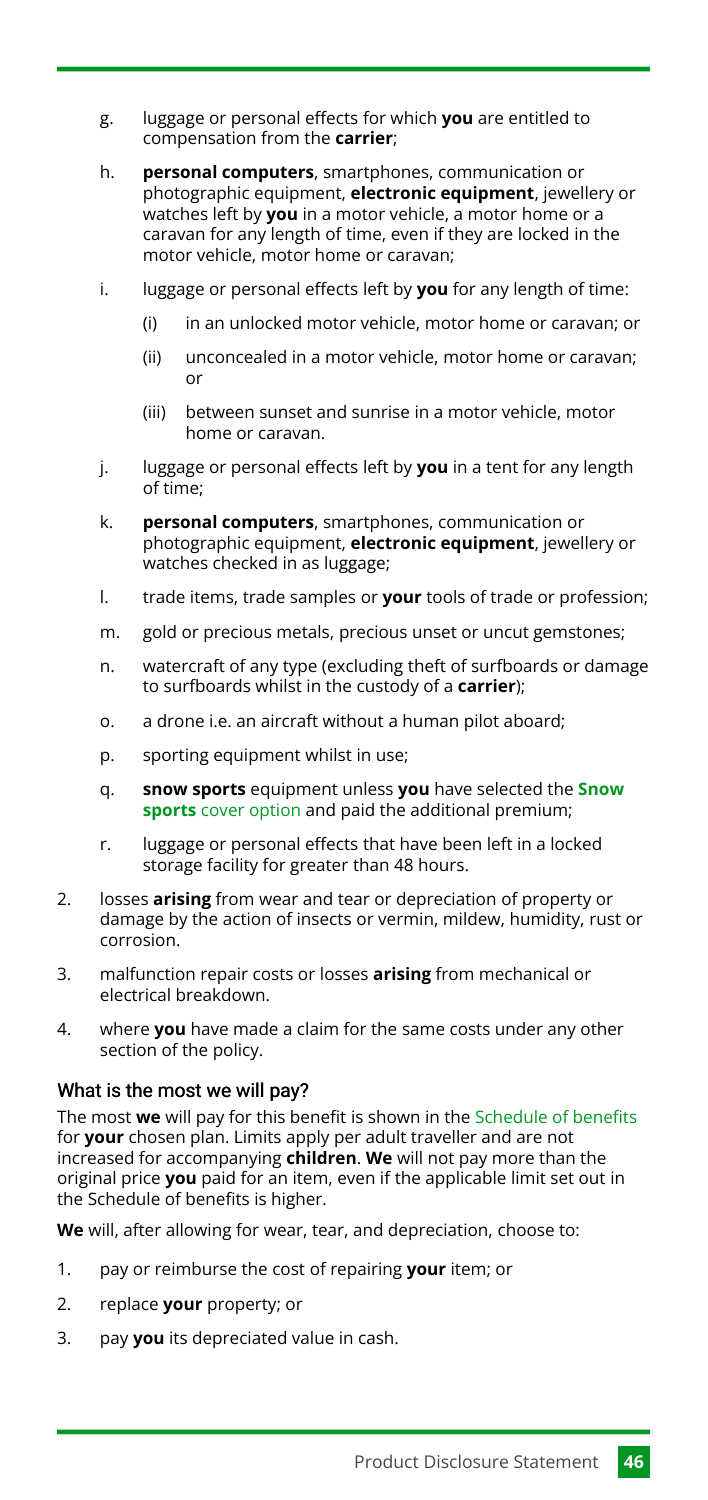To achieve a reasonable settlement, **we** consider the circumstances of the loss, the age, condition and value of the original item and the extent of any damage.

The limits for specific items are set out in the Schedule of benefits and depend on the plan **you** have chosen, unless **you** have separately insured an item under the [Specified items option.](#page-6-1)

A pair or related set of items are considered to be one item (for example, a camera and its lenses (attached or not), tripod and accessories, a chain and pendant, or a pair of hearing aids) unless each individual item has been separately insured under the [Specified items option](#page-6-1).

If **you** have separately insured an item under the [Specified items option,](#page-6-1) depreciation does not apply. In the event of a claim **you** must provide **us** with a receipt or valuation which is dated from before **you** specified the item on **your** policy. If **you** are not able to supply this, the item(s) will be settled in accordance with the items limits listed in the [Schedule of](#page-15-0) [benefits](#page-15-0), and the additional premium **you** paid to specify the item will be reimbursed to **you**.

Items separately insured under the [Specified items option](#page-6-1) are covered up to the amount specified and will not be deducted from the total luggage limit set out in the Schedule of benefits.

#### Depreciation

The nominated depreciation rate will apply to each year of age or part thereof (calculated pro-rata on a monthly basis) up to a maximum of 80% of the original purchase price of that item.

#### **Depreciation amounts**

| 10% | Camping, sporting and leisure equipment (not leisure clothing),<br>and musical instruments.                                        |
|-----|------------------------------------------------------------------------------------------------------------------------------------|
| 15% | Clothing, footwear, personal effects, luggage, prescription<br>glasses, sunglasses, costume jewellery and books.                   |
|     |                                                                                                                                    |
| 20% | Personal computer, communication or photographic<br>equipment, electronic equipment, mobile phones, smart<br>phones, CDs and DVDs. |

For items not listed above, **we** will apply the depreciation amount of the category which **we** reasonably determine most closely describes **your** item.

### Emergency luggage

No excess applies to claims under this benefit.

**You** are covered for this benefit under the Comprehensive, Essentials and Annual Multi Trip Plans.

#### What is covered?

**We** will cover **you** towards the cost of purchasing essential articles such as clothing, toiletries and personal requisites if **your** accompanied luggage is delayed, misdirected or temporarily misplaced by the **carrier** for a period in excess of 10 hours during **your trip**. If **your** luggage is not recovered, the amount paid by **us** for the loss will be reduced by the total of any amounts paid for under this section.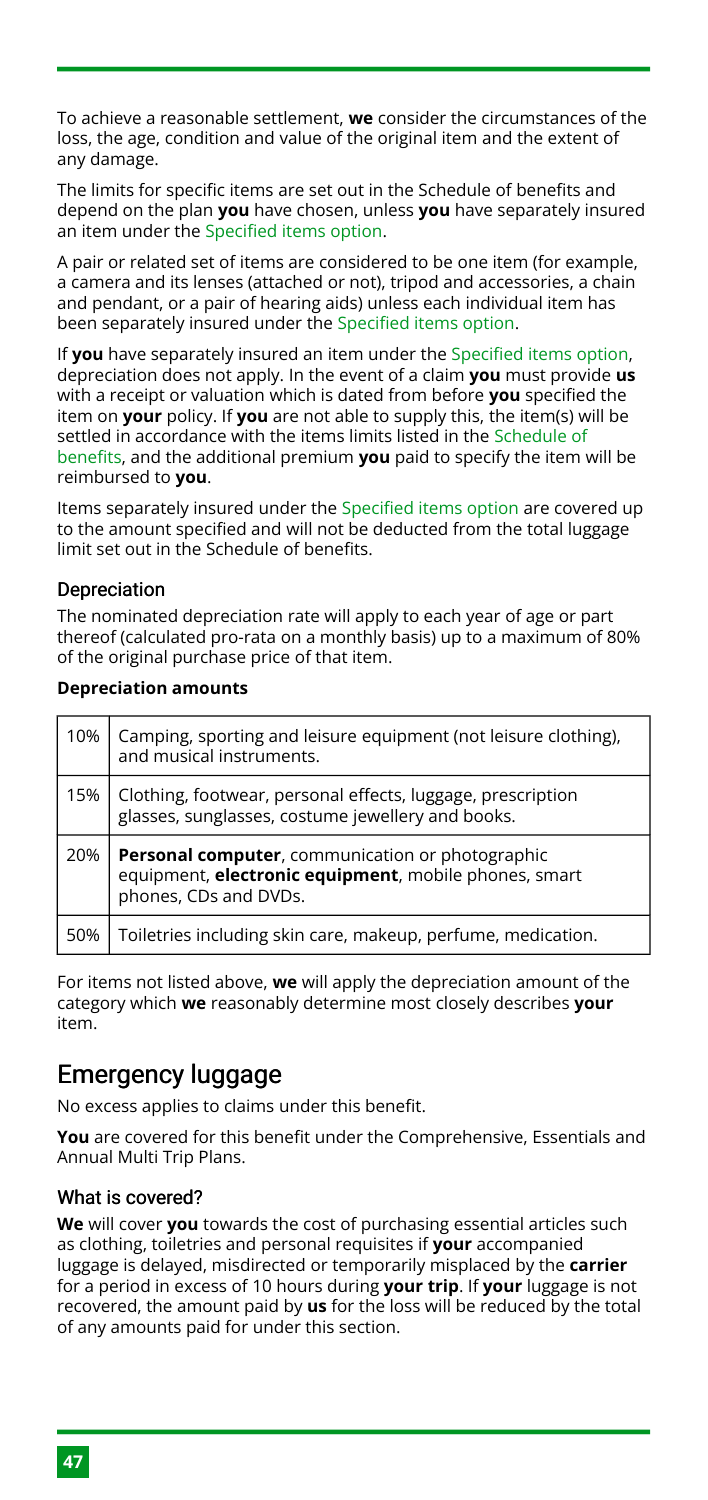#### What is not covered?

- There is no cover where **you** have made a claim for the same costs under any other section of the policy. 1.
- There is no cover for purchase of jewellery, perfume, fragrances or alcohol. 2.
- This benefit does not apply on the leg of **your trip** that returns **you** to **your home in Australia**. 3.

#### What is the most we will pay?

The most **we** will pay for this benefit is shown in the [Schedule of benefits](#page-15-0) for **your** chosen plan. Limits apply per adult traveller and are not increased for accompanying **children**.

If after 72 hours **your** accompanied luggage is still missing, the applicable limit for this benefit is doubled.

### <span id="page-48-0"></span>Stolen cash

No excess applies to claims under this benefit.

**You** are covered for this benefit under the Comprehensive and Annual Multi Trip Plans.

#### What is covered?

**We** will cover **you** for the loss of cash that was either carried on **your** person at the time of loss or secured in a locked safe, provided that **you** reported the loss to the police immediately or as soon as possible after becoming aware of the loss and obtained a written police report.

#### What is not covered?

There is no cover where **you** have made a claim for the same costs under any other section of the policy.

#### What is the most we will pay?

The most **we** will pay for this benefit is shown in the [Schedule of benefits](#page-15-0) for **your** chosen plan. Limits apply per adult traveller and are not increased for accompanying **children**.

### Hiring replacement golf and surf equipment

No excess applies to claims under this benefit.

**You** are covered for this benefit under the Comprehensive and Annual Multi Trip Plans.

#### What is covered?

If **your** golf or surf equipment is accidentally lost, delayed or damaged during **your trip we** will pay for the cost of hiring replacement golf or surf equipment.

#### What is not covered?

There is no cover where **you** have made a claim for the same costs under any other section of the policy.

#### What is the most we will pay?

The most **we** will pay for this benefit is shown in the Schedule of benefits for **your** chosen plan. Limits apply per adult traveller and are not increased for accompanying **children**.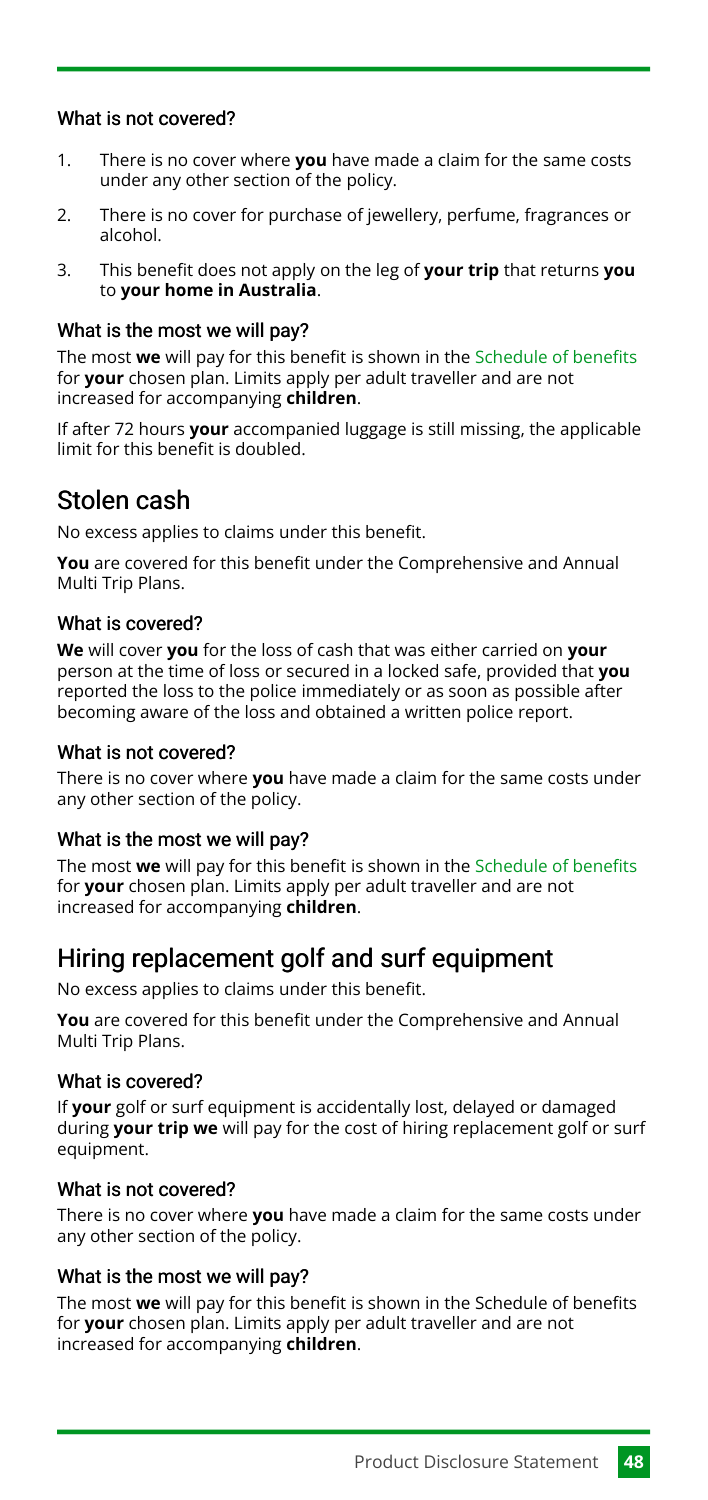# Replacement passports and travel documents

**You** are covered for this benefit under the Comprehensive, Essentials and Annual Multi Trip Plans.

#### What is covered?

**We** will pay for the cost of reissuing or replacing **your** travel or personal documents, drivers licence, travellers' cheques, passport, or debit or credit cards, after they have been stolen, accidentally lost or damaged during **your trip**.

**We** will also cover the reasonable cost of **you** travelling to the nearest location where the documents can be replaced. **You** must comply with any conditions of the issuing body of the travel documents, travellers' cheques, passport, or debit or credit cards.

#### What is not covered?

There is no cover where **you** have made a claim for the same costs under any other section of the policy.

#### What is the most we will pay?

The most **we** will pay for this benefit is shown in the [Schedule of benefits](#page-15-0) for **your** chosen plan. Limits apply per adult traveller and are not increased for accompanying **children**.

# Fraudulent use of credit or debit cards

**You** are covered for this benefit under the Comprehensive and Annual Multi Trip Plans.

#### What is covered?

**We** will cover **you** for the fraudulent use of **your** credit or debit card if it was accidentally lost, skimmed or stolen during **your trip**. **You** must comply with any conditions of the issuing body of the credit or debit card.

#### What is not covered?

- There is no cover under this benefit if the credit or debit cards are fraudulently used by **you**, **your** relative or a travelling companion. 1.
- There is no cover where **you** have made a claim for the same costs under any other section of the policy. 2.

#### What is the most we will pay?

The most **we** will pay for this benefit is shown in the Schedule of benefits for **your** chosen plan. Limits apply per adult traveller and are not increased for accompanying **children**.

# <span id="page-49-0"></span>Personal accident

No excess applies to claims under this section.

This section is divided into different benefits which apply depending on the plan **you** have chosen.

**You** must read this section together with the [General exclusions](#page-55-0) as these may affect **your** cover.

# Accidental death

**You** are covered for this benefit under the Comprehensive, Essentials and Annual Multi Trip Plans.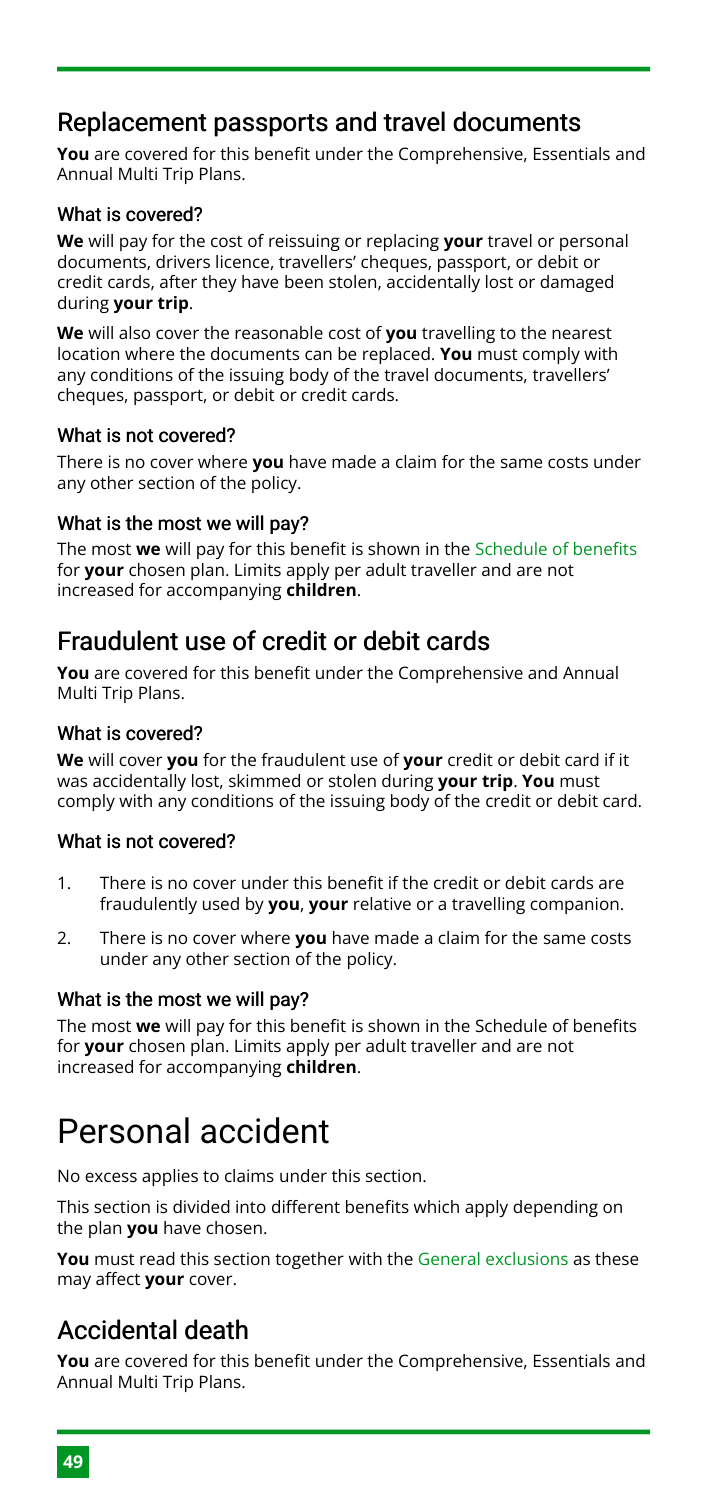#### What is covered?

**We** will pay **your** Estate if during **your trip**:

- **you** suffer an **injury** which results in **your** death within 12 months of the **injury** being sustained; or
- **you** disappear and are presumed dead because **your** means of transport disappeared, sank or was wrecked, and **your** body has still not been found 12 months after **your** disappearance.

#### What is not covered?

- There is no cover if **your** death **arises** from an **illness** or **your** suicide. 1.
- There is no cover where **you** have made a claim for the same costs under any other section of the policy.  $\mathcal{L}$

#### What is the most we will pay?

The most **we** will pay for this benefit is shown in the [Schedule of benefits](#page-15-0) for **your** chosen plan. Limits apply per adult traveller and are not increased for accompanying **children**.

#### <span id="page-50-0"></span>Funeral expenses overseas

**You** are covered for this benefit under the Comprehensive, Essentials and Annual Multi Trip Plans.

#### What is covered?

**We** will pay for expenses for **your** burial or cremation overseas if **you** die during the **trip**.

#### What is not covered?

There is no cover where **you** have made a claim for the same costs under any other section of the policy.

#### What is the most we will pay?

The most **we** will pay for this benefit is shown in the [Schedule of benefits](#page-15-0) for **your** chosen plan. Limits apply per adult traveller and are not increased for accompanying **children**.

### Total permanent disability

**You** are covered for this benefit under the Comprehensive and Annual Multi Trip Plans.

#### What is covered?

**We** will cover **you** if during **your trip you** suffer an **injury** and as a result of that **injury you** suffer **total permanent disability** within 12 months of sustaining the **injury**.

#### What is not covered?

- There is no cover if **you** suffer **total permanent disability arising** from an **illness**. 1.
- There is no cover where **you** have made a claim for the same costs under any other section of the policy.  $\mathcal{L}$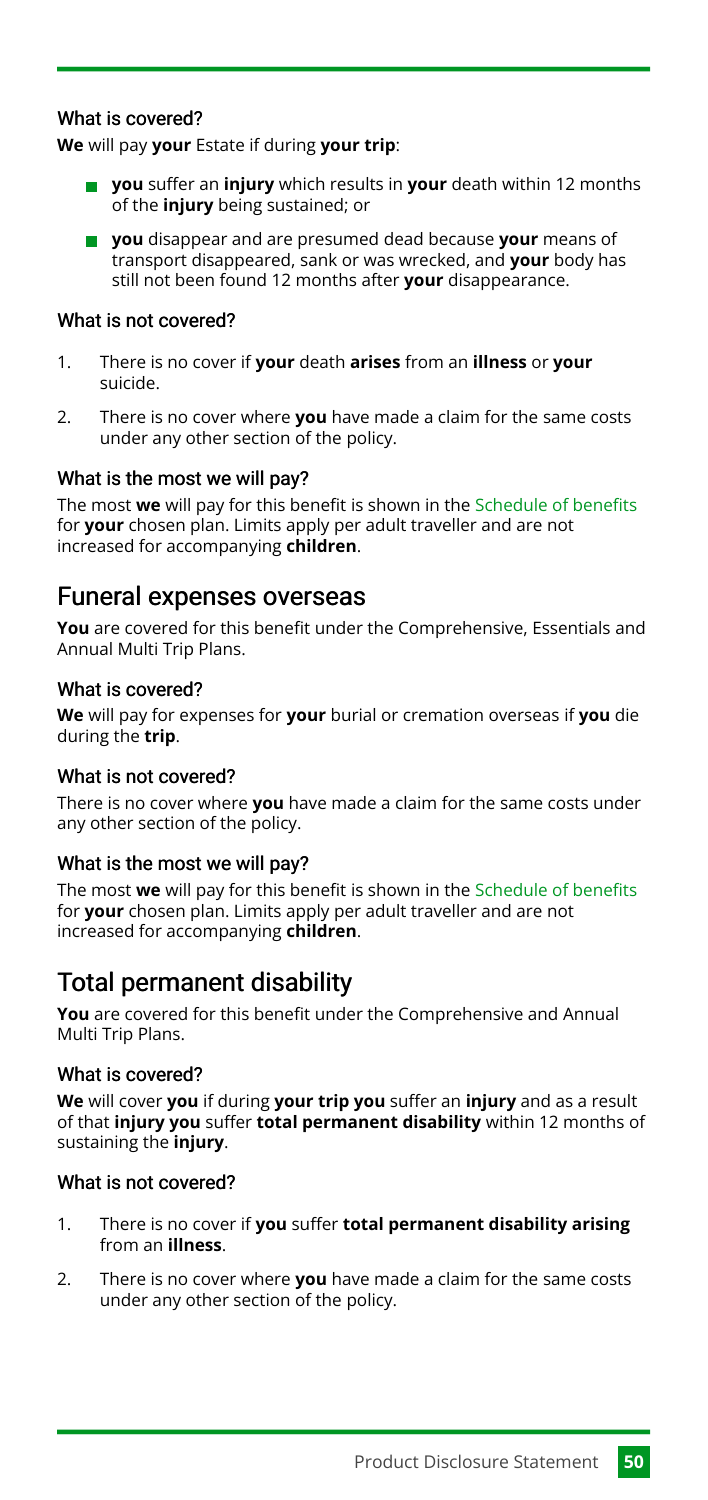#### What is the most we will pay?

The most **we** will pay for this benefit is shown in the [Schedule of benefits](#page-15-0) for **your** chosen plan. Limits apply per adult traveller and are not increased for accompanying **children**.

# Loss of income

**You** are covered for this benefit under the Comprehensive and Annual Multi Trip Plans.

#### What is covered?

**We** will cover **you** if due to an **injury you** suffer during **your trip**, and on the advice of **your medical practitioner**, **you** are unable to return to **your** usual place of employment or take up an offer of employment in Australia.

**We** will pay **you** for:

- **your** average monthly income based on **your** previous 12 months earnings (net of income tax) in the case **you** are unable to return to **your** usual place of employment; or
- **your** average monthly income based on **your** documented projected income for the next 12 months (net of income tax) if **you** are unable to take up an offer of employment.

This benefit is only payable if **you** are unable to resume or begin **your** employment within 30 days of the **injury**. Before **we** make any payment **we** will contact Centrelink or similar bodies to confirm any payments that must be deducted from any payment **we** make.

#### What is not covered?

- **We** will not pay **you** in respect of the first 30 days after **you** originally planned to resume work in Australia. 1.
- There is no cover where **you** have made a claim for the same costs under any other section of the policy.  $\mathcal{L}$

#### What is the most we will pay?

The most **we** will pay for this benefit is shown in the [Schedule of benefits](#page-15-0) for **your** chosen plan. Limits apply per adult traveller and are not increased for accompanying **children**.

# <span id="page-51-0"></span>Personal liability

**You** are covered for this benefit under the Comprehensive, Essentials and Annual Multi Trip Plans.

**You** must read this section together with the [General exclusions](#page-55-0) as these may affect **your** cover.

#### What is covered?

**We** will pay **you** for **your** legal liability to pay damages or compensation because **your** negligence during the **trip** causes:

- injury to a person who is not a member of **your** family or **travelling party**; or 1.
- loss or damage to property that is not owned by **you** or a member of **your** family or **travelling party**, or which is not in **your** or their custody or control.  $\mathcal{L}$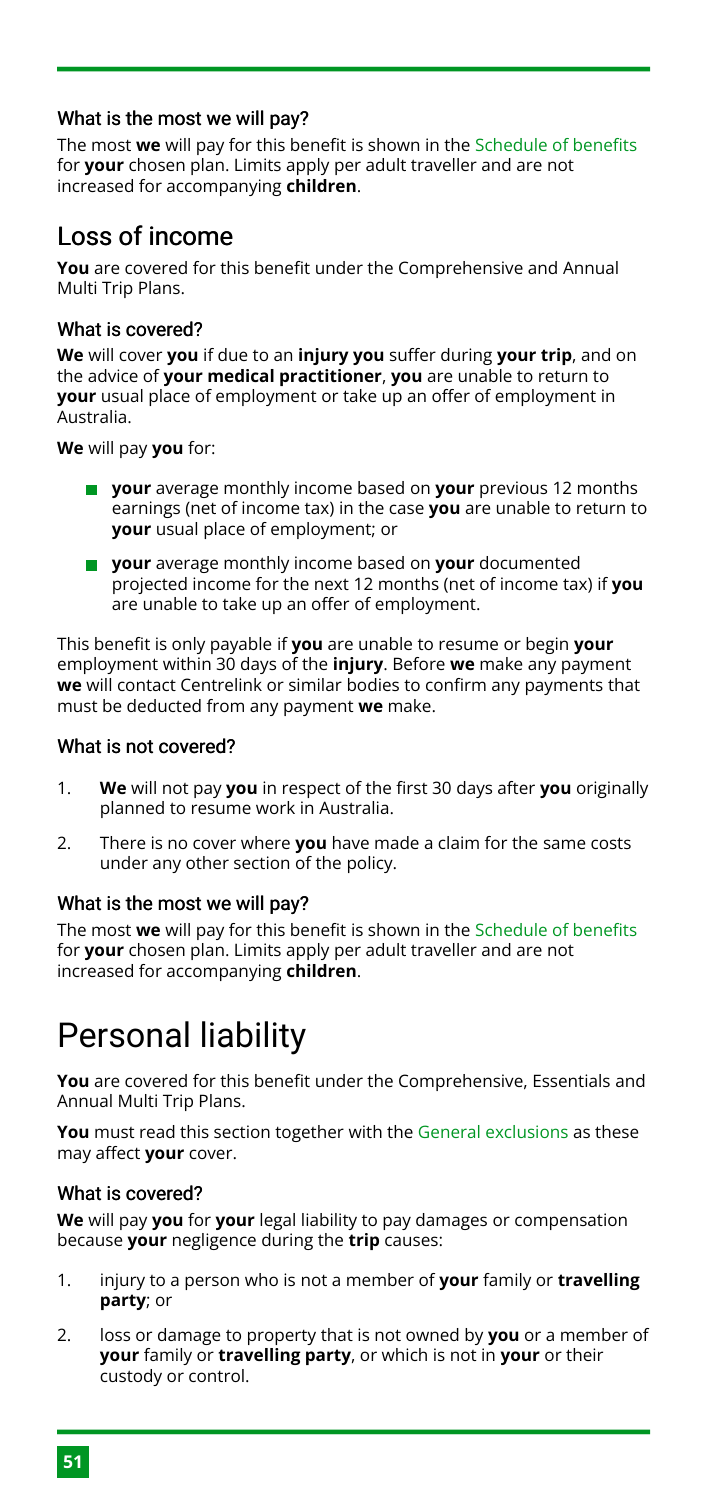**We** will also pay **your** legal costs in relation to that liability, but only if **you** get **our** consent before legal costs are incurred or **you** take any legal action.

#### What is not covered?

- There is no cover for any liability: 1.
	- **arising** from **your** trade, business or profession; or a.
	- for injury to an employee **arising** from, or in the course of, their employment by **you**; or b.
	- **arising** from **your** intentional, unlawful, wilfully negligent, or malicious act; or c.
	- **arising** from **your** ownership, possession or use (including as a passenger) of a mechanically propelled vehicle for example, motor vehicle, motor cycle, aircraft or watercraft; or firearm; or d.
	- **arising** from **you** passing on an **illness** to another person. e.
- There is no cover where **you** have made a claim for the same costs under any other section of the policy.  $\mathcal{L}$

#### What is the most we will pay?

The most **we** will pay for this benefit is shown in the [Schedule of benefits](#page-15-0) for **your** chosen plan. Limits apply per adult traveller and are not increased for accompanying **children**.

# <span id="page-52-0"></span>Coronavirus travel costs

**You** are covered for this benefit under the Comprehensive and Annual Multi Trip Plans.

**You** must read this section together with the [General exclusions](#page-55-0) as these may affect **your** cover.

For details of the cover available for medical expenses overseas and medical repatriation/evacuation, see sections: [Overseas Medical](#page-37-2) [Expenses](#page-37-2), [Hospital Compensation](#page-39-0), [Funeral Expenses Overseas](#page-50-0) and [Medical Evacuation and Repatriation](#page-40-0).

#### What is covered?

This section covers **you** for:

- **You** or a member of **your travelling party** are diagnosed with **coronavirus** and **you** have to cancel **your trip**, **we** will pay the nonrefundable portion of **your** pre-paid travel arrangements. The attending **medical practitioner** must certify that, due to the diagnosis, **you** or they are medically unfit to continue with **your** original travel plans. The diagnosis of **coronavirus** must be made after policy purchase. 1.
- **Your close relative** or business partner in Australia is hospitalised or dies due to **coronavirus** and **you** have to cancel **your trip**, **we** will pay the non-refundable portion of **your** pre-paid travel arrangements. The diagnosis of **coronavirus** must be made after policy purchase.  $\mathcal{L}$
- **You** or a member of **your travelling party** are permanently employed as a healthcare worker, residential care worker or law enforcement officer, and **your** or their pre-approved leave is 3.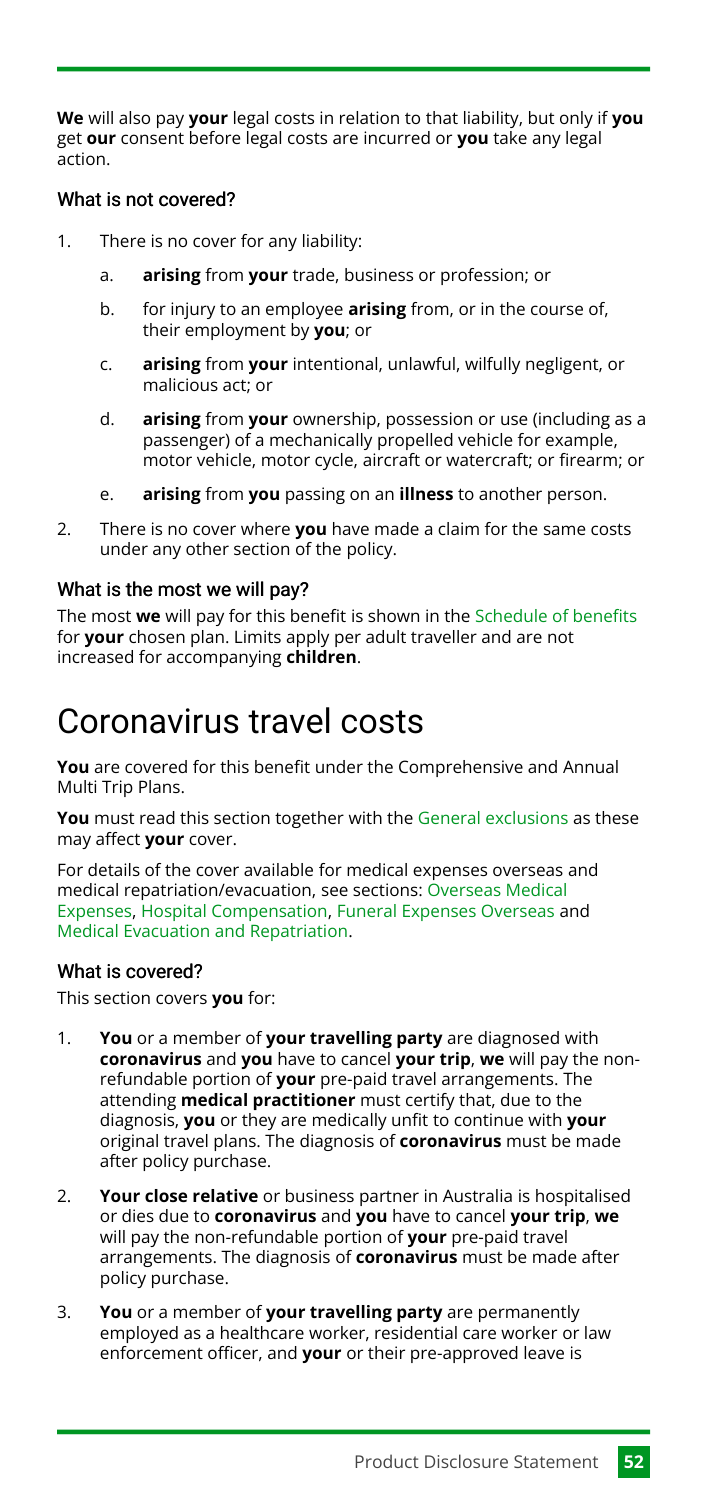cancelled by the employer due to **coronavirus**, **we** will pay the nonrefundable portion of **your** pre-paid travel arrangements.

- **You** are unable to stay at **your** pre-booked accommodation due to it being closed for cleaning following a confirmed case of **coronavirus** at the accommodation, **we** will pay for **your** reasonable additional travel and accommodation nearby. **You** must provide written confirmation of the closure from the provider. 4.
- During **your trip you** are denied boarding on **your scheduled public transport** due to **you** being suspected of being infected with **coronavirus**, **we** will pay for **your** reasonable additional travel, meals and accommodation. **You** must provide written confirmation from the **carrier** or relevant authority. 5.
- During **your trip**, **you** or a member of **your travelling party** are confined to compulsory quarantine as a result of **your** or their diagnosis of, or confirmed **close contact** with a case of, **coronavirus**, **we** will pay for **your** reasonable additional travel, meals and accommodation, including in-room entertainment. **You** must provide written confirmation from the attending **medical practitioner** or local health authority that **your** quarantine is necessary due to **your** or **your travelling party's** diagnosis or confirmed **close contact**. 6.
- During **your trip**, **you** are unable to take care of **your** dependent children due to **you** being diagnosed with **coronavirus**, **we** will pay **your** reasonable additional childcare costs for a registered or appropriately qualified childcare worker to take care of **your** dependent children who would otherwise have been in **your** fulltime care. 7.
- During **your trip**, **you** are diagnosed with **coronavirus**, **we** will pay **your** reasonable additional pet care services, including kennel and cattery boarding fees or professional pet sitting services, in Australia. 8.

Retain documentation, such as receipts and written confirmation, as **you** may need to provide these to **us** at the time of a claim.

#### What is not covered?

**We** will not pay for any of the following:

- If **you** buy or extend a policy, or make or undertake travel arrangements when **you** are aware, or a reasonable person in **your** circumstances should have been aware, of circumstances that may impact **your** travel plans, or knowingly putting **yourself** in a situation of unreasonable risk, such as: 1.
	- **you** know **you** will be unable to avoid **close contact** with a case of **coronavirus** during **your trip**; or a.
	- **you** are medically unfit to travel; or b.
	- **you** travel against medical advice; or c.
	- when **you** know **you** will have to consult a **medical practitioner** during **your trip**. d.

**your** policy will not cover **you** for a loss **arising** from those circumstances.

- Extra costs **arising** from **your** failure to promptly cancel or rearrange **your** travel plans after an event impacts **your trip**. 2.
- A loss **arising** from **you** neglecting to observe applicable government, health department, and World Health Organization 3.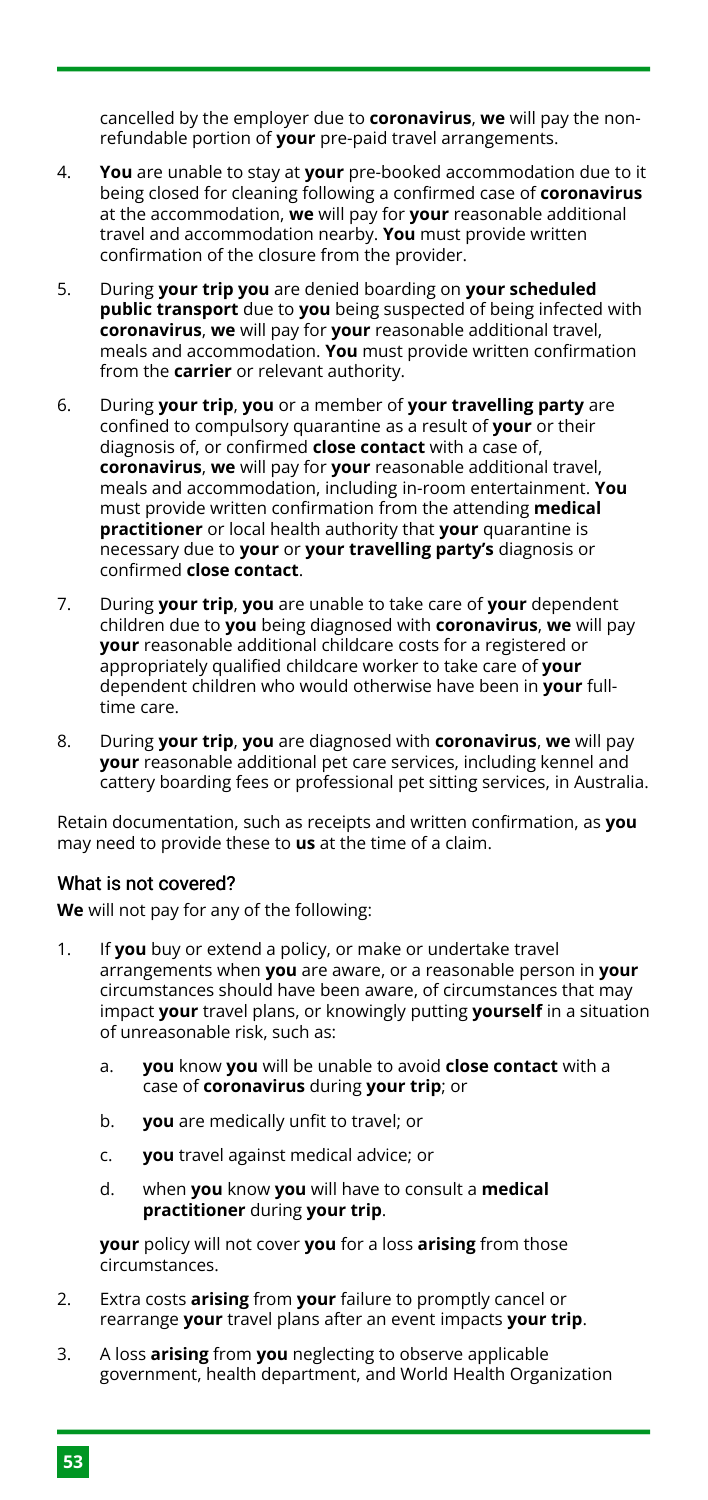preventative and precautionary measures, including any relevant vaccinations, hygiene or social distancing guidelines.

- A loss **arising** from **your** or a member of **your travelling party's** change of mind, disinclination or reluctance to travel. 4.
- Any expenses where **you're** unable to provide written documentation confirming the incident, or where **you** can't provide proof of **your** expenses, including original receipts, if **we** ask for them. 5.
- Additional travel and accommodation expenses above the standard originally booked, unless approved by **us**. 6.
- Expenses **you** incur after **you** return to **your home in Australia.** 7.
- Additional accommodation expenses, where **you** claim for cancelled accommodation expenses covering the same period of time; or any expenses where **you** have made a claim for the same costs under any other section of the policy. 8.
- A loss **arising** from any quarantine that is broadly imposed by a government or other official body and which is not as a result of **your** or a member of **your travelling party's** diagnosis of, or **close contact** with a case of, **coronavirus**. 9.

#### What is the most we will pay?

The most **we** will pay for this benefit is shown in the [Schedule of benefits](#page-15-0) for **your** chosen plan. Limits apply per adult and are not increased for accompanying **children**.

# <span id="page-54-0"></span>Snow sports cover (optional cover)

**[Snow sports](#page-54-0)** cover only applies if **you** have purchased the **[Snow sports](#page-5-0)** [cover option](#page-5-0). This option is only available with the Comprehensive and Annual Multi Trip Plans.

When **you** buy the **[Snow sports](#page-54-0)** cover option (which will be shown on **your** Certificate of Insurance) **you** have cover under the other benefit sections for the plan **you** have chosen when **you're** participating in a **snow sport**.

The following **[Snow sports](#page-54-0)** cover benefits are also available when **you** purchase the **[Snow sports](#page-5-0)** cover option.

**You** must read this section together with the [General exclusions](#page-55-0) as these may affect **your** cover.

### Ski lift passes

No excess applies to claims under this benefit.

#### What is covered?

**We** will cover **you** for non-refundable, pre-paid ski lift passes or ski equipment hire or tuition fees that cannot be used due to **your illness** or **injury** sustained during **your trip**.

#### What is not covered?

There is no cover where **you** have made a claim for the same costs under any other section of the policy.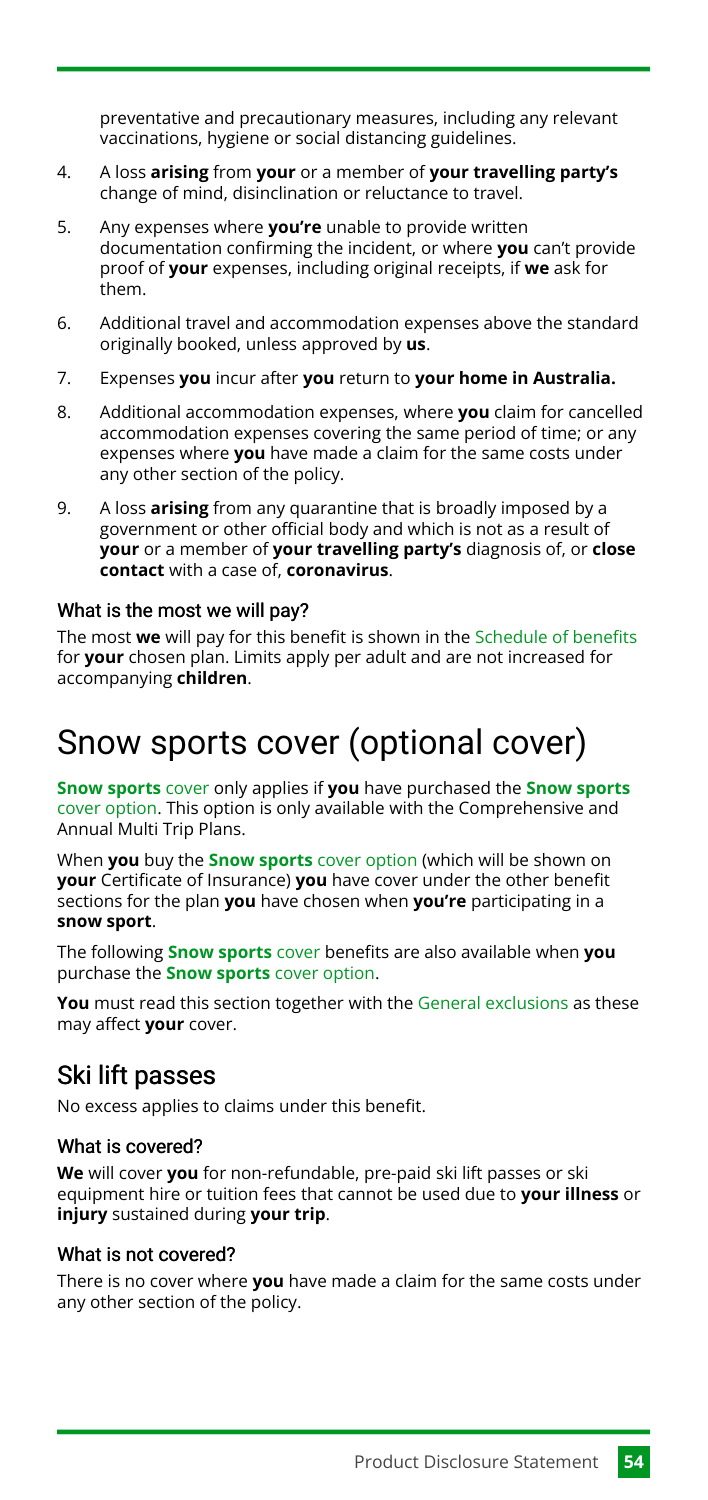#### What is the most we will pay?

The most **we** will pay for this benefit is shown in the **[Snow sports](#page-5-0)** cover [option](#page-5-0). Limits apply per adult traveller and are not increased for accompanying **children**.

# Ski run closure

No excess applies to claims under this benefit.

#### What is covered?

**We** will pay **you** if **you** are prevented from skiing at a pre-booked ski resort for more than 24 continuous hours during **your trip**, because insufficient snow, too much snow or high winds caused a total closure of the lift system.

#### What is not covered?

- **We** will not cover **you** for claims in respect of ski resorts that do not have skiing facilities at least 1,000 metres above sea level. **We** will not cover **you** for claims that **arise** due to insufficient snow in Northern Hemisphere ski resorts outside the period 15 December to 31 March, or in Southern Hemisphere ski resorts outside the period 1 July to 30 September. 1.
- There is no cover where **you** have made a claim for the same costs under any other section of the policy.  $\mathcal{L}$

#### What is the most we will pay?

The most **we** will pay for this benefit is shown in the **[Snow sports](#page-5-0)** cover [option](#page-5-0). Limits apply per adult traveller and are not increased for accompanying **children**.

### Hire replacement snow equipment

No excess applies to claims under this benefit.

#### What is covered?

**We** will pay **you** the reasonable cost of hiring replacement equipment if **your** snow skiing equipment is lost, delayed or damaged during the **trip**.

#### What is not covered?

There is no cover where **you** have made a claim for the same costs under any other section of the policy.

#### What is the most we will pay?

The most **we** will pay for this benefit is shown in the **[Snow sports](#page-5-0)** cover [option](#page-5-0). Limits apply per adult traveller and are not increased for accompanying **children**.

# <span id="page-55-0"></span>General exclusions

These general exclusions apply to all sections of this policy, unless otherwise described in the exclusion.

**You** should read them, together with the cover and the specific exclusions referred to under each section of cover.

**We** will not cover any of the following:

A loss that **arises** from **you** travelling: 1.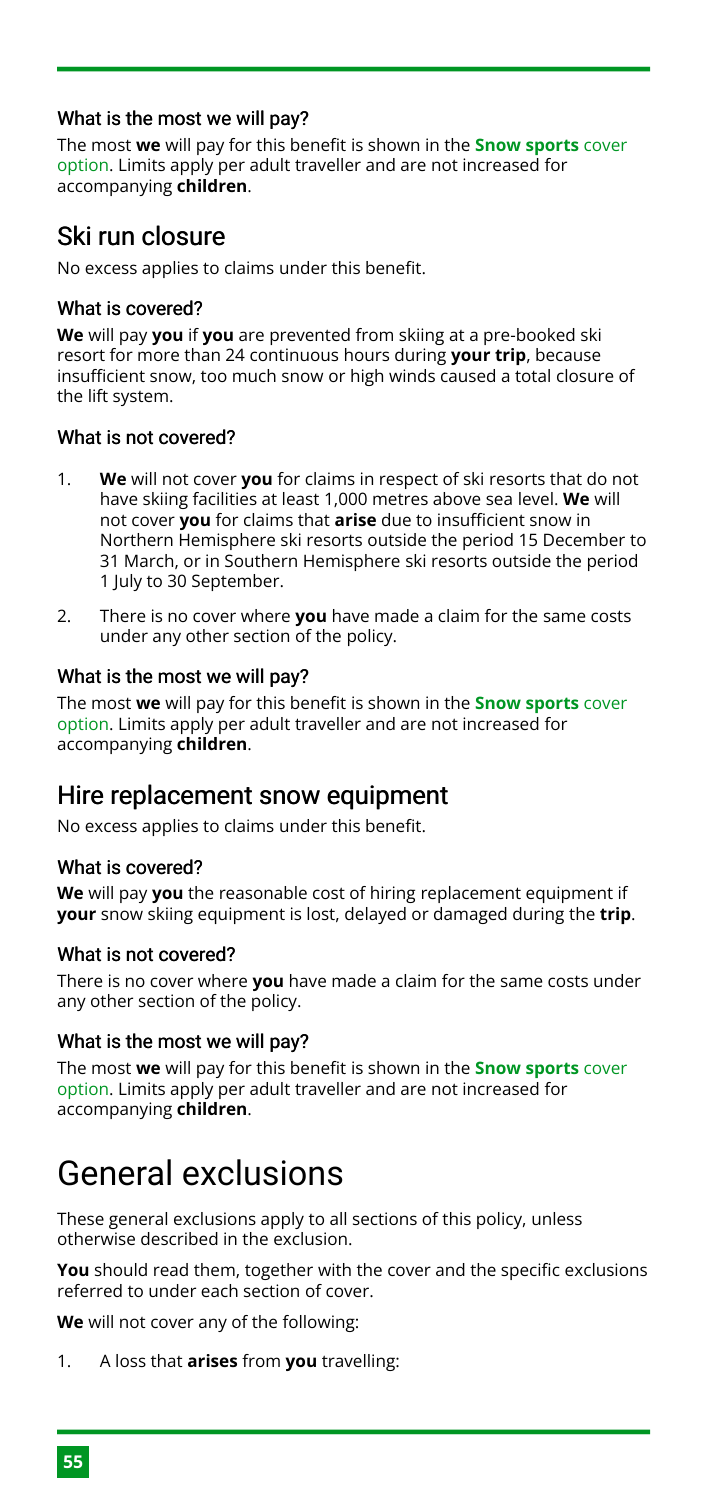- even though **you** know **you** are unfit to travel; or a.
- against medical advice; or b.
- when **you** know **you** will have to consult a **medical practitioner**; or c.
- for the purpose of obtaining medical advice or treatment, or d.
- with a lack of due care and responsibility on **your** part to observe appropriate preventative measures for the travel region as outlined by the World Health Organization, including relevant vaccinations, malaria prophylaxis and hygiene measures. Please see [who.int](http://www.who.int/) for further information. e.
- A loss that **arises** from **your** failure to maintain a course of treatment **you** were on at the time **your trip** commenced. 2.
- Elective or cosmetic treatment or surgery that is not medically necessary, or any loss **arising** from these treatments or their complications. 3.
- A loss **arising** from participation in or complications from a clinical trial. 4.
- A loss **arising** from any **existing medical condition** of **you**, a member of the **travelling party**, a non-travelling **close relative** or business partner. This exclusion will not apply to **your specified medical condition(s)** or to **your** [Automatically covered conditions](#page-28-0). 5.
- Any **illness** or death that **arises** from a metastatic or terminal prognosis that was made prior to the issue of the Certificate of Insurance. 6.
- A loss **arising** from any condition for which **you** have declined treatment or further investigation recommended by a **medical practitioner**. 7.
- Expenses related to the birth of a child including care of a newborn in any circumstances. 8.
- A loss **arising** from any pregnancy-related **illness** after the 26th week of gestation. 9.
- Any medical treatment or care that is not required as an emergency, or any alternative therapy, health spa or rehabilitation centre costs, unless it has been agreed to by **us**. 10.
- Any cover under the Essentials Plan where **you** are 70 years of age or over at the time the Certificate of Insurance is issued. 11.
- A loss **arising** from a member of the **travelling party** deciding to alter their plans or not to continue with the **trip**. 12.
- A loss **arising** from a member of the **travelling party**: 13.
	- intentionally and recklessly placing themselves in circumstances, or undertaking activities which pose a risk to their personal safety (except in an attempt to save a human life); or a.
	- deliberately injuring themselves; or b.
	- being intoxicated by or addicted to alcohol; or c.
	- being intoxicated by or addicted to a drug, except a prescription drug taken in accordance with the advice of a registered **medical practitioner** or an over-the-counter drug taken in accordance with the manufacturer's instructions; or d.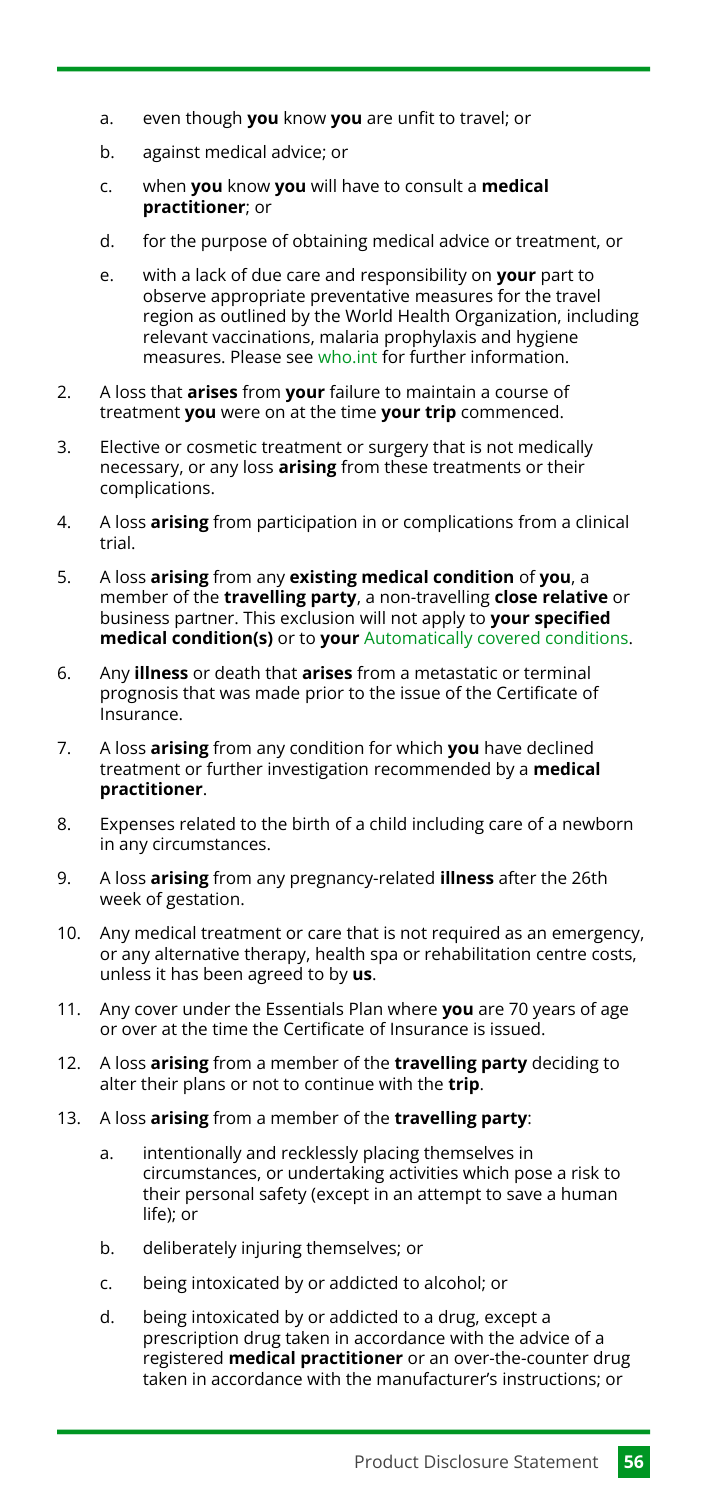- taking part in a riot or civil commotion; or e.
- hunting, playing polo, racing (except on foot), mountaineering using support ropes, paragliding, rock climbing, abseiling, participating in BASE jumping, running with the bulls, or pot holing; or f.
- travelling in international waters in a private sail vessel or privately registered sail vessel; or g.
- participating in, or training for, a **professional sporting activity**; or h.
- scuba diving unless **you** hold an open water diving licence or **you** were diving under licensed instruction; or i.
- riding a motor cycle, moped or motor scooter, either as the person in control or as a pillion passenger: j.
	- with an engine capacity greater than 250cc, or (i)
	- without wearing a helmet, or (ii)
	- where the person in control does not have a full motorcycle licence that is valid both in the country of travel and in their country of residence. (iii)
- riding an all terrain vehicle or quad bike, either as the person in control or as a pillion passenger. k.
- participating in activities on snow or ice, other than **snow sports** activities if **you** have purchased the **[Snow sports](#page-5-0)** cover [option](#page-5-0), where available. l.
- participating in any competitive record attempts involving aerial devices or aircraft. m.
- A loss which is recoverable under a scheme that provides coverage 14. for any medical treatment; for example, Medicare, a private health fund, national reciprocal health fund or scheme, workers' compensation scheme, travel compensation fund or accident compensation scheme. **We** will not pay for private medical care when reciprocal health cover is available and accessible. In any case, **we** will only pay for private medical care where approval has been given by **us**.
- 15. Indirect losses of any nature, including for example loss of enjoyment, revenue, profit, business opportunity, or damage to goodwill or reputation.
- A loss caused by, or in any way related to, a malicious, criminal or dishonest act by a member of the **travelling party** or by a person with whom **you** are in collusion. 16.
- **You** acting fraudulently in any way or encouraging anyone else to give **us** fraudulent information. 17.
- A loss **arising** from an epidemic, pandemic or World Health Organization declaration of a public health emergency of international concern. This exclusion does not apply to: 18.
	- **Overseas medical expenses:**
	- **Hospital compensation:**
	- [Medical evacuation and repatriation;](#page-40-0)
	- **Funeral expenses overseas: and**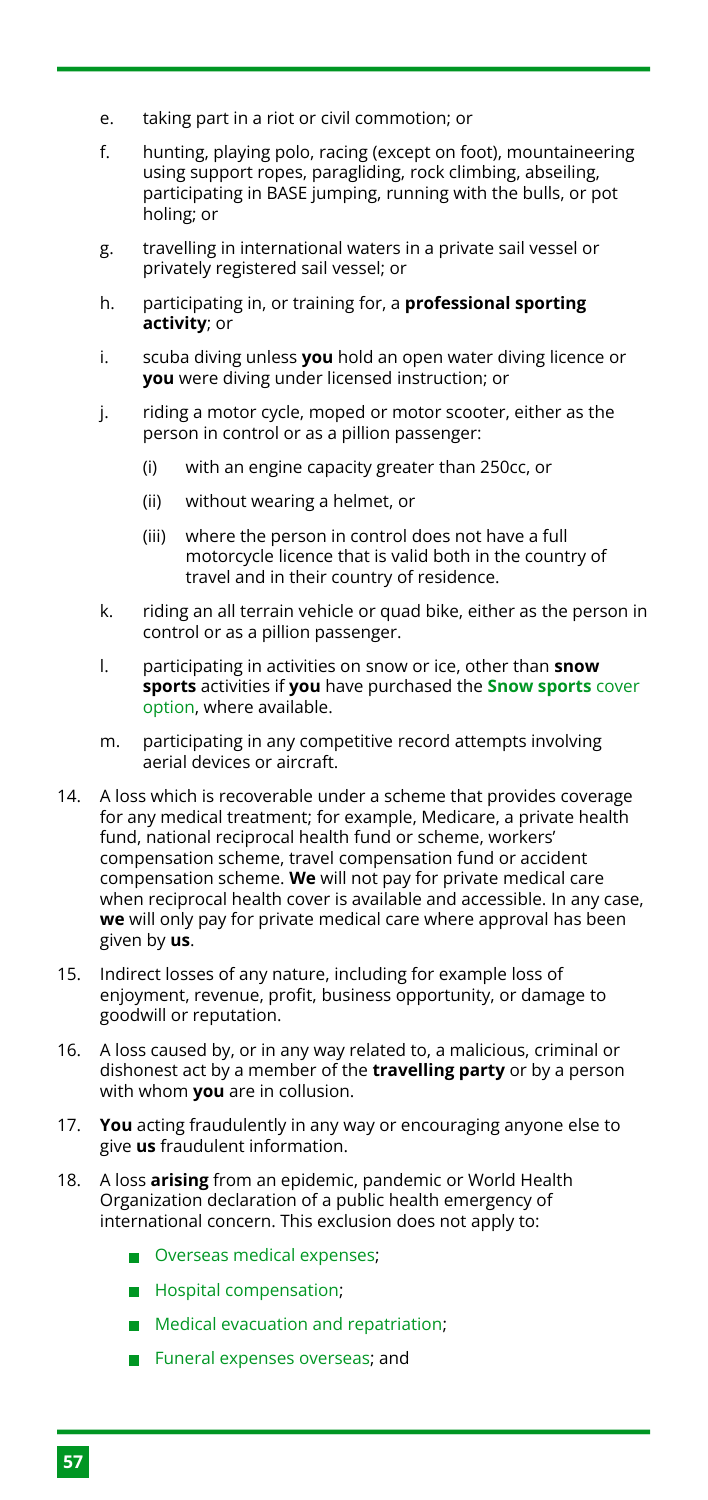#### **[Coronavirus](#page-52-0)** travel costs.

- A loss **arising** from war, invasion, act of a foreign enemy, hostilities (whether war is declared or not), civil war, rebellion, revolution, military or usurped power or civil insurrection, except as provided for in the section [Emergency expenses to avoid disaster.](#page-43-0) 19.
- A loss **arising** from the use, existence or escape of nuclear materials, biological and or chemical materials, or ionising radiation from, or contamination by, radioactivity from any nuclear fuel, or nuclear waste from the combustion of nuclear fuel. 20.
- A loss **arising** from any government intervention, prohibition, or regulation; or **you** or a member of **your travelling party** not following official laws or warnings from a government authority or organisation, or from any other relevant or local authority. This exclusion does not apply to claims under the section **[Coronavirus](#page-52-0)** [travel costs.](#page-52-0) Please refer to **[Coronavirus](#page-52-0)** travel costs for specific exclusions regarding **coronavirus** travel costs. 21.
- A loss **arising** from any government authority seizing, withholding or destroying anything of **yours** or any government not allowing **you** to enter or to stay in that country. 22.
- A loss **arising** from an act or threat of **terrorism**. This exclusion 23. does not apply to [Cancellation and additional expenses](#page-33-1) event 2 for hijacking in [What are the events that will be covered under this](#page-33-2) [section?](#page-33-2); [Overseas medical expenses](#page-37-2); [Emergency accommodation](#page-42-1) due to **[terrorism](#page-42-1)**; [Luggage and personal effects;](#page-45-1) or under [Medical](#page-40-0) [evacuation and repatriation](#page-40-0) for the cost of repatriation to or within Australia, if the **carrier** requires **you** to be brought back with a medical escort.
- A loss **arising** from the cancellation, delay or rescheduling of **your scheduled public transport** on the part of the **carrier** for operational reasons, mechanical breakdown or maintenance. This exclusion does not apply to the [Travel delay](#page-41-1) section or the [Missed](#page-41-2) [connection - special events](#page-41-2) section. 24.
- A loss **arising** from **your** failure to take reasonable precautions to avoid a financial loss after a public warning of a strike, riot, civil commotion, or **natural disaster**. 25.
- A loss **arising** from **you** operating a **rental vehicle** in violation of the rental agreement. 26.
- A loss **arising** from the **financial default** of any person, company or organisation involved in **your** travel arrangements. 27.
- A loss under the Annual Multi Trip Plan which occurs in excess of 45 days of any **trip**. 28.
- 29. Credit card conversion fees or any other bank charges.
- A loss **arising** from an event that occurs during any waiting period that applies to **your** policy, other than for **injuries** as a result of an accident, as outlined in the section [Waiting period](#page-14-0). 30.
- A loss **arising** from travelling to, planning to travel to, or choosing to remain in a country or region that is the subject of a 'Do not travel' warning issued by the Australian Government (see [smartraveller.gov.au\)](https://www.smartraveller.gov.au/). 31.
- If **you** buy or extend a policy, or make or undertake travel arrangements when **you** are aware, or a reasonable person in **your** circumstances should have been aware, of circumstances that could result in a claim, **your** policy will not cover **you** for a loss **arising** 32.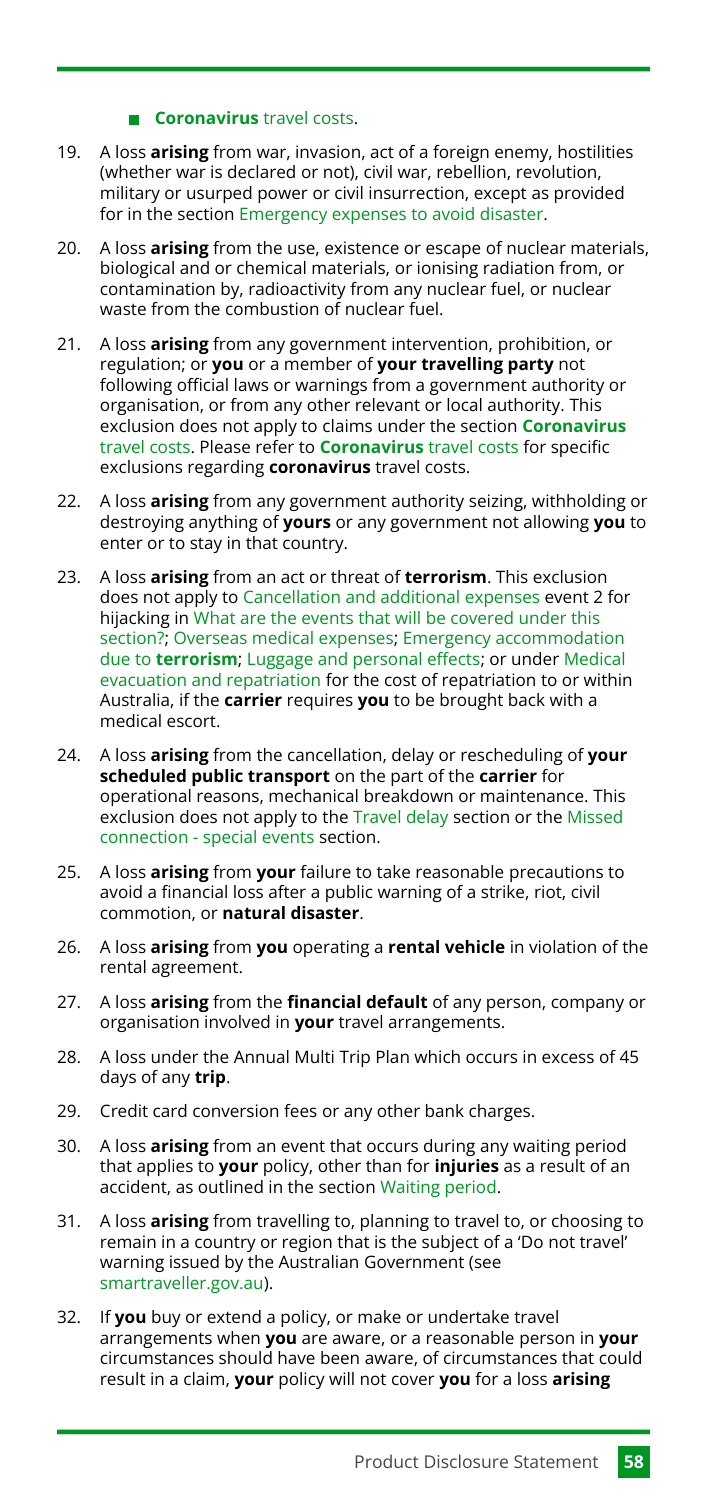from those circumstances. This exclusion does not apply to claims under section **[Coronavirus](#page-52-0)** travel costs as there are specific exclusions regarding **coronavirus** travel costs. Please refer to **[Coronavirus](#page-52-0)** travel costs for specific exclusions regarding **coronavirus** travel costs.

- Expenses **you** have not made every reasonable attempt to recover from the **carrier**, accommodation provider, booking agents, travel agents, any compensation scheme, or any other source. 33.
- Where the provision of cover or a liability to pay a benefit would expose **us** and/or **our** reinsurer(s) to any sanction, prohibition or restriction under United Nations resolutions or any sanctions, laws or regulations of Australia, the European Union, the United Kingdom or the United States. 34.
- Any loss **arising** from: 35.
	- the use of, or inability to use any application, software, or program in connection with any electronic equipment (for example a computer, smartphone, tablet or internet-capable electronic device); or a.
	- any computer virus or other malicious computer software; or b.
	- any hoax relating to a. and/or b. above. c.

This exclusion will not apply to claims related to **illness**, **injury**, or death under sections: [Cancellation and additional expenses](#page-33-1), [Medical](#page-37-0) [expenses,](#page-37-0) [Medical evacuation and repatriation](#page-40-0), or [Personal accident](#page-49-0).

# <span id="page-59-0"></span>Claims

This section describes what **you** should and should not do, as well as conditions that apply when **you** make a claim and at the time loss or damage occurs which is likely to give rise to a claim.

# What you must do in the event of a claim or incident

- Prevent further loss or damage if it is safe to do so; 1.
- If something was lost, stolen or vandalised, as soon as possible after becoming aware of the loss or damage, notify the local police, transport provider, hotel, tour guide or other authority and give **us** evidence confirming the notification, such as documentation about the loss or damage;  $\mathcal{L}$
- If there were any witnesses, get their details and a written statement where possible; 3.
- In the case of an emergency, call **our** 24-hour Emergency Assistance Team; 4.
- Contact **us** to submit **your** claim as soon as **you** can; 5.
- Give **us** any documents, letters or notices relating to a claim or possible claim, medical certificates, itemised medical accounts, original receipts, rental agreements, repair quotes, ticket and luggage checks or information that **we** reasonably ask for. This will be at **your** expense; 6.
- If **you** become sick or **injured**, see a **medical practitioner** as soon as possible after **you** become aware of signs or symptoms of the condition and request a written report; 7.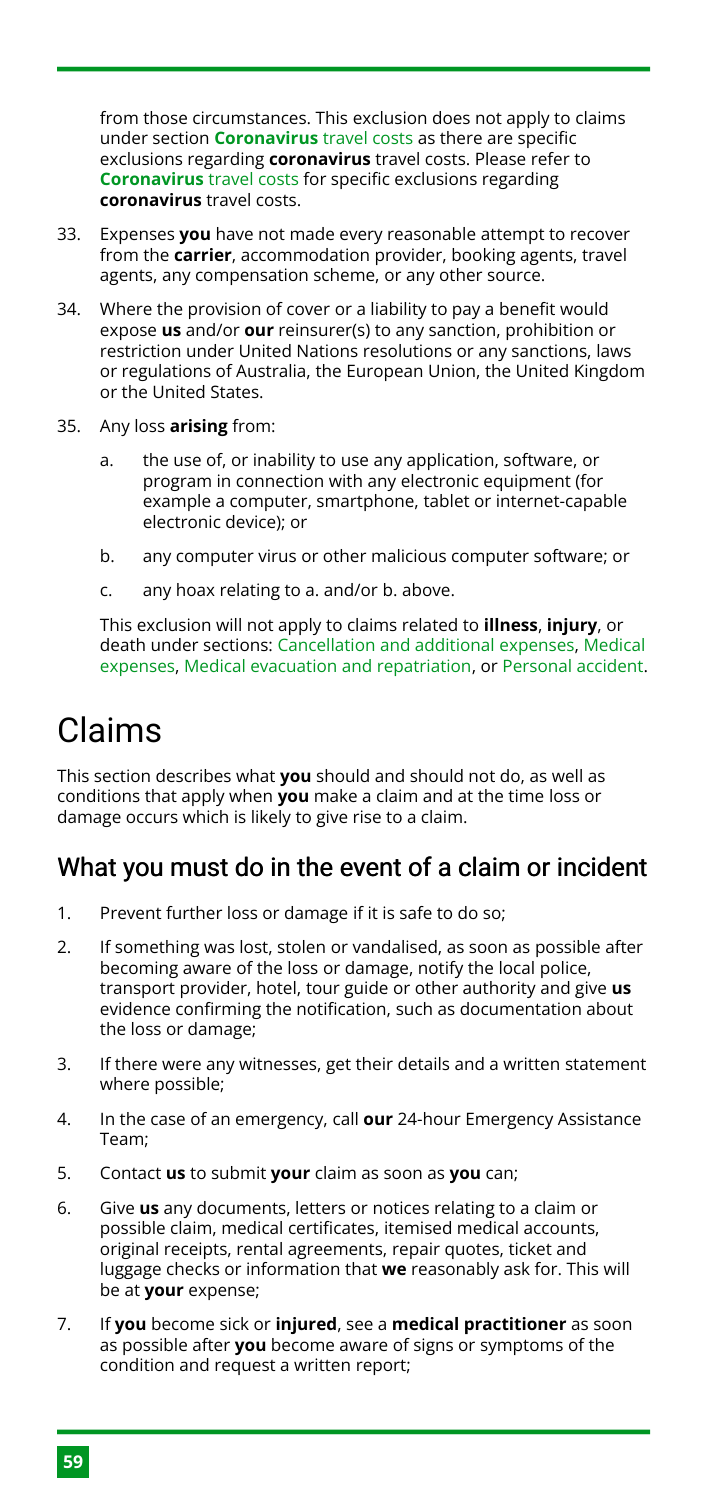If **your** luggage is lost, delayed or damaged by the **carrier,** report this to the **carrier** as soon as possible and send to **us** a copy of the property irregularity report, along with details of any settlement that they make in relation to the loss or damage. 8.

### What you must not do in the event of a claim or incident

- Make any promise or offer of payment, or admit fault to anyone (except as required by law), or become involved in any litigation in respect of an event that may result in a claim under this policy, without **our** consent; 1.
- Offer or negotiate to pay a claim or make repairs;  $\mathcal{L}$
- Dispose of damaged items unless **we've** said **you** can; 3.
- Delay telling **us** about an incident, as that could prejudice **our** rights and if so, it may reduce the amount **we** pay for **your** claim; 4.
- Give **us** false or misleading information. 5.

# Settling claims

Claims, less any applicable excess, will be paid to **you** or **your** personal representative in Australian dollars on the basis of the exchange rate that applied at the time of the loss that gave rise to the claim. **We** will not pay more than **your** actual loss.

# Claims conditions

These claims conditions apply to every plan.

#### Claims service standard

**Our** claims service standard is to make a decision on **your** claim within 10 working days upon the receipt of a completed claim form, all relevant information and after **we** have completed all enquiries. If more information is required **we** will contact **you** within 10 working days of receiving **your** claim.

#### GST

If **you're** a business **you** must tell **us** if **you're** registered, or are required to be registered, for GST. When **you** do this, **we** need **you** to give **us**:

- **Your** ABN
- The percentage of any input tax credit **you** will claim, or will be entitled to claim, on **your** premium.

When **we** pay a claim, **your** GST status will determine the amount **we** pay **you**. **Your** claim settlement amount will be adjusted to allow for any ITC entitlement.

Unless **we** say otherwise, all amounts in **your** policy are inclusive of GST. There may be other taxation implications affecting **you**, depending upon **your** own circumstances. **We** recommend **you** seek professional advice.

#### How claims administration and legal proceedings are undertaken

When a claim is made **we** have the right, at **our** discretion, to exercise all the legal rights of the person making the claim relating to the incident and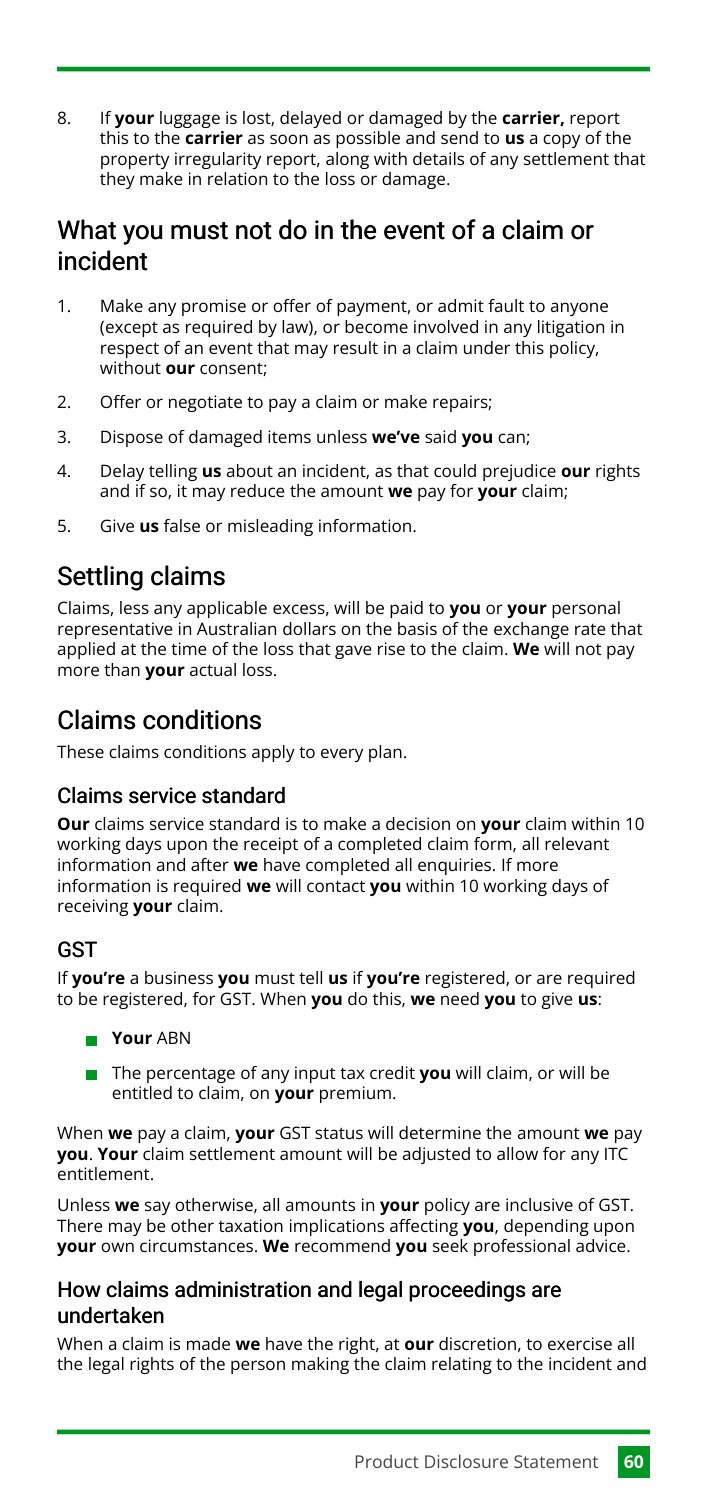to do so in their name. **We'll** take fair and reasonable action in the administration, conduct or settlement of the claim including any recovery or defence **we** think is necessary.

**We**'**ll** also report any suspected fraudulent act to the police for further investigation.

#### Other insurance and contribution

**You** must notify **us** of any other insurance which will or may, whether in whole or in part, cover any loss insured under **your** policy.

If at the time of any loss, damage or liability there's any other insurance (whether effected by **you** or by any other person) which covers the same loss, damage or liability **you** must provide **us** with any reasonable assistance **we** require to make a claim for contribution from any other insurer(s).

#### Losses recoverable from another source

If **your** loss has been caused by someone else, for example, **your** luggage is damaged by a **carrier**, **you** are required to make every reasonable attempt to recover from the responsible party and provide documentation of that to **us**. If they do not pay **you** the full amount of **your** claim and **your** claim is covered under **your** policy, **we** will make up the difference. **You** must claim from them first.

If **we** have a claim against someone in relation to the money **we** have to pay under this policy, **you** must do everything **you** can to help **us** recover that money in legal proceedings. If **you** are aware of any third party that **you** or **we** may recover money from, **you** must inform **us** of such third party.

If **we** pay any expenses on **your** behalf or reimburse **you** for any loss, and **you** later receive payment from any other source for these expenses, **you** must pay **us** the amount of that payment up to the amount of the claim **we** paid **you**.

If **we** pay **you** for stolen or damaged property and **you** later recover the property or it is replaced by a third party, **you** must pay **us** the amount of the claim **we** paid **you**.

#### Providing proof

**You** must be able to provide **us** with evidence confirming that **you've** suffered a loss covered by **your** policy before **we'll** pay **you** for it. **We** may ask **you** for this evidence if **you** make a claim under **your** policy. So **your** claim can be assessed quickly, make sure **you** keep the following:

- **proof that you** owned the item; and
- $\Box$  proof of its value and age.

Therefore **you** should keep all relevant receipts, accounts, valuations and police or medical reports.

If **you** cannot provide the evidence or proof that **we** ask for **we** may not pay **you**.

#### **Salvage**

**We're** entitled to obtain and retain any items or materials salvaged or recovered after **you** make, and **we** agree, to pay a claim by replacing or paying to replace any items or materials. **We** may sell the items or materials and keep the proceeds. **We** may choose to sell the items or materials to **you**, provided **you** agree to pay market price.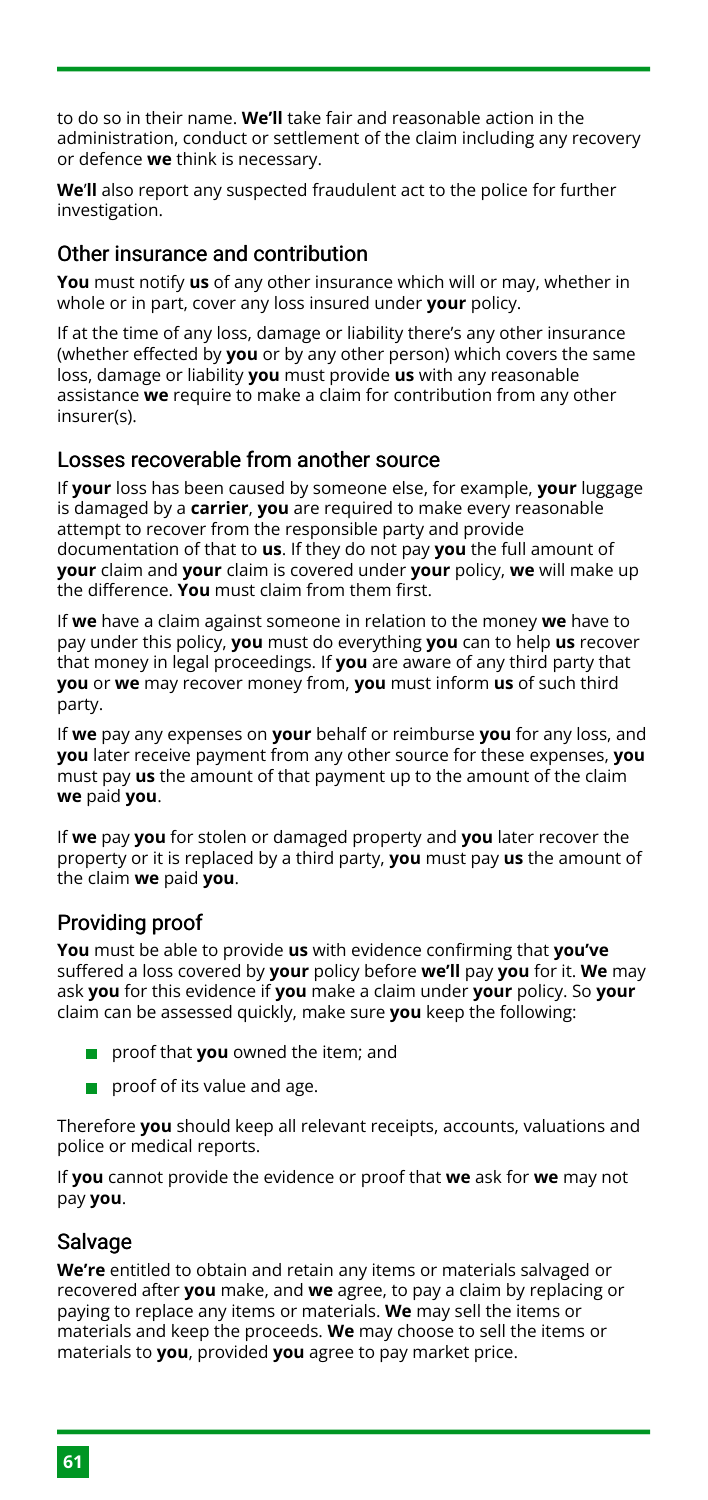#### Subrogation, recovery action and uninsured loss

**We** may at any time, at **our** expense take fair and reasonable action in **your** name to secure reimbursement for loss or damage arising under **your** policy. In the event **we** do so, **you** agree to give all reasonable assistance for that purpose.

If **you've** suffered loss that wasn't covered by **your** policy as a result of the incident, **we** may offer to attempt to recover this. **You** may also specifically ask **us** to recover this for **you**. **You'll** need to give **us** documents supporting **your** loss. Before **we** include any uninsured loss in the recovery action **we'll** also ask **you** to agree to the basis on which **we'll** handle **your** recovery action. **You** may need to contribute to legal costs in some circumstances.

#### Preventing our right of recovery

If **you've** agreed not to seek compensation from any person liable to compensate **you** for loss, damage or liability covered by **your** policy, **we** won't cover **you** for that loss, damage or liability.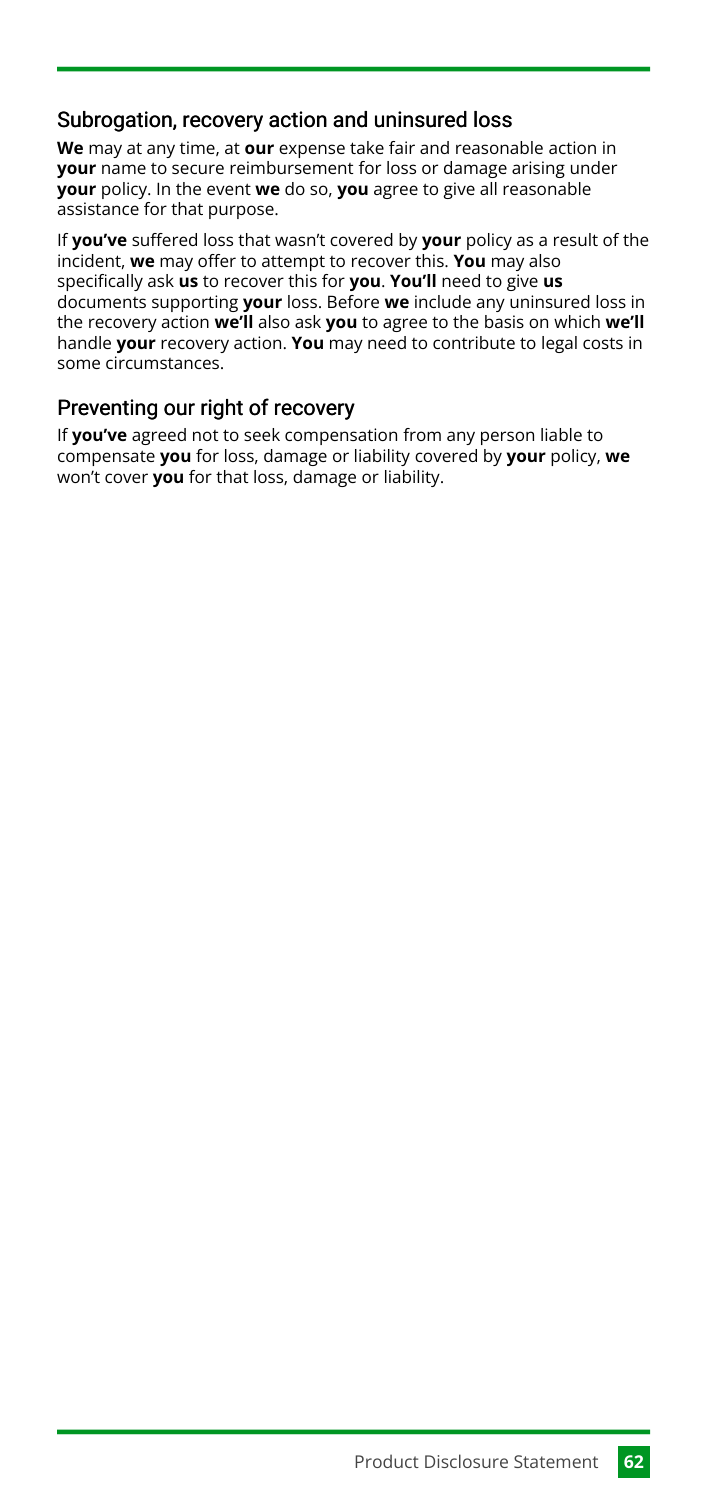# <span id="page-63-0"></span>Financial Services Guide

In this section you can find information about who nib Travel Insurance Distribution is, our relationships with our business partners, the financial services we provide to you and information about how we and our business partners are paid for those services. It aims to help you make an informed decision about the services offered. You can also find out about how we deal with any complaints and disputes.

# <span id="page-63-1"></span>About the Insurer

This insurance is underwritten by Pacific International Insurance Pty Ltd ABN 83 169 311 193, AFSL No 523921 (the insurer).

# <span id="page-63-2"></span>About nib Travel Insurance Distribution

nib Travel Insurance Distribution Pty Ltd, ABN 40 129 262 175, AR 336467 (nib Travel Insurance Distribution) is an authorised representative of nib Travel Services (Australia) Pty Ltd ABN 81 115 932 173, AFSL No 308461 (nib). nib Travel Insurance Distribution is authorised by nib to distribute and issue travel insurance policies. nib Travel Insurance Distribution may also provide you with general advice about the travel insurance product. nib and nib Travel Insurance Distribution Pty Ltd are wholly owned subsidiaries of nib holdings limited and are part of the nib Group of companies.

nib Travel Insurance Distribution and our business partners act on behalf of nib and not on your behalf.

nib acts as the underwriting agent of the insurer under a binding authority from the insurer, which means it can issue, vary, renew or cancel your insurance on their behalf and handle and settle any claims you make. nib is authorised to provide these services under its AFSL. nib acts on behalf of the insurer and not on your behalf.

This travel insurance may be arranged through a distributor, such as a travel agent. Distributors act on our behalf. They may arrange this insurance but are not authorised to give you any advice about the policies.

Affiliates introduce or refer potential travel insurance customers. Affiliates are authorised only to refer you to nib Travel Insurance Distribution who can then arrange the insurance. Affiliates may also provide factual information such as linking to the policy.

# <span id="page-63-3"></span>About how we are paid

nib is paid a commission by the insurer for arranging, issuing and managing the travel insurance (including claims under the insurance) on behalf of the insurer. The commission is calculated as a percentage of the premium (and taxes) you pay for the policy. The percentage varies and is partly based on the profitability of all the travel insurance policies of the insurer arranged by or through nib. Employees of the nib Group of companies who provide services in relation to the insurance receive an annual salary, and may receive bonuses based on performance and/or sales.

nib pays a commission to nib Travel Insurance Distribution when you buy a policy, less any discount provided to you. This may be calculated as a percentage of the premium that you pay for the policy or as a percentage of the commission that nib receives from the insurer. The employees of the nib Group of companies who provide services to nib Travel Insurance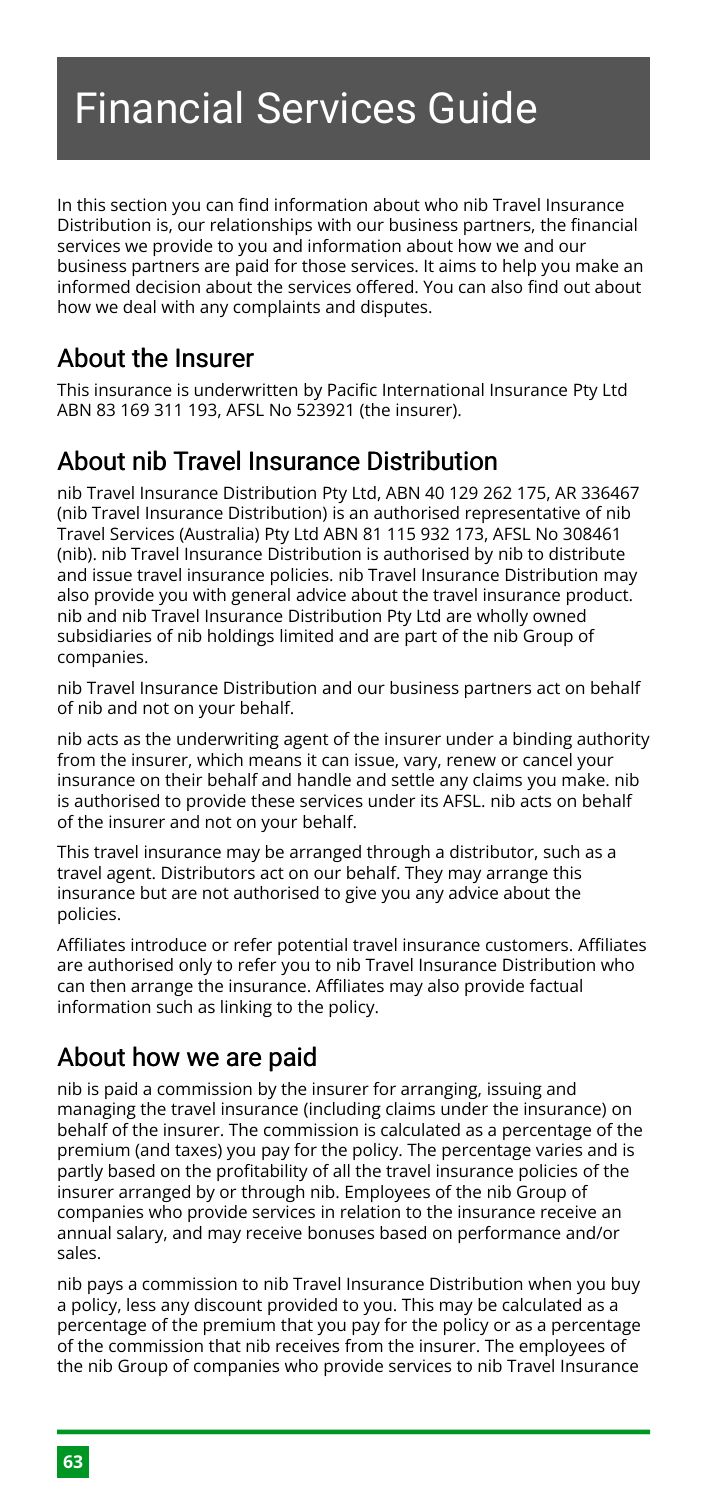Distribution receive an annual salary and may be paid bonuses based on performance and/or sales.

If your travel insurance is arranged through a distributor, the distributor will be paid a referral fee. The referral fee is calculated as a percentage of the gross premium when you buy a policy and is at no extra cost to you. A distributor may receive additional benefits such as discounted travel insurance or marketing assistance.

If your travel insurance is arranged after you have been referred to us by an affiliate, the affiliate will be paid a referral fee. The referral fee is calculated either as a percentage of the gross premium when you buy a policy or as a flat fee for each policy purchased after referral to us by an affiliate and is at no extra cost to you. An affiliate may receive additional benefits such as discounted travel insurance or marketing assistance.

If you would like more information on commissions or remuneration, please contact nib or nib Travel Insurance Distribution either before you buy your insurance or within a reasonable time of receiving this Combined FSG and PDS.

# <span id="page-64-0"></span>Feedback, complaints and disputes

If you have any feedback about our service – positive or negative – we would like you to share it with us. Refer to our contact details on the last page of this document.

#### How we handle complaints

If you have a complaint arising out of this insurance or the financial services provided by the insurer, nib, our authorised representatives, distributors or affiliates, please contact:

nib Customer Relations PO Box A975 Sydney NSW 1235 Australia Phone: 1300 025 121 Email: [travelcomplaints@nibtravel.com](mailto:travelcomplaints@nibtravel.com)

nib will acknowledge your complaint within 1 business day of receiving it and provide you with the contact details of the person handling your complaint. We will do our utmost to resolve the complaint to your satisfaction within 10 business days.

If we are unable to resolve the complaint to your satisfaction within 10 business days, we will keep you informed about the progress of your complaint at least every 10 business days.

The Australian Financial Complaints Authority (AFCA) provides fair and independent financial services complaint resolution that is free to consumers. You can take your complaint to AFCA at any time.

If we are unable to resolve your complaint within 30 calendar days of the date on which you first made the complaint, or if you are still not satisfied with the outcome, you can choose to have your complaint independently reviewed at any time by AFCA.

AFCA can be contacted at: Website: [afca.org.au](http://www.afca.org.au/) Email: [info@afca.org.au](mailto:info@afca.org.au) Telephone: 1800 931 678 (free call)

In writing to: Australian Financial Complaints Authority, GPO Box 3, Melbourne VIC 3001

Should you choose to refer your complaint to AFCA, you must do so within 2 years of our final decision. If you have a complaint about nib Travel or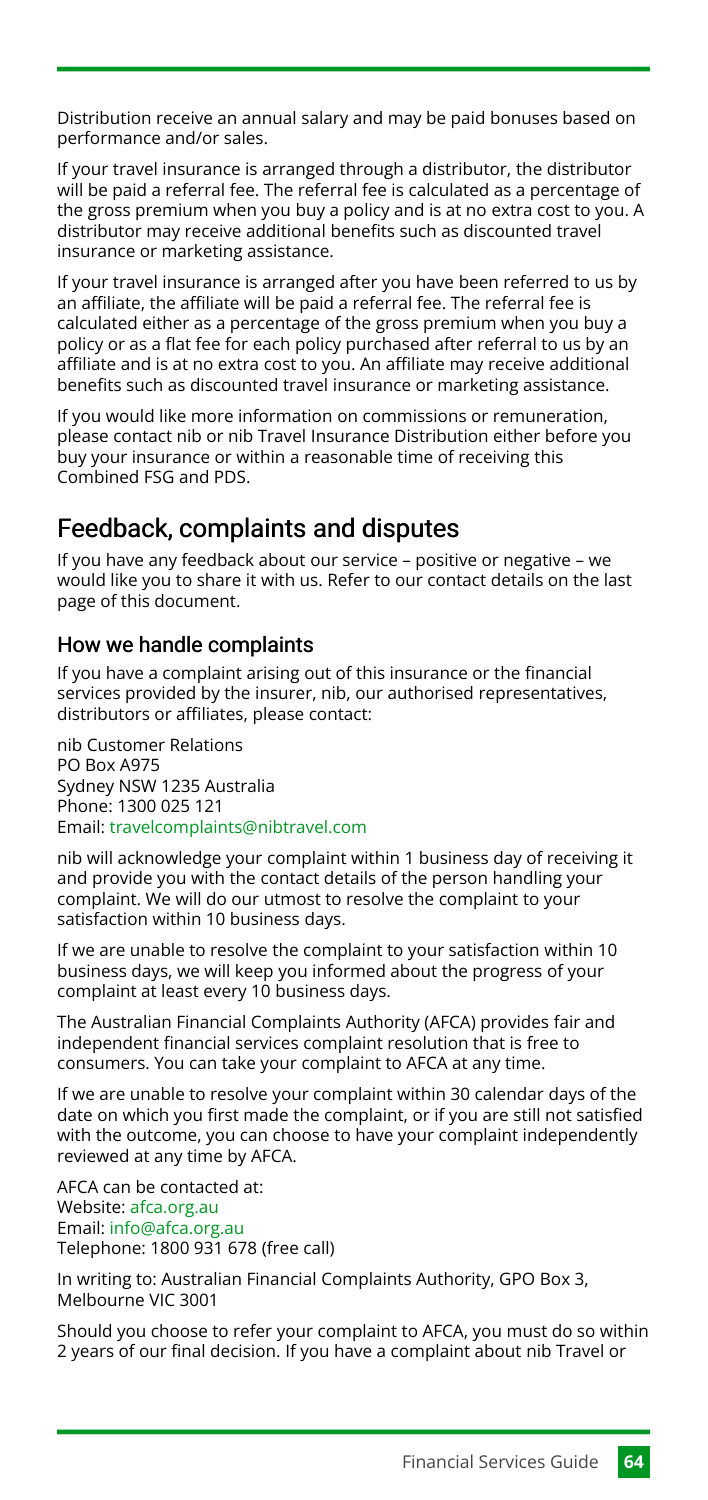one of our partners, feel free to contact our Customer Relations team by post, email or telephone.

# <span id="page-65-0"></span>Your privacy

We take your privacy seriously and adhere to the Privacy Policy detailed on our website at <https://www.nib.com.au/travel-insurance/privacy>.

# <span id="page-65-1"></span>Professional indemnity insurance

nib has professional indemnity insurance arrangements that comply with the requirements of Chapter 7 of the Corporations Act 2001 (Cth) and which (subject to its terms and conditions) cover liability for claims in relation to nib and those who act on nib's behalf, including those who no longer act on our behalf but did at the relevant time.

Where a financial service is provided to you by one of nib's or nib Travel Insurance Distribution's partners, that partner is required to hold professional indemnity insurance arrangements for compensating clients for losses they suffer as a result of a breach of their obligations under the Corporations Act 2001 (Cth) relating to the financial services provided by them.

# <span id="page-65-2"></span>Date prepared

nib is responsible for this FSG which was prepared on 15 October 2021. nib has authorised nib Travel Insurance Distribution to provide this FSG.

Version: NF\_DST\_03\_10NOV2021